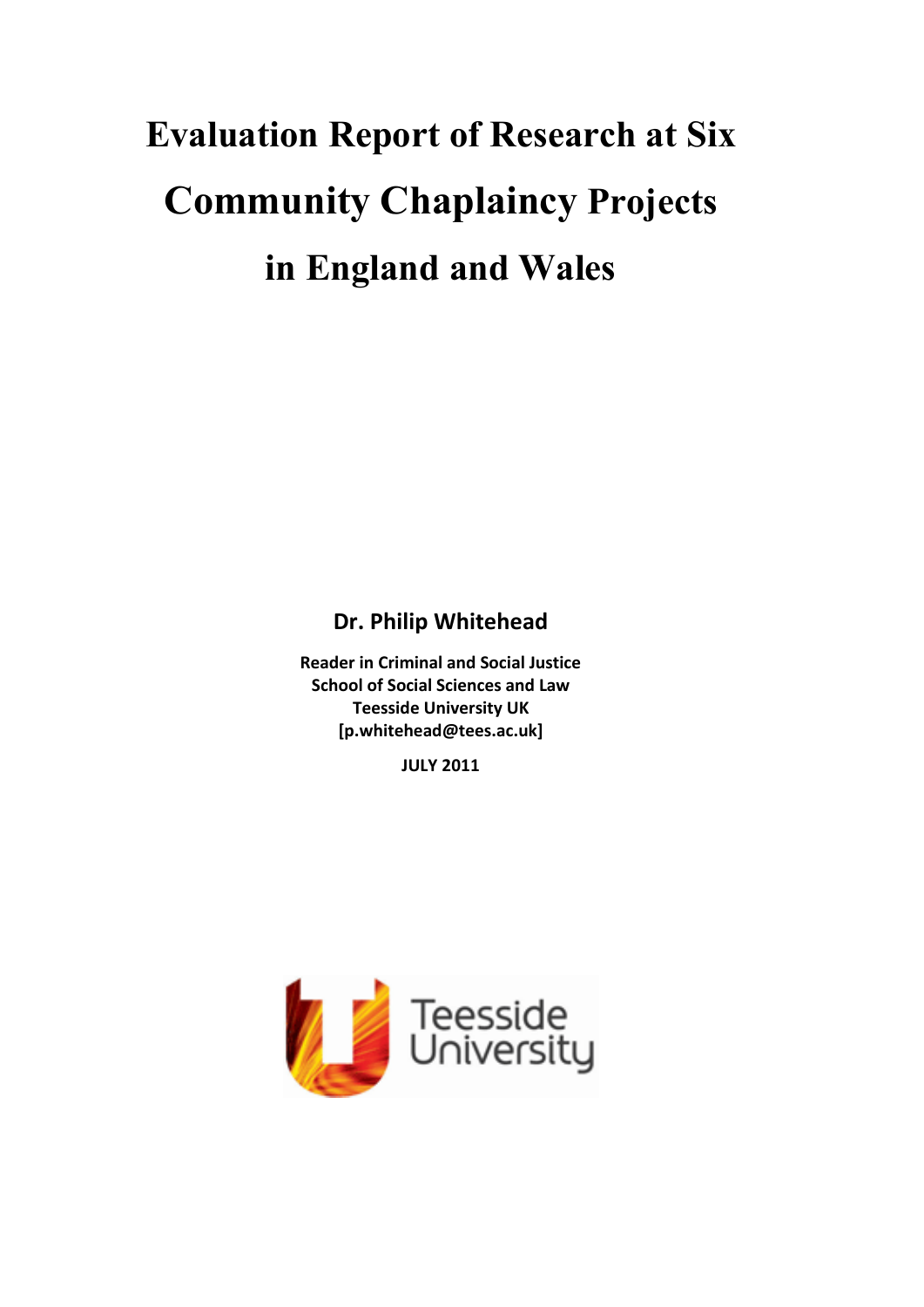## **ACKNOWLEDGEMENTS**

I regard myself privileged that the National Offender Management Service granted permission to undertake this research project, in addition to which I received the generous support of the Community Chaplaincy Association. I am particularly indebted to: Kevin Armstrong, Neil Bullen, and Ellen Solla; Rachel Waller, Fiona Neasham, and Alison Weymes; Mary Causer, Andrew Lintott, and Paul Langley; Jane Daguerre, Beth Willson-Pepper, Ron Williams, Oliver Chimes, and Amy Boucher; Simon Cross, Abid Ali, and Emma Rogers; Steve Jones, Alan Gavagan, Ian Drew-Jones, and Matthew Green. David Emery and Roger Statham read and commented on a draft and I acknowledge their valued assistance.

I should mention the stimulation provided by Nathan Dick, Clive Martin (York), and Malcolm Thompson (London) of Clinks during the planning stage of this research.

Finally I'd like to express my gratitude to all those involved in community chaplaincy in Canada, some of whom I met when I visited Ottawa during September 2010. I am particularly grateful to Pierre Allard, Dwight Cuff, Anne-Charlotte Ogbechi, and Viviane Castilloux, as well as staff at Ottawa University. I look forward to our continued collaboration.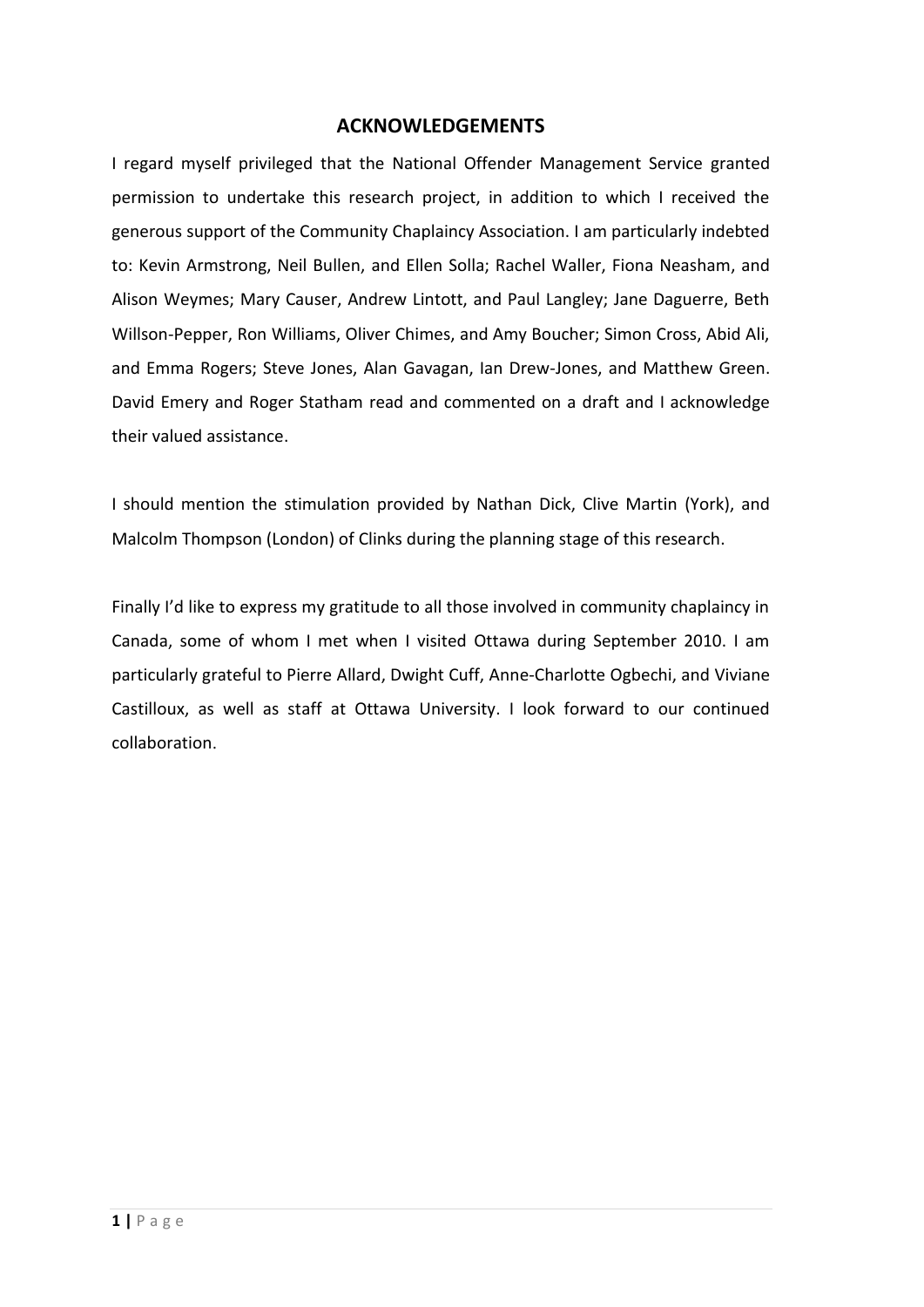# **CONTENTS**

# **A] Introduction - page 5**

- i] Research preliminaries ... 5
- ii] Unravelling the Canadian gene code of community chaplaincy ... 6
- iii] Epiphany in Ottawa ... 7
- iv] Religion and criminal justice in England and Wales ... 9
- v] Community chaplaincy begins in Swansea ... 11

# **B] Research Literature on Religion and Crime - page 13**

- i] Impact of religion on delinquent and criminal behaviours ... 13
- ii] Religious sensibilities and faith-based interventions ... 15

# **C] Background to and Genesis of Community Chaplaincy research in England and Wales – page 19**

- i] Genesis of research project ... 19
- ii] Research planning and creating the sample ... 20
- iii] Research procedure and data collection instruments ... 21
- iv] Six locations visited: Leicester, Low Newton, Manchester, West Yorkshire, Feltham, and Swansea ... 22

# **D] Research Findings – page 25**

- i] The Rationale of community chaplaincy ... 25
- ii] Added Value ... 26
- iii] Clarifying and realising the vision ... 27
- iv] Big Society and Rehabilitation Revolution ... 28
- v] Prevailing issues and profile of ex-prisoners ... 31
- vi] Volunteers ... 33
- vii] Funding (and payment by results) ... 36
- viii) Data summary ... 38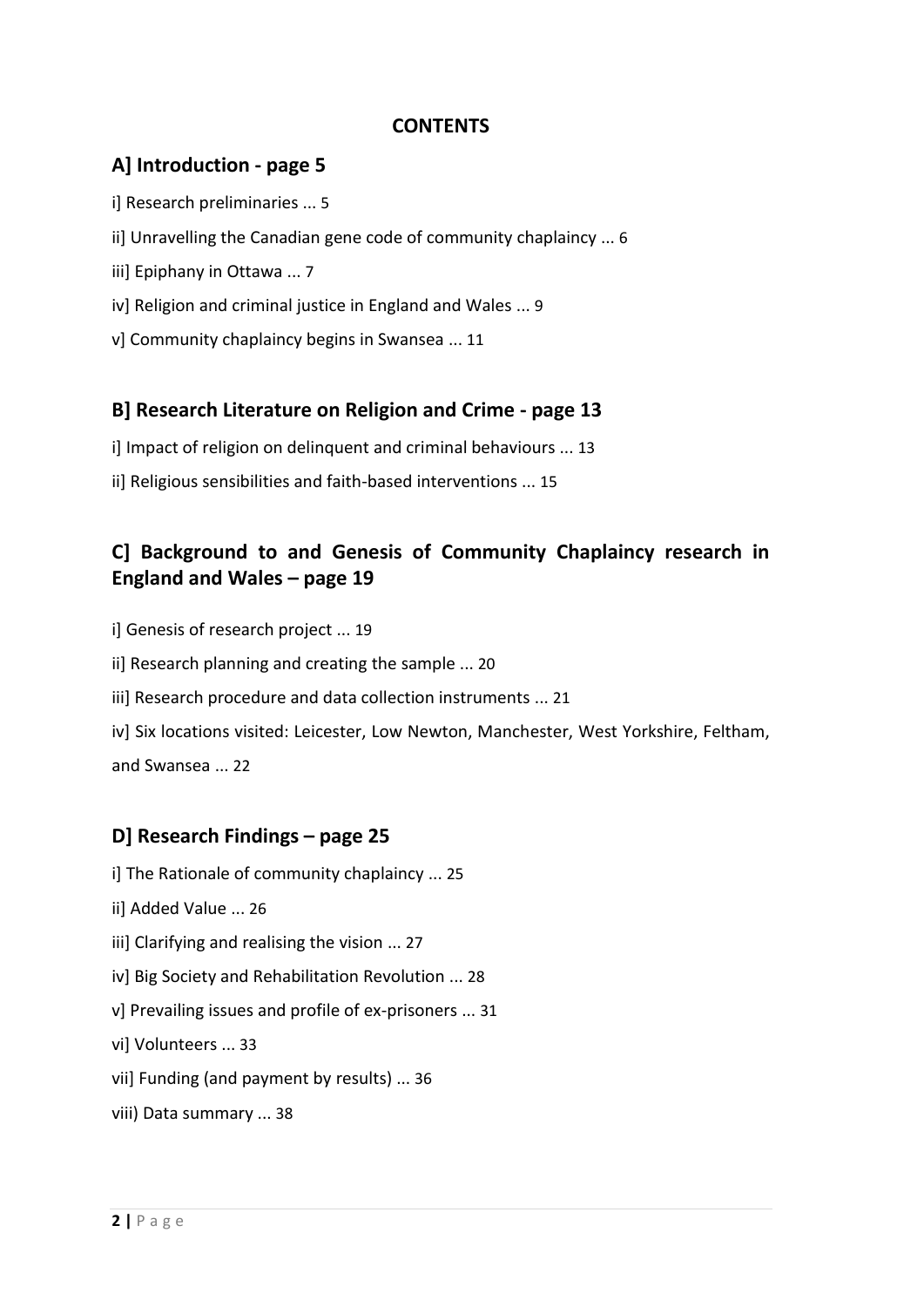# **E] Theoretical Exploration and the Construction of Meaning – page 39**

# **F] Contribution of Community Chaplaincy to the CJS – page 41**

i] Unconditional support for ex-prisoners - a question of values ... 41

ii] Reduce re-offending through supportive relationships ... 42

iii] Political engagement and social justice ... 43

# **G] Conclusion – page 46**

Gi] A corrective to bureaucratic procedures and punitive expressions ... 46

Gii] Developmental issues and some questions ... 47

# **H] References – page 49**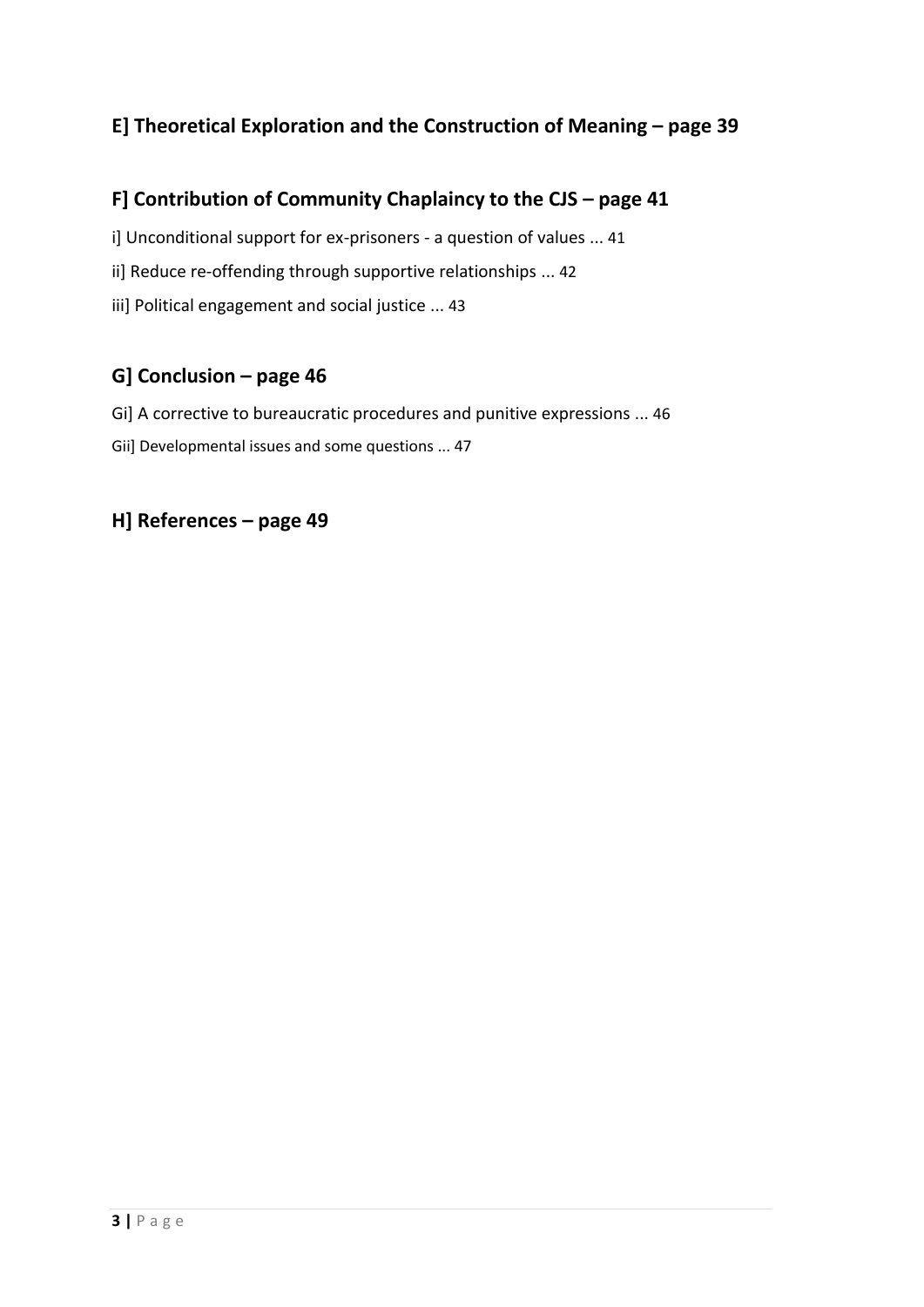#### **SUMMARY OF FINDINGS**

The aim of this research was to establish an exploratory understanding of community chaplaincy and the space it currently occupies in the criminal justice system of England and Wales at the end of its first decade (2001-2011). This exploration was pursued through visiting six community chaplaincy projects where 22 interviews were conducted over six months (November 2010-April 2011) on what is arguably a significant yet relatively under-researched phenomenon. These data reveal a personcentred, theologically-informed, value-driven, and voluntary-charitable organisation which operates within a multi-faith ethos. It offers supportive relationships to men, women, and young people (Feltham) at the point they leave custodial institutions (**Di**). Some who leave custody are the subject of licence conditions that stipulate regular contact with probation; others are not subjected to statutory requirements. Even though projects are distinguishable from other organisational domains by their faith ethos, this does not mean that all volunteers who work for community chaplaincy are people of faith or that they belong to faith communities (**Dvi** a difference with Canada and also Swansea). Nevertheless community chaplaincy projects require that volunteers are aware of and sympathetic to its distinctive faith orientation. Community chaplaincy does not attempt to proselytise offenders; rather supportive relationships are offered unconditionally to people of faith and none when they leave custody.

 Community chaplaincy, because of its faith orientation and value-driven nature, is more vocation than job which facilitates added value (**Dii**). It also offers hope to people who, as a consequence of their offending, have acquired the negative status of labelled offender, prisoner, or even ex-prisoner. It operates with a person-in-situation mentality to counter-balance those punitive, de-humanising, and depersonalising tendencies which have colonised criminal justice over recent years (Bell 2011; Hudson 1993; Whitehead 2010). Its vision (**Diii**) is to walk with marginalised and excluded exprisoners on a difficult journey because of accumulated problems compounded since unpropitious childhood experiences: family conflict, insecurity, vulnerability, impoverished education, unstable work record, substance abuse, financial problems, and sub-standard accommodation. To people immured in such adverse social circumstances community chaplaincy is a conduit of hope and support as they return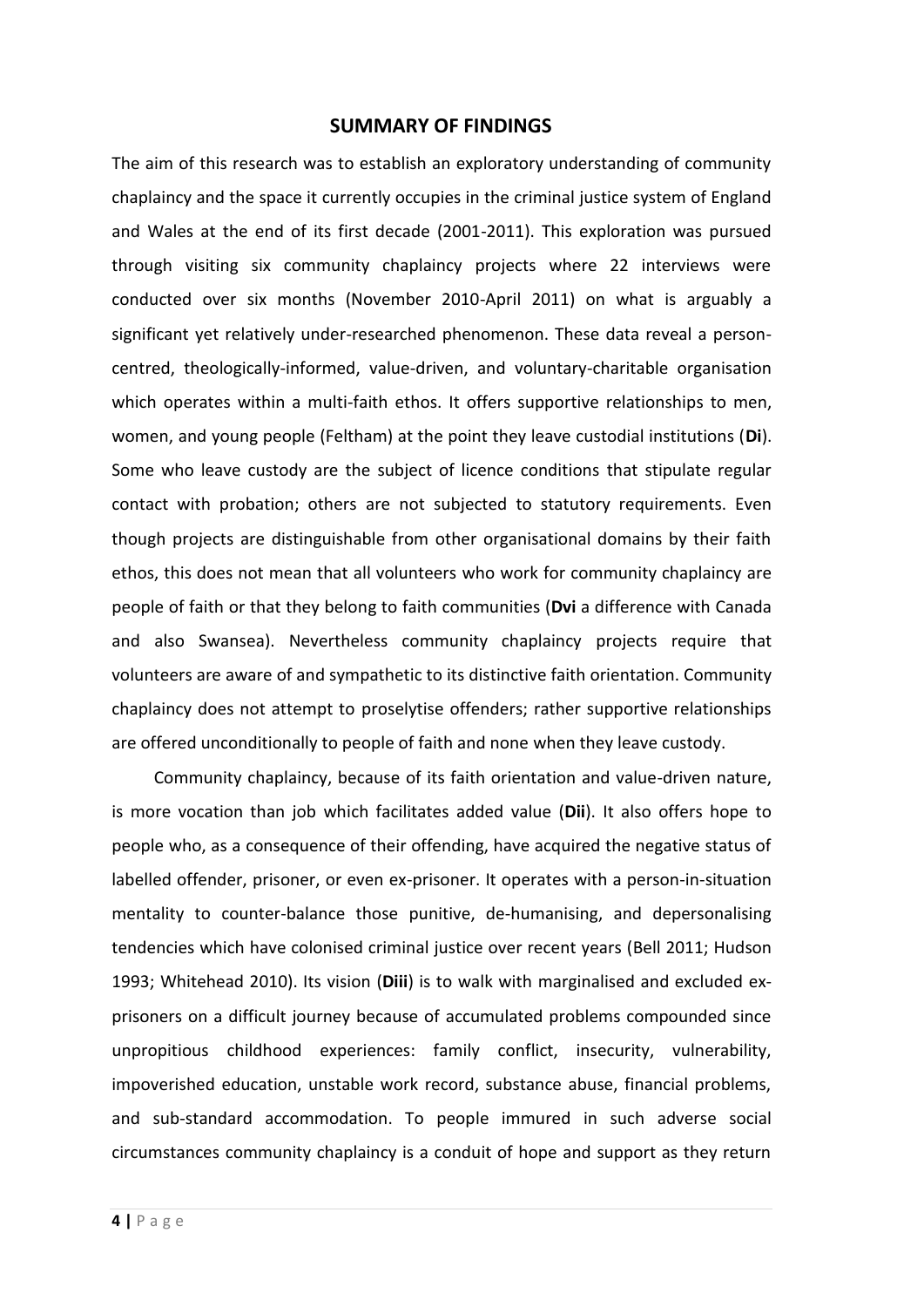to an uncertain future in the community (**Dv**). Arguably within the contemporary rehabilitation revolution, community chaplaincy has exemplified the Big Society for a decade (**Div**), but concerns were expressed about what this concept actually means. The voluntary sector in general, and faith sector in particular, may well receive encouragement to get more involved in the criminal justice system by central government, but adequate resources are required and funding is a pressing issue for community chaplaincy projects (**Dvii**).

# **A] INTRODUCTION**

## **Ai] Research preliminaries**

There is a well established association between religion as a correctional intervention, the emergence and reform of prisons, and other features of criminal justice formation. Religion influenced the origin of the penal system in America with its differential manifestations in the Quaker Philadelphia separate system and the Calvinist silent system. Canadian penitentiaries reach back to the  $19<sup>th</sup>$  century when the reformative efficacy of religion upon the incarcerated was a distinguishable feature when crime resonated with sin. Religious influences stimulated prison reform in England and Wales as well as the emergence of probation (Whitehead and Statham 2006), so that "religion has been a major force in shaping the ways in which offenders are dealt with" (Garland 1990: 203). Accordingly the aim of this research-informed evaluation report is structured within this historical tradition which continues to explore the *religious question* within the operational functioning of contemporary criminal justice. Specifically, this will be considered through the under-researched lens of community chaplaincy which began in Canada before taking root in England and Wales. Even though chaplains from different religious traditions have been present within prisons for many years, *community chaplaincy is a relatively recent development which assists ex-prisoners as they rebuild their lives following imprisonment*. This report begins by tracing the origins of community chaplaincy in Canada which was informed by visiting Ottawa in September 2010<sup>1</sup>, to which I'll return in September 2011.

<sup>1</sup> <sup>1</sup> **Canadian Research Methodology** 

Six months before visiting Ottawa in September 2010, contact was established with Correctional Services Canada (CSC) HQ to inform them of the research I was planning to undertake on community chaplaincy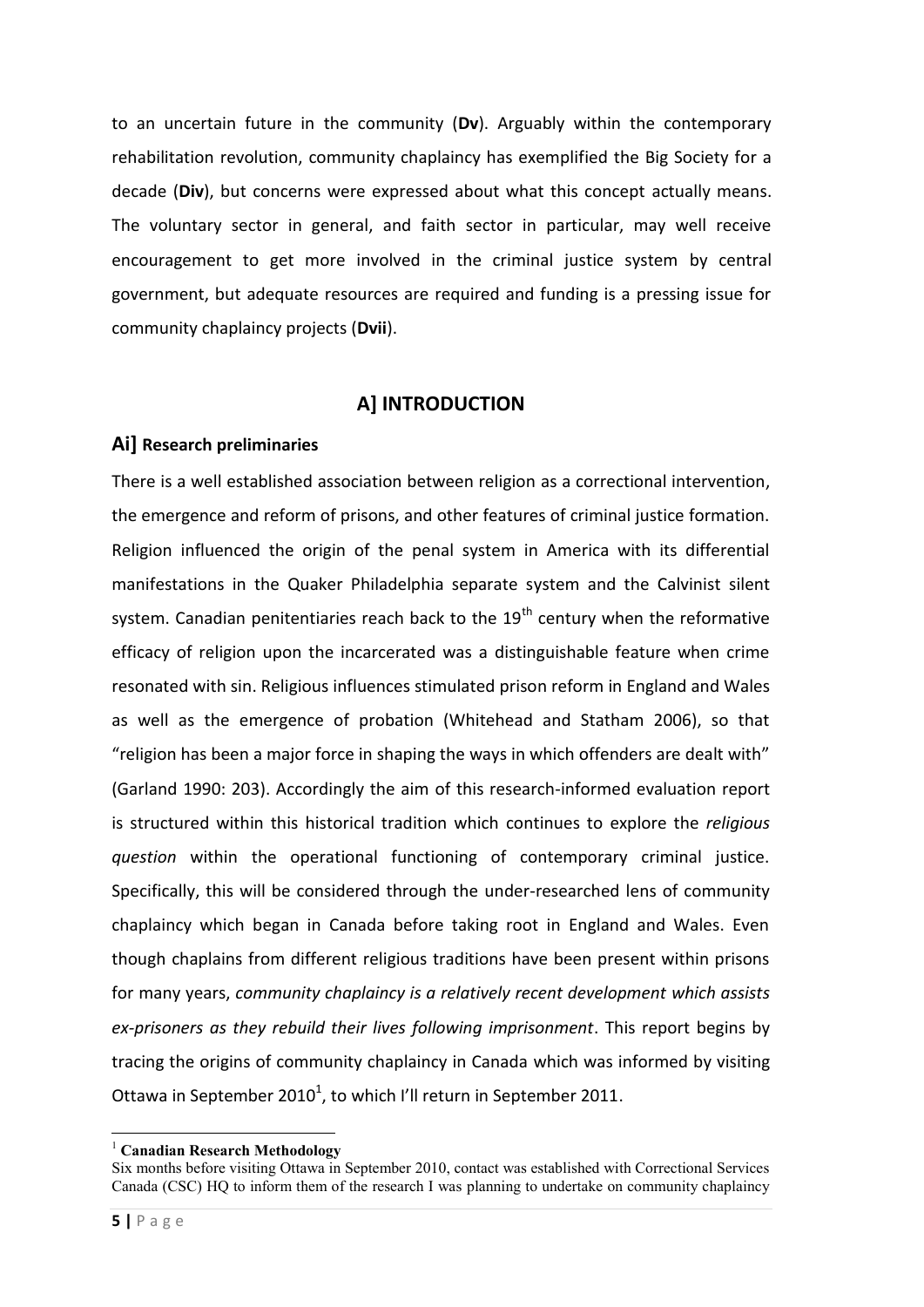### **Aii] Unravelling the Canadian gene code of community chaplaincy**

In 1972 the Rev. Dr. Pierre Allard was a prison chaplain when conditions in Canadian prisons were harsher than subsequently. It was explained that prisoners were isolated, existing in "a world apart", so that the inchoate vision of community chaplaincy was shaped by a commitment to build bridges between the prison and wider human community. Specifically these bridges would be erected by faith-motivated volunteers establishing contact with serving prisoners. It was also acknowledged that prison chaplains could "not go it alone" but required volunteers to share responsibility for what is often difficult work with prisoners, many of whom have experienced unpropitious family backgrounds and seized by a surfeit of personal problems (Griffiths, Dandurand and Murdoch 2007). By 1980 Rev. Allard was a prison chaplain at the Dorchester Penitentiary in New Brunswick, Eastern Canada, when the initial vision of community involvement with prisoners was extended to the period beyond release. The vision was uncomplicated, theologically grounded in the injunction to serve others, and concretely expressed in a commitment to build community for exprisoners. Fundamentally it is a vision of faith in action with people who were part of the human community before incarceration, and who often return to the same locality beyond release. Community chaplaincy does not dilute the neo-classical criminological postulate of offender responsibility and behavioural accountability, but it does affirm that communities of faith have a responsibility for *all* citizens which includes

1

in England and Wales. A planned visit to Canada was deemed instructive to observe community chaplaincy in its country of origin, and that this would be enhanced by conversations with those involved in its organisation and delivery. Therefore during a ten day period I was enabled by staff at CSC to undertake 13 interviews of which 11 were located in Ottawa and two in British Columbia, Western Canada. The 13 interviews comprised four members of staff at CSC, as well as a community chaplaincy coordinator in Ottawa where the facility is known as MAP - Mentoring-Aftercare-Presence. Other interviews included a representative of the Alpha Christian organisation that has contact with serving prisoners; a prison chaplain at a Detention Centre; visits to the founder and Director of Jericho Road Ministries that provides accommodation for ex-prisoners, in addition to the Harvest House drug recovery program. Understanding was further informed by participating in a video conference with one of only two full-time community chaplains in Canada, and a telephone interview with the coordinator of Circles of Support and Accountability (CoSA) which also conforms to a religiously-based operational model. Attendance at an "offender-friendly church" facilitated opportunities to discuss pertinent matters with the pastors. Significantly I discussed relevant matters with the Rev. Dr. Pierre Allard, the inspiration of community chaplaincy in Canada. The interviewees comprised nine males and four females. Prior to visiting I extracted information from websites on community chaplaincy in Canada, additional documentary evidence was provided before and during my stay, and a daily diary of observations, visits, contacts, and conversational asides outside of the structure of interview situations was completed. Data were not available to quantify how many people are involved in the work of community chaplaincy in Ottawa, nor was it possible to locate a research literature on this specific intervention.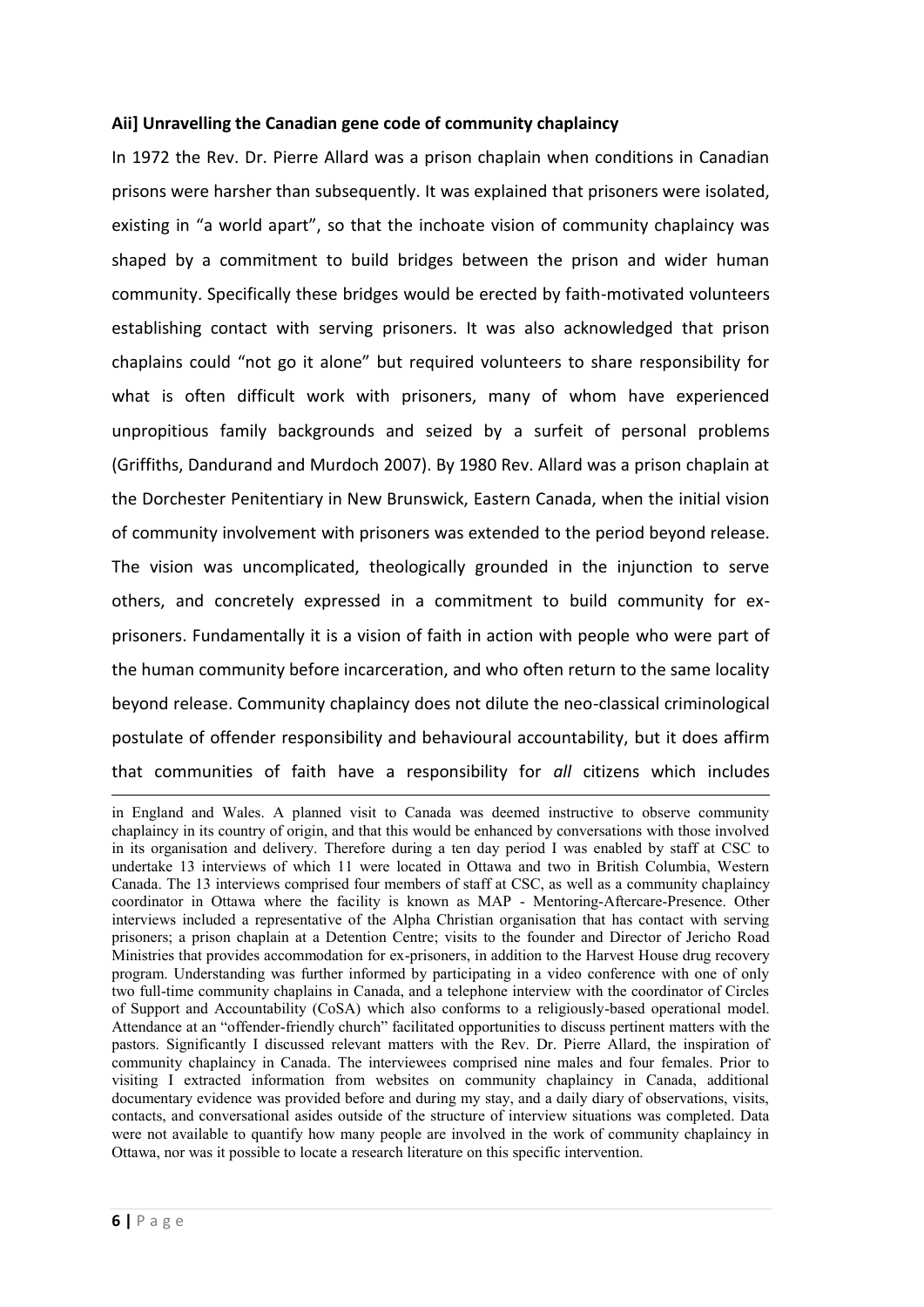offenders. This is a theologically informed criminology which blends offender rational choice with the notion of shared well-being and mutuality. Expressed theologically "No element in the Body is dispensable or superfluous: what affects one affects all, for good and ill, since both suffering and flourishing belong to the entire organism not to any individual or purely local grouping" (Williams 2010: 25).

It should be clarified that the concept is not restricted to or synonymous with ordained ministry. There are only two full-time ordained community chaplains in Canada employed by Correctional Services Canada (none employed by NOMS), one of whom discussed pertinent matters with me in September 2010 through video conferencing facilities because of the distance between Ottawa and his location in British Columbia. Rather the dominant operational model of community chaplaincy in Canada incorporates a much wider definition because it involves predominantly people of faith who are not ordained offering support to ex-prisoners. This model has arguably more flexibility than the formal structures and strictures attendant upon ordained ministry; it has emerged from and is sustained by grass-root support; and the operational dynamic is more bottom-up than top-down. It also encourages people of different faith traditions to make a difference in the lives of ex-prisoners by volunteering their time and personal capital.

## **Aiii] Epiphany in Ottawa**

Thirty years after community chaplaincy began in Moncton, numerous projects<sup>2</sup> are currently scattered throughout Canada providing a faith-orientated support structure between incarceration and the community. Accordingly I observed community chaplaincy in Ottawa which has been coordinated by MAP (Mentorship-Aftercare-Presence) since 2000. MAP is constituted as a non-profit, faith-based organisation, comprising two coordinators who provide training to people from faith communities who volunteer their services to prisoners exiting the prison system of eastern Ontario.

**.** 

 $2 \text{ In a rare research-based document published in 2006 it was stated that 'Community chaplaincy is now.}$ an active community-based ministry throughout Canada, with twenty-six sites in the five regions" (Cuff, 2006: 9). These sites include *Pacific*: Victoria and Vancouver CC; *Prairies*: Mustard Seed, Edmonton, and Saskatoon; *Ontario*: Peterborough, Toronto, Kingston (and Ottawa); *Quebec*: Montreal, South West, Project Oxygen; *Atlantic*: Moncton and Charlottetown community chaplaincies. By 2011 there were approximately 37 community chaplaincy projects in Canada.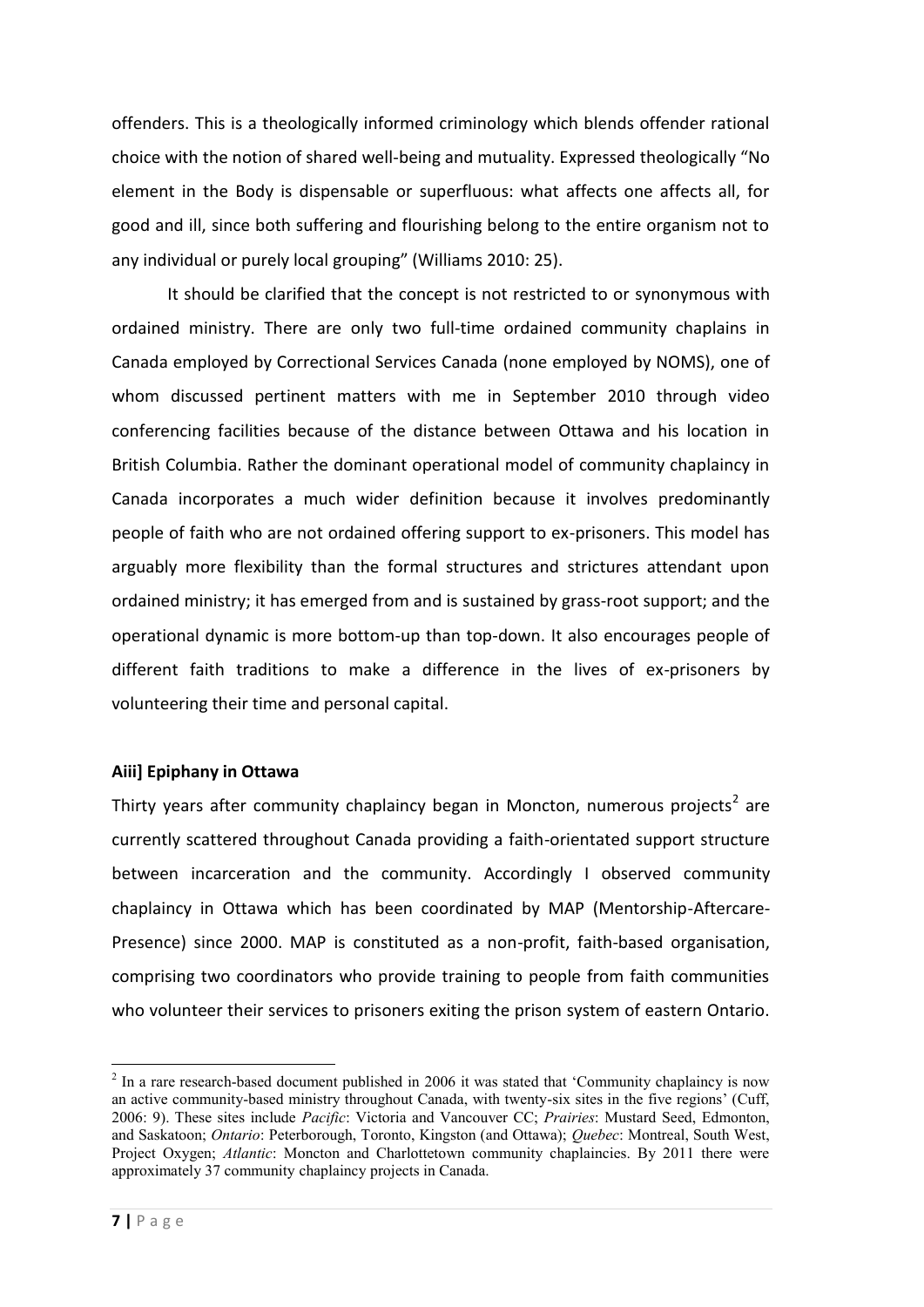It was explained that most volunteers are professional people with "passion in their hearts". The primary function of MAP is to provide a supportive presence to people leaving prison by assisting them to lead a new life by addressing their diverse needs which are *physical* (housing, employment, training and education); *social* (family, health, addictions, violence and anger); and *spiritual* (prayer, the need to belong, and providing a church home). One of the MAP coordinators explained that community chaplaincy surrounds the released offender with "things in the community they never had before", and its operational structure is as follows.

First the two MAP coordinators, located in office accommodation several miles from down-town Ottawa, receive referrals on prisoners considering involvement with community chaplaincy beyond release. Referrals are made by the prison chaplain at the Ottawa-Carleton Detention Centre (OCDC) a provincial facility which holds approximately 500 inmates, and Alpha, a volunteer Christian organisation which visits OCDC prisoners at weekends. Referrals are also made by chaplains in prisons beyond Ottawa (Kingston, Kitchener, and Gravenhurst federal institutions) in addition to which inmates' families have been known to contact MAP. The 85% males and 15% females referred have numerous physical, social, and spiritual needs, in addition to bearing the scars of addictions and troublesome family backgrounds. An expression of faith by serving prisoners is not a prerequisite, but all those referred are assessed by MAP coordinators.

Second, upon release MAP surrounds the *focal member* with support provided by three volunteer *coaches* drawn from diverse faith communities. MAP expects focal members to be an active member of the coaching team for at least three months after leaving prison, but then support is available indefinitely. The focal member must remain committed to staying out of prison, and accept help from their coaches at weekly meetings. Additionally focal members are able to telephone their coaches in "crisis situations" and relationships are "based on the offender wanting to stay in touch". Even though MAP has clear expectations of its focal members, the principle of voluntarism is fundamental. Consequently community chaplaincy operates independently of the formal statutory requirements of state apparatuses through its parole and probation officers. Whilst some of its funding is provided contractually by CSC, MAP is supported by grants from private foundations and individual donors.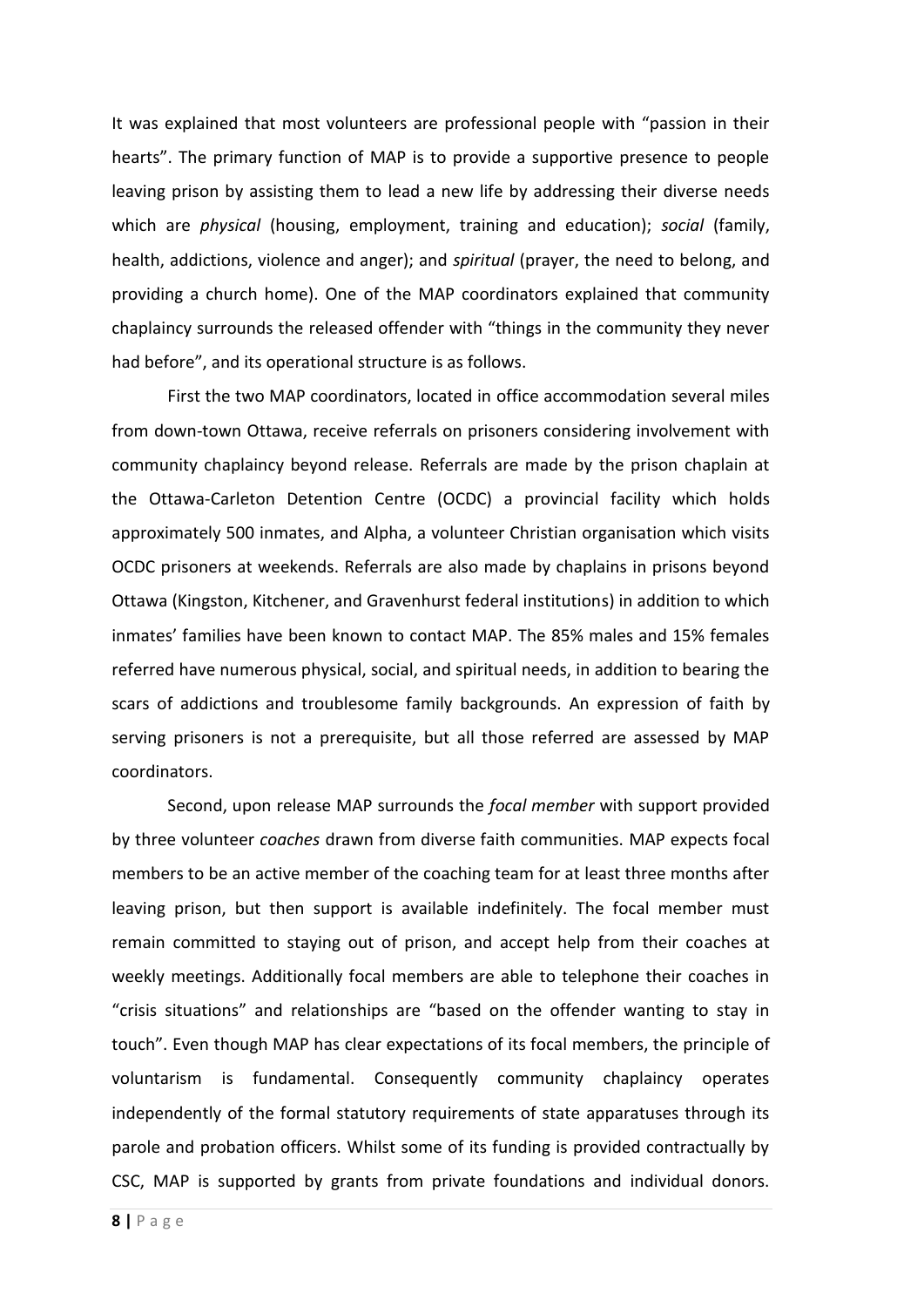Within this operational context coaches surrounding the focal member provide a listening ear, support, and act as role models in the art of law-abiding citizenship.

Third, focal members are signposted towards a range of services facilitated by the Ottawa Inner City Ministries: drop-in centres; the provision of meals and clothing; mental health services; shelters for men and women; and resources provided by the Salvation Army, Elizabeth Fry, and John Howard organisations. I visited Jericho Road ministries and the Harvest House drug recovery facility. All these are illustrative of partnerships between MAP, volunteer coaches, and local faith-based community resources. However there is some distance to travel before all the churches in Ottawa display the "offender friendly" tag. It may be noted there is a Prison Network Group (PNG) at OCDC and an Ex-Offender Friendly Faith Community Initiative (EFFCI). One respondent said that "PNG has worked hard to identify faith communities that we know we can confidently refer people to and so we've got 30 to 35 faith communities, churches, in this area. We offer to train them and work with them to mentor exoffenders". In fact "we are always looking for new churches and Mosques where we can refer people to".

#### **Aiv] Religion and criminal justice in England and Wales**

The renaissance of the *religious question* in England and Wales has arguably occurred in conjunction with criminal justice re-formation stimulated by the National Offender Management Service (NOMS), circa 2003/2004. NOMS established the operational conditions whereby public, private, and third sector organisations can contest for the business of providing services to offenders, a principle enshrined within the Offender Management Act 2007. Even though the competitive dynamics of NOMS may enhance levels of performance in public sector organisations, previous New Labour governments after 1997 increasingly encouraged the third sector, which includes multi-faith traditions, to get more involved. During the autumn of 2003 the Home Office established the Faith Communities Unit which was responsible for the document Working Together. It was asserted that:

The Christian Churches have had an immense historic influence in shaping society, and make significant contributions in a wide range of areas such as community development, education, social inclusion and heritage. For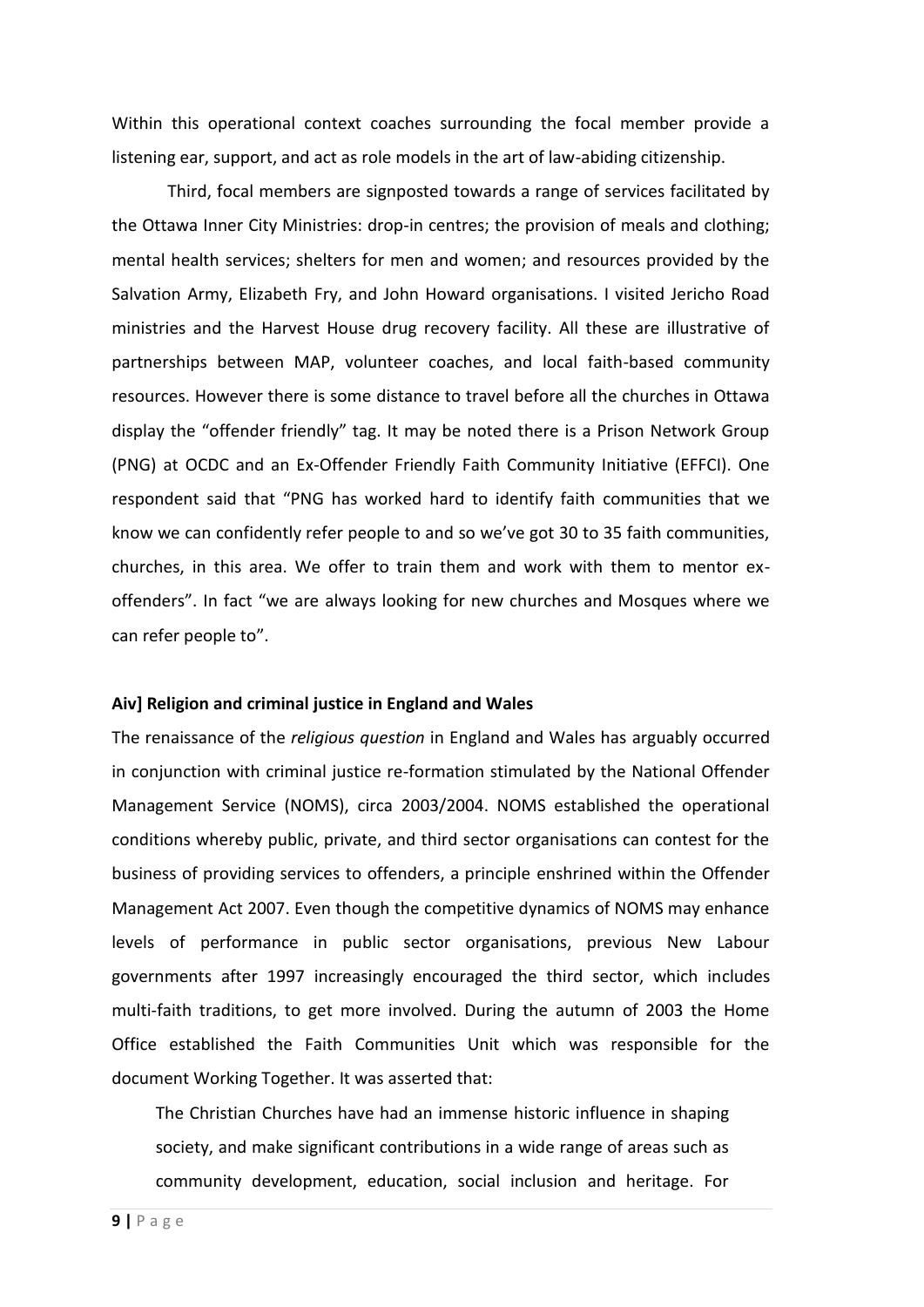these reasons, the Churches have made and continue to make a particular and distinctive contribution to the development and implementation of Government policy in certain areas (Home Office 2004: 7).

It was also affirmed that government cannot promote citizenship, reduce re-offending, or promote community cohesion by itself, which is why it must seek alliances with, as one example, The Faith and Voluntary and Community Sector Alliance (NOMS 2005). One specific manifestation of partnership is community chaplaincy which:

provides a bridge between prison and the community. It takes prisoners from the gate and supports them as they start their new lives, building the links between churches and the community. There are now 10 community chaplaincies in existence and 11 more in development. Community chaplaincy is not the creation of Government. It has grown up from the grass roots, and we must nurture it. It is an initiative to which many faith groups, not just Christian, are contributing (Clarke 2005: 7).

Approximately 10 years ago community chaplaincy migrated across the Atlantic and made landfall in Swansea. By 2010 the Community Chaplaincy Association of England and Wales had established its own dedicated website providing details of 12 projects located at Feltham, Wandsworth, and Wormwood Scrubs in London; also Leicester, Manchester, Staffordshire, Nottingham, North East, Exeter, Lewes, Swansea, and Leeds. In fact more are being planned to create a national network of support for released prisoners which utilise the resources of local churches, as well as other faith traditions, volunteers and mentors. The vision is to *help ex-prisoners to achieve successful re-entry by offering support and services to free themselves from crime and build a brighter future in the community*. By March 2011 there were 18 projects from Durham to the South West comprised of 50 paid staff and 487 volunteers, none of whom are employed by NOMS.

This initiative resonates with the Big Society articulated by the Conservative-Liberal Democrat coalition government formed in May 2010, and a market-driven ideology that enables the public, private, and voluntary sectors to compete with each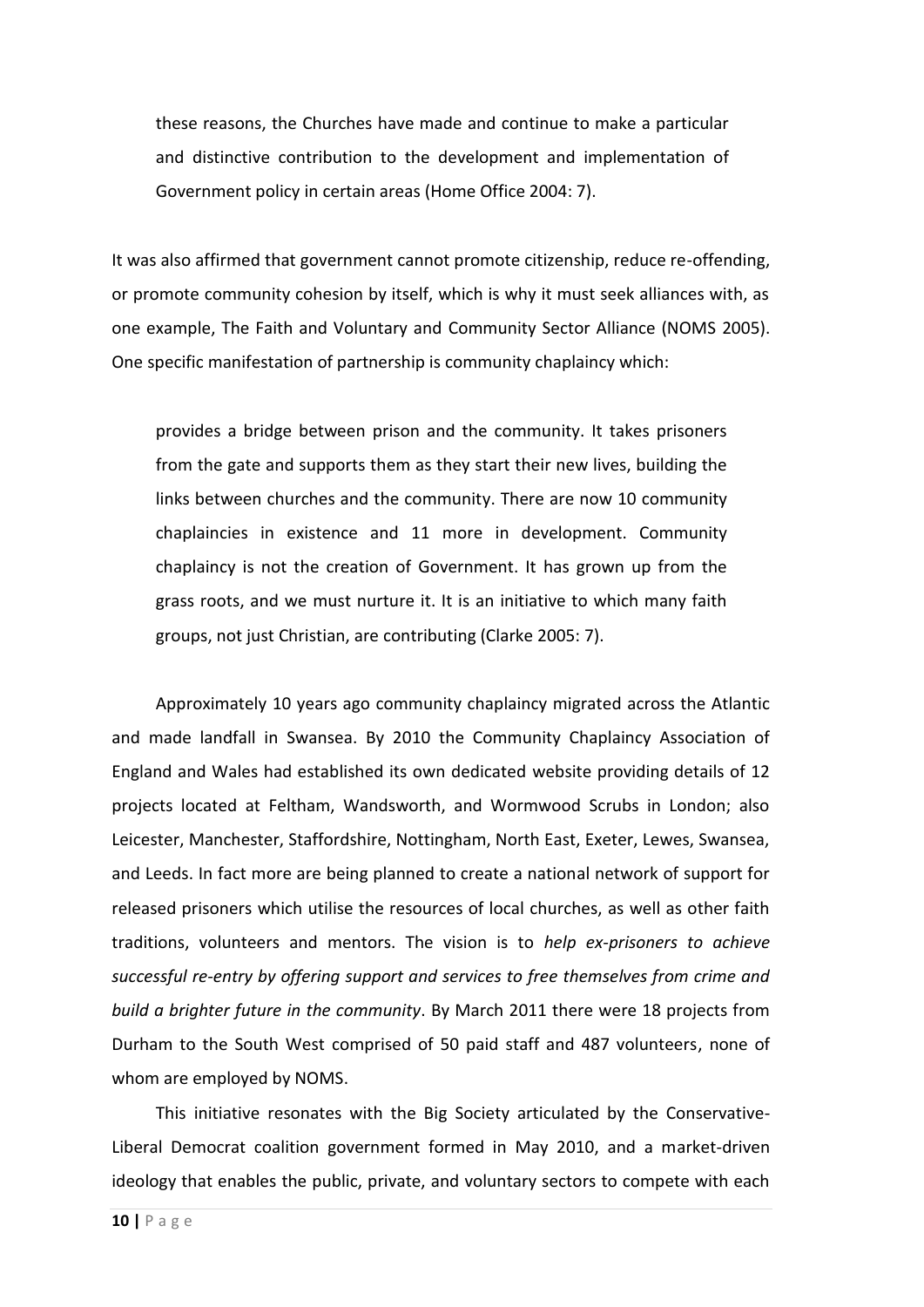other to provide offender services within a Rehabilitation Revolution (Ministry of Justice 2010). Therefore one should not underestimate the importance being attached to the involvement of community chaplaincy with the context of state and accompanying criminal justice re-formation which is currently underway in England and Wales.

Community chaplaincy is separate from, but linked to, multi-faith chaplaincy arrangements within the prison system in England and Wales. Some are located within prison establishments, others beyond the gate. Critically they work alongside, but also utilise and mobilise, community-based volunteers to achieve numerous objectives: to support people at the point of release from prison to lead a crime free life; build safer communities; protect the public and reduce the number of victims. Moreover these objectives will be achieved by responding to the accommodation needs of exprisoners; provide opportunities to achieve the requisite skills to enhance employment opportunities; advice on finances, benefits, substance abuse, physical and mental health issues; address attitudes, thinking, and behaviours; to provide pastoral counselling and support consistent with the values traditionally associated with faith communities. It has already been mentioned that the first community chaplaincy appeared in Swansea.

## **Av] Community chaplaincy begins in Swansea**

During a visit to Swansea community chaplaincy on the  $1<sup>st</sup>$  April 2011<sup>3</sup>, David Emery clarified that numerous factors coalesced to establish the first community chaplaincy in Swansea by 2001: the influence of a Roman Catholic nun at Swansea who lamented the return of people to prison; similar concerns were being expressed by the then part-time chaplaincy team within Swansea prison; the Assistant General Chaplain, Rev. Bob Payne, had discovered some information on community chaplaincy in Canada and became a Champion for the project; a visit to the United Kingdom during Autumn 1999 by Reverend Rod Carter, the CSC Regional Chaplain for Ontario when seminars were

1

<sup>&</sup>lt;sup>3</sup> This research visit to Swansea provided opportunities to hold two meetings with David Emery who had been involved with community chaplaincy since its beginnings in 2001, a period of ten years. His valued insights into the project complement those of Pierre Allard in Canada. I also benefited from reading the following document by Grayton, Davey, Williams, Luscombe and Brook (2008) *Swansea Community Chaplaincy Project: Evaluation of the Swansea CC Project at HMP Swansea October 2006 to March 2008,* University of Kent.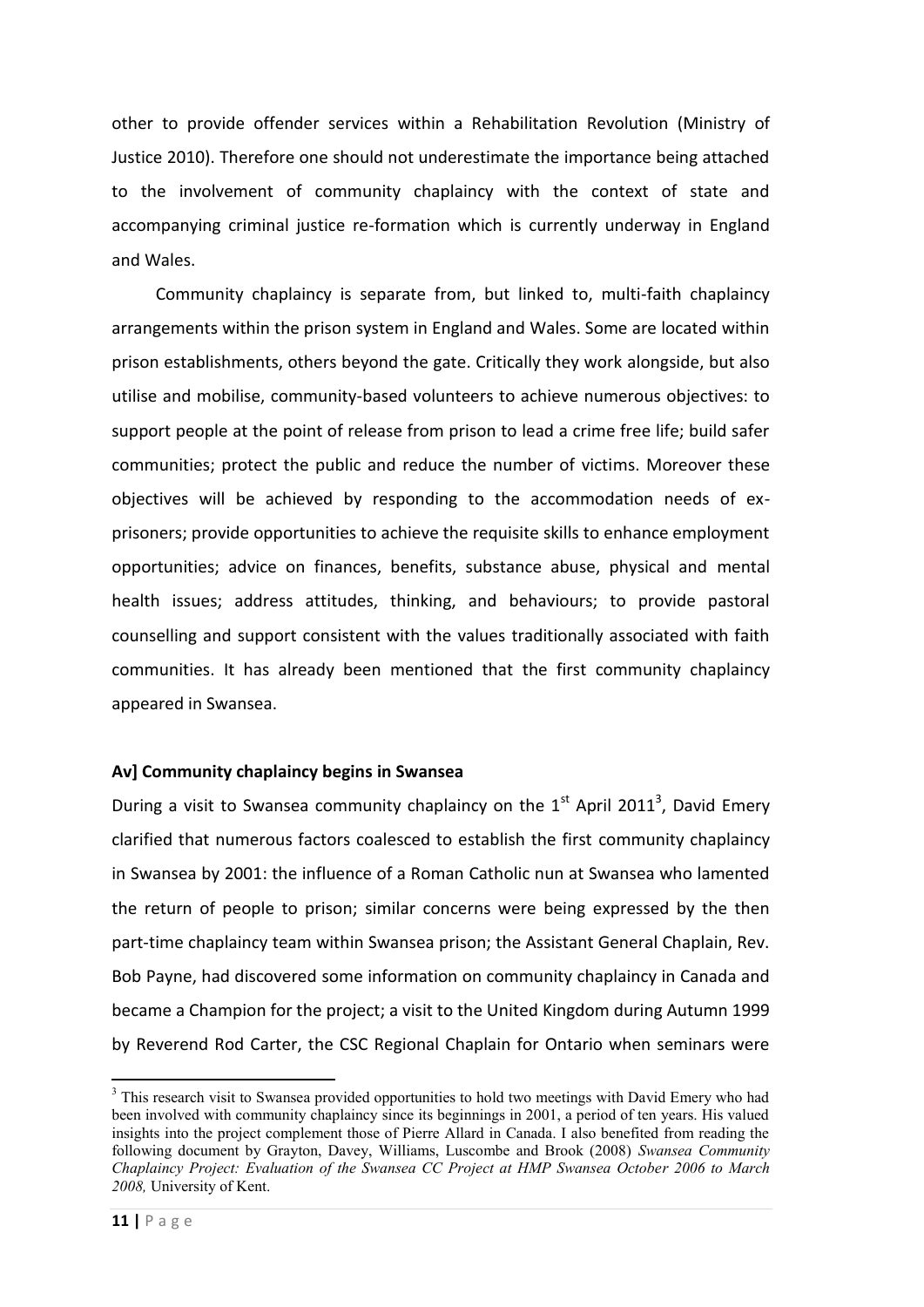held in different parts of the country on community chaplaincy; a further visit by Reverend John Tonks, CSC Regional Chaplain for Atlantic Region in 2000 to speak at several venues on the Canadian situation (David Emery and Reverend Lionel Hopkins, Swansea Prison Chaplain, attended one of these talks). Consequently "coming back from that talk we felt that this was something that we could do in Swansea". Finally, and significantly, David Emery considered that this was something which he had to do (a divine burden) and following a visit to Canada in June 2001, facilitated by the Millennium Awards Scheme of 2000, community chaplaincy was initially established in Swansea. To date it has been in existence for over a decade but "still has a long way to evolve. So we are not the finished product but I believe we are well down that road. Community chaplaincy is a group of like-minded people at Swansea, employed by respective faith communities, who collectively are working as community chaplains".

(PW) But why did you want to get involved with community chaplaincy? (DE) "It gets down to what is your drive, what is your motivation. If I was in this to make money, for an easy ride, I would have been out of it nine and a half years ago. You are in it because there is a conviction as a person of faith to what you are doing is what you are requested, led, to do".

Therefore after a period of ten years it was considered both appropriate and necessary to explore the phenomenon of community chaplaincy in England and Wales, which culminated in this research project. Before explaining the methodology of the research and presenting salient findings, I turn to what is a considerable history of the impact of religion on delinquent and adult criminal behaviour. This situates the research within what is an extensive literature.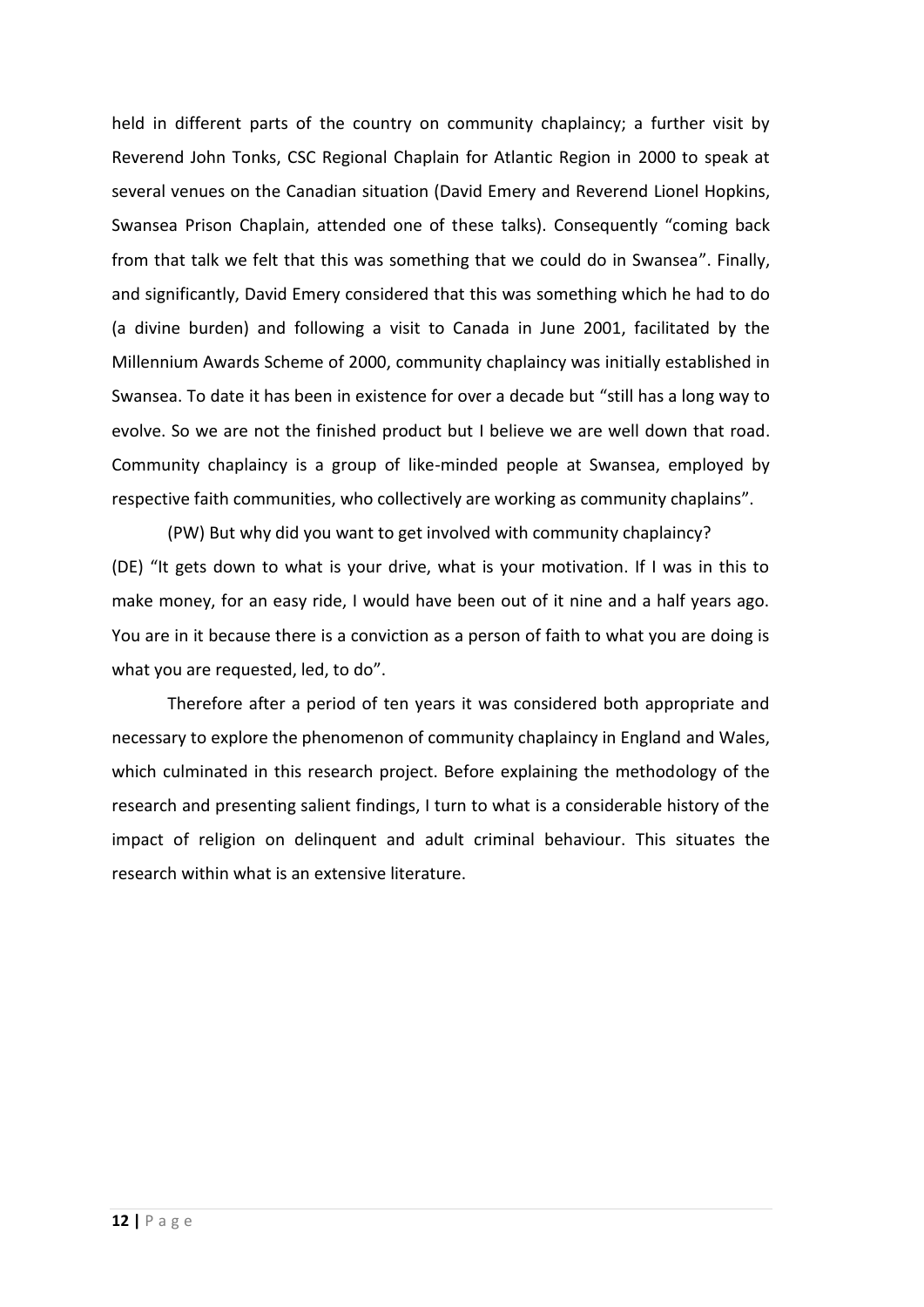## **B] RESEARCH LITERATURE ON RELIGION AND CRIME**

#### **Bi] Impact of religion on delinquent and criminal behaviours**

William Kvaraceus, Assistant Superintendent of Schools of Passaic, New Jersey, reached back to the 1930s to studies which examined the relationship between religious training, beliefs, and behaviour. His own study comprised 761 delinquents (563 boys and 198 girls) referred to the Passaic Children's Bureau during a five year period before 1944. Most of these delinquents claimed affiliation with a church, but only 54% attended regularly. Therefore with half the delinquents the church could not be expected to have much impact because of their tenuous links. At the same time:

it is significant that the 54% reported as regularly attending, in spite of this steady religious affiliation, did not appear deterred from exhibiting aggressive-delinquent behaviour. As various investigators have already indicated, this may point to the lack of any positive relationship between religious knowledge or attitudes and moral behaviour (1944: 286).

Two decades later Travis Hirschi (1969) theorised that young people don't offend because they have something to lose, a consequence of socialisation into the normative values of society which facilitate effective mechanisms of social control. The salient factor for Hirschi's control theory is the level of attachment, commitment to, and belief in the conventional moral order established through the structures of family, school, peer groups, and the workplace. Importantly, says Tierney, 'By asking the question, "Why do we not break the law", control theory is suggesting that something special happens to prevent people acting out whatever impulses they may possess' (2006: 205). Accordingly when exploring the religious question, this *something special* incorporates religious attitudes and influences, the activity of a spiritual dimension, or perhaps attending church which engenders conformity to acceptable moral and legal codes. Even though this thesis was earlier undermined by Kvaraceus, perhaps Hirschi would lend it support.

Towards the end of the 1960s Hirschi in conjunction with Stark (1969) wrote an intriguingly named paper, *Hellfire and Delinquency*. The research question was: can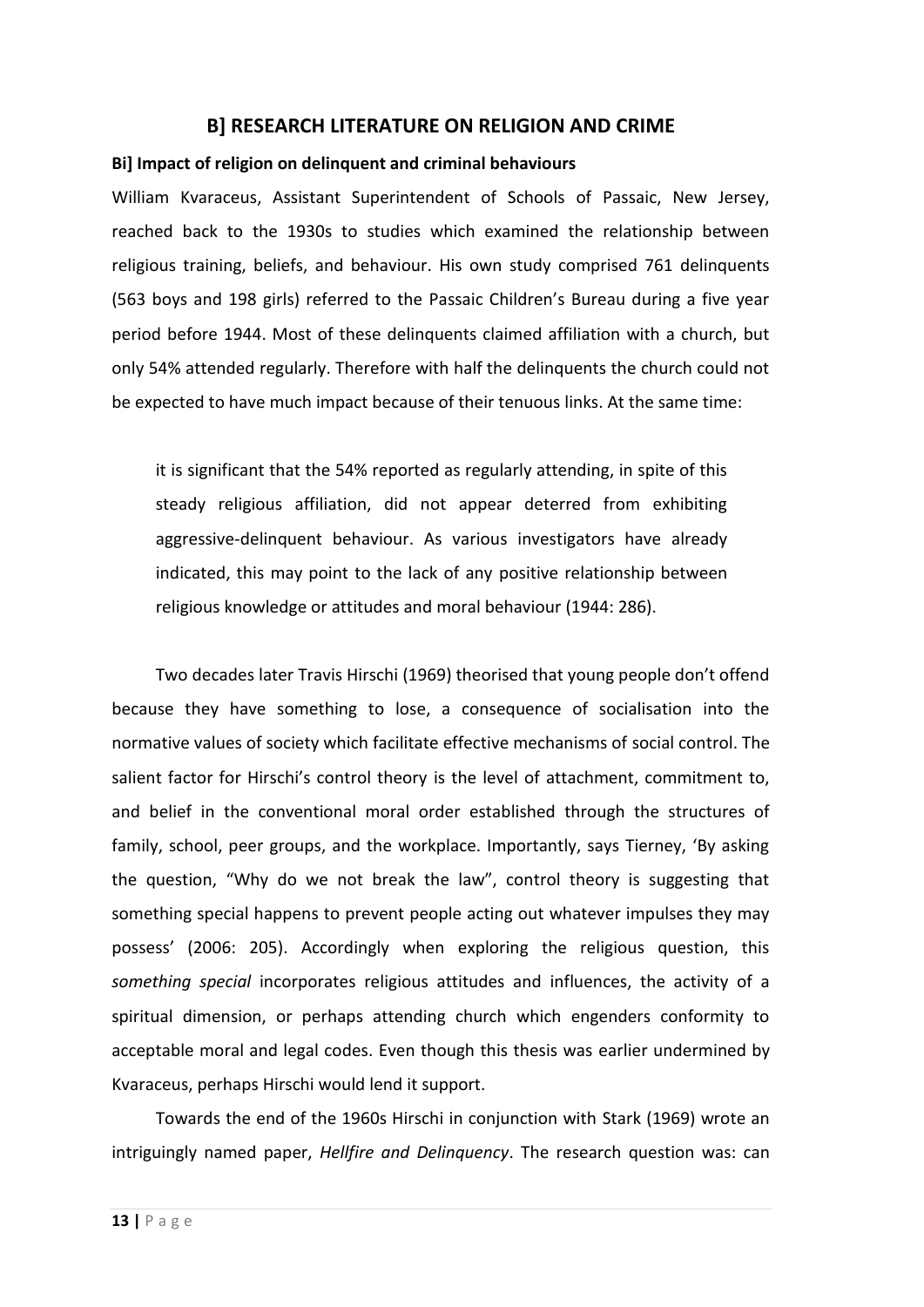the prospect of hellfire for those guilty of falling short of acceptable legal and moral norms serve as a deterrent? The authors obtained data from a sample of 4077 students entering public junior and senior high schools of Western Contra Costa County, California, during the autumn of 1964, when they completed a questionnaire which included measures of delinquency and religiosity. Even though they acknowledged previous studies which revealed a weak relationship between church attendance and non-delinquent behaviours, Hirschi and Stark were unambiguous that religion does not deter. They concluded that "For all intents and purposes, then, church attendance does not affect acceptance of the moral values assumed to be important deterrents of delinquency" (1969: 205). They received support from Burkett and White (1974), but also refutation (Albrecht, Chadwick and Alcorn, 1977), and conflicting findings emerged (Higgins and Albrecht, 1977). Nevertheless, Jensen and Erickson (1979) indicated that church attendance had some impact upon delinquency.

Other studies suggested that being involved in religious activities was associated with not engaging in offending behaviour. Travers and Davies (1961) concluded that delinquents were much less orientated towards religion than their delinquent-free counterparts. This perspective received support from Rhodes and Reiss (1970) who claimed that delinquency varies with religious orientation and church attendance. For example:

White boys with no religious preference have almost twice as high a delinquency rate (132/1,000) as all white boys having religious preference (72/1,000) after the rates have been adjusted for occupational status, subject and parent religious participation, age, and family structure (1970: 94).

Therefore religious orientation cannot be discounted, even though caution was counselled when interpreting the findings. Nevertheless the authors stated that their study supported "the notion that there is a 'religious factor' in delinquent and truant behaviour" (1970: 98).

Intriguingly Rodney Stark (1996) returned to the aforementioned *Hellfire and Delinquency* article he'd written with Hirschi nearly 30 years previously. The original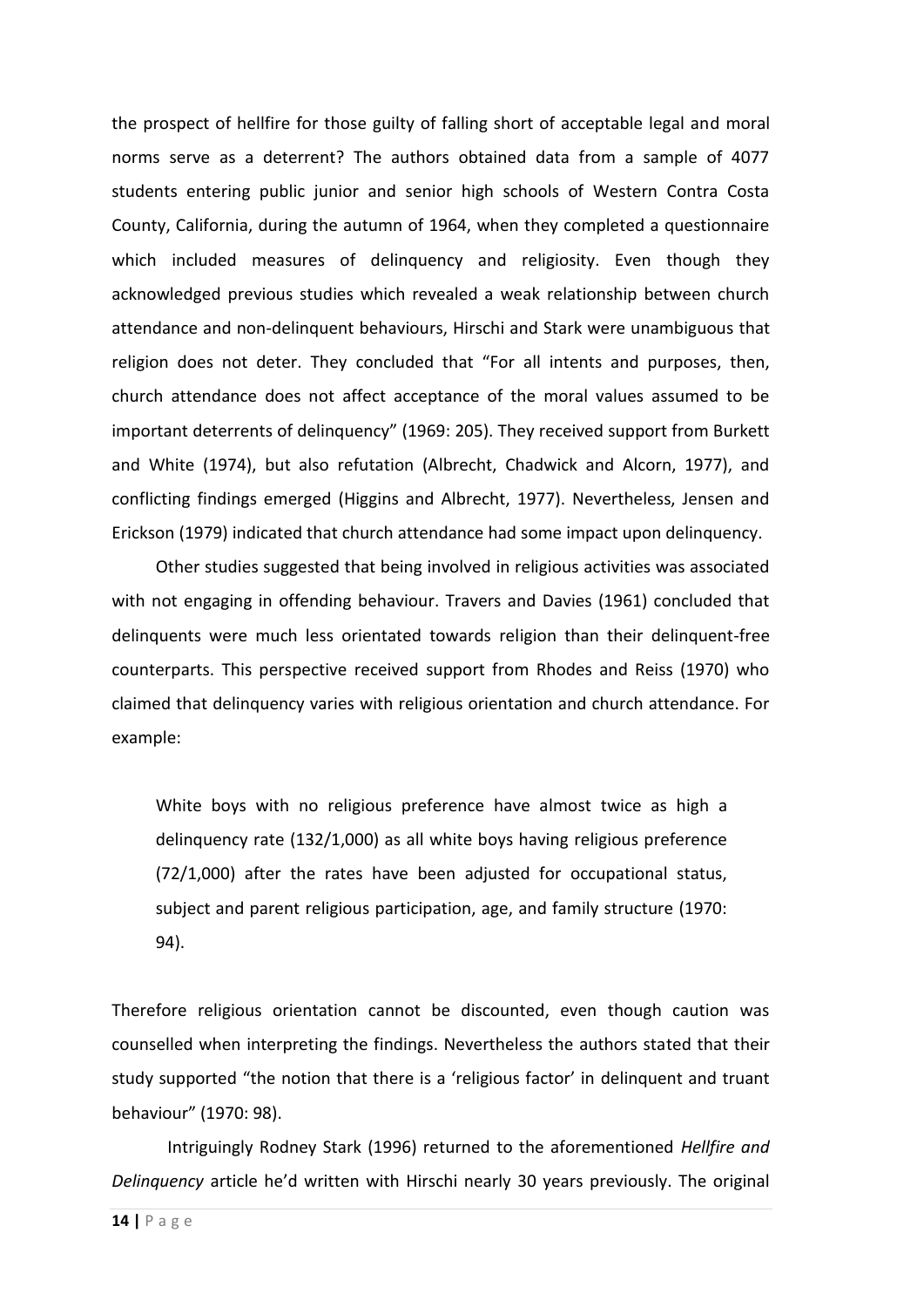article undermined the orthodox theological assumption, combined with control theory, that one would find a positive relationship between religion, church attendance, and delinquency prevention. Therefore "the word quickly spread that kids on their way home from Sunday school were as likely to strip your car as were kids on their way home from the pool hall" (1996: 163). By the 1990s Stark arrived at a modified view after clarifying that the earlier stance was misleading because social and moral contexts differ between geographical locations. This insight allowed Stark to press home a more sociological than psychological explanation of how religion facilitates conformity. In other words conformity occurs if one conceives of religion as a social structure, or group property, rather than an individual psychological trait. Consequently even though studies in Oregon and California did not find the hellfire effect, studies in other areas were more promising. The modified thesis of Stark was that "Religious individuals will be less likely than those who are not religious to commit delinquent acts, but only in communities where the majority of people are actively religious" (1996: 163). This resonates with differential association theory where conduct is learned and reinforced by being exposed to a preponderance of specific cultural, spiritual, and religious influences.

#### **Bii] Religious sensibilities and faith-based interventions**

It is pertinent at this point to refer to Johnson (2004) who differentiates between two approaches which facilitates the transition from religious influences and affiliations, to specific faith-based interventions. First, *organic religion* directs attention to the impact of religious sensibilities on behaviour and asserts that "consistent and growing evidence makes it increasingly obvious that religious commitment and involvement help protect youth from delinquent behaviour and deviant activities" (2004: 331). Even though adult research is less common than delinquency research in this field, he claims a similar pattern between the two age groups concerning the efficacy of religion. Second, Johnson turns to *intentional or programmatic religion* where interventions are designed to address behavioural problems, such as addictive behaviours in prison settings to effect rehabilitation. Johnson clarifies that there are more organic compared to faith-based intervention studies, and the latter may have an advantage over secular programmes (2004: 333). Furthermore there are studies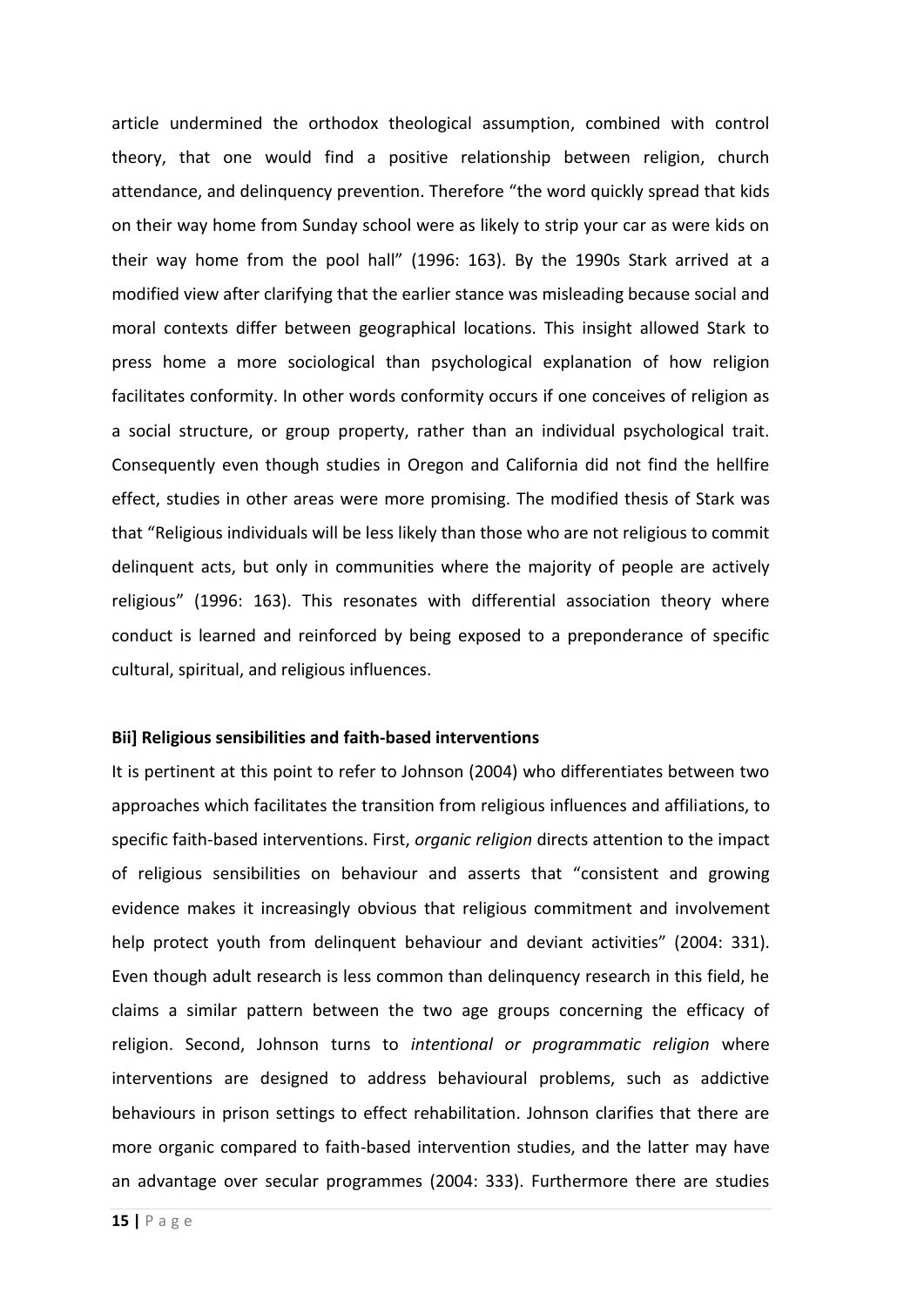from the United States on the benefits of religion and faith-based programmes to reduce infractions during imprisonment. Clear and Myhre (1995) found that prisoner involvement in religious activities assisted psychological adjustment, and Clear et al. (2000) concluded that religious influences prevent dehumanisation. Other relevant studies include Camp et al. (2008), Clear and Sumter (2002), Mears et al., (2006), O'Connor and Perreyclear, (2002). Therefore the benefit of religion should not solely be judged by its rehabilitative efficacy after release.

When turning from the benefits of religion within the prison environment to the impact of faith-based interventions beyond release, O'Connor and Duncan (2008) confirm that most studies have appeared during the last ten years. However before alluding to these studies the caveat should be included that methodological problems have sometimes obstructed definitive conclusions on their impact. Some of these problems touch upon the complexity of isolating a specific faith component of an intervention within prison which transforms law-breaking into law-abiding attitudes (is it bible study, prayer, or pastoral counselling?). Related difficulties are not using random sampling, concerns over reliability and validity, an absence of longitudinal data, and the reminder that "research methodology can have an important effect on research findings" (Johnson, LI, Larson and McCullough 2000: 46). Other methodological deficiencies are little use of control groups, self-selection bias (a positive effect could be explained by how participants are selected rather than programme effect), and limited measures of impact (Mears, Roman, Woolf and Buck 2006: 359). It is also important to clarify whether we are considering interventions with delinquents or adults, males or females, prison based and/or post-release impacts. Finally a faith-based intervention programme which specifically utilises bible study, prayer, perhaps spiritual counselling, is conceptually different to people of faith being motivated to assist with educational and addiction services. These features expose research complexities which account for the inconclusive nature of some of the findings (and raise pertinent issues for those pursing community chaplaincy research studies; the SPIDER assessment tool was introduced as a response).

O'Connor and Duncan (2008) return our thinking to specific faith-based interventions in conjunction with 'What Works' by citing Aos et al. (2006) who reviewed the evidence on 'What Works' (and what does not) from 291 evaluations in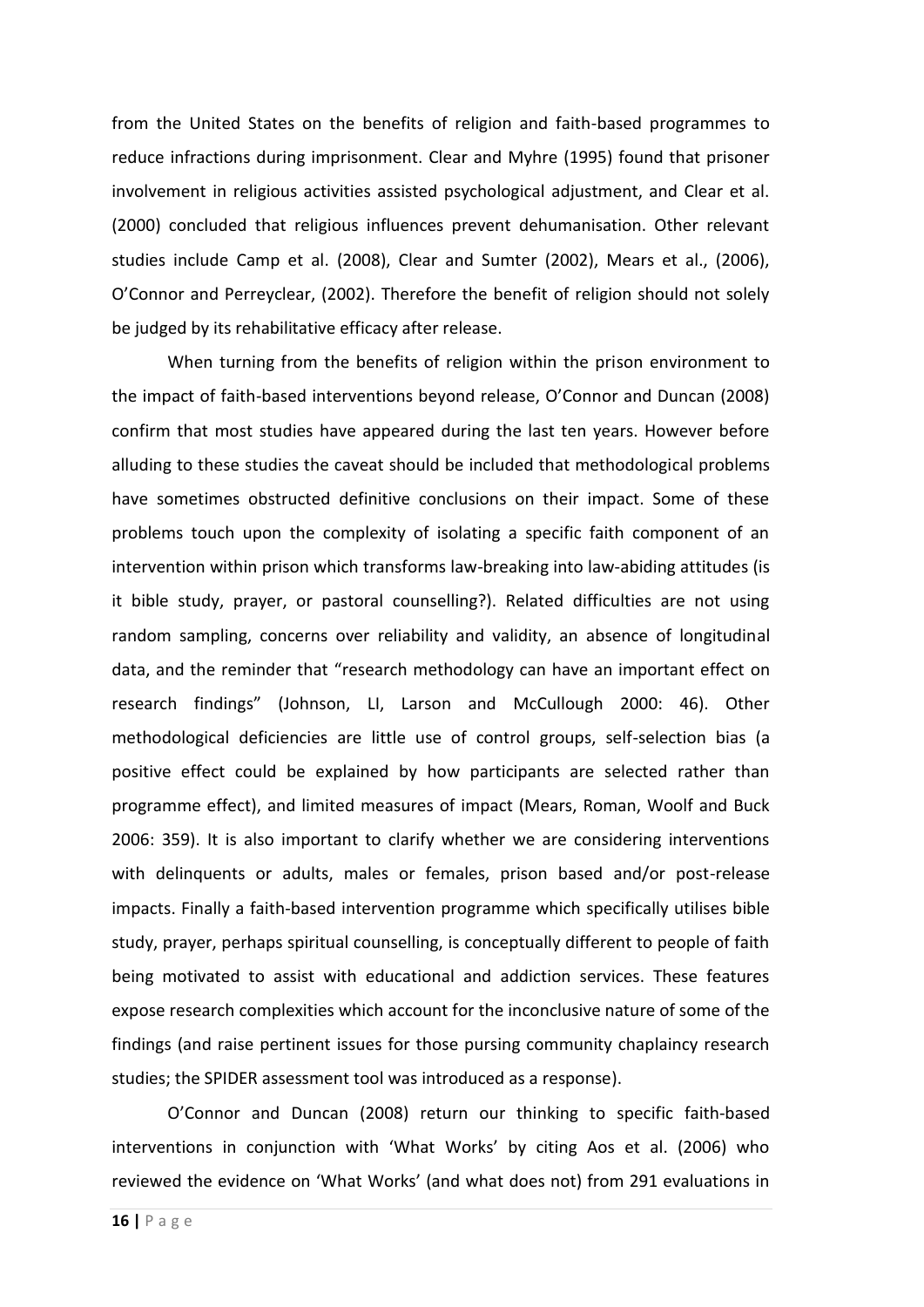the USA and other English speaking countries over a 35 year period. This review is significant because it constitutes "the most succinct and methodologically sound summary of the research to date" (O'Connor and Duncan 2008: 88). Pertinently it includes six evaluations of faith-based interventions, five of which were grouped together because they promoted Christianity amongst prisoners to reduce recidivism beyond the prison walls. Aos et al. (2006) concluded that four out of five studies did not have a programme effect: O'Connor et al. (1997); Burnside et al. (2001); Trusty and Eisenberg (2003); and Johnson (2004). One reason for this could be that they were not adequately aligned to the principles of 'What Works' (O'Connor and Duncan, 2008; O'Connor, Duncan and Quillard, 2006), and more research is required of sufficient methodological rigour. By contrast the Wilson et al. (2005) study did find a programme  $effect<sup>4</sup>$ .

Therefore, even though the accumulated evidence demands cautious evaluation, the relationship between religion and offending cannot be dismissed as irrelevant (Baier and Wright, 2001). Notwithstanding the critical review of Aos et al.

<sup>1</sup> <sup>4</sup> **Additional Research Literature**

Within the scope of two articles Tom O"Connor (2004a, 2004b) acknowledges a copious research literature which addresses the question: *does religion work as a correctional intervention*? After clarifying there"s more research on juveniles than adults, Knudten and Knudten (1971) reviewed the literature from 1913-1970 before concluding that research is lacking in the religion and corrections field. Tittle and Welch (1983) reviewed 65 studies but only ten did not show a significant negative relationship between religion and deviance. Ellis (1985) included 32 studies of which five revealed no effect and 27 a reduced effect. Sumter (1999) examined 23 published studies of which five showed no effect but 18 demonstrated evidence of a statistically significant inverse relationship between religion and deviance. However there are methodological difficulties, so caution is required when evaluating these data. Next, Johnson, De LI, Larson and McCullough (2000) completed a systematic literature review of articles pertinent to religion and delinquency published between January 1985 and December 1997. Out of 40 studies one suggested religion increased delinquency, one failed to specify an effect, three demonstrated a mixed effect, five showed no effect, but 30 demonstrated negative or reduced effects. Again methodological weaknesses are acknowledged. Subsequently Baier and Wright"s (2001) literature review on the effect of religion on crime included 60 studies published between 1969 and 1998. They concluded that there is cogent evidence that religion can have a positive effect on reducing crime. Hirschi and Stark (1969) may well have been unexpectedly gloomy when advancing the view that religion does not act as a deterrent, but "Our findings give confidence that religion does indeed have some deterrent effect" (Baier and Wright 2001: 16). Accordingly there are empirical reasons for guarded optimism that cultivating religious sensibilities, in addition to faith-based interventions informed by the principles of What Works, can have positive effects within the prison environment and subsequently rehabilitative impacts beyond release. Notwithstanding the tantalising question of *how* this works (attending religious services, spirituality, foster community, church attendance, becoming more aware of self and others, relationships between faith communities and offenders), it offers encouragement to community chaplaincy even though it is not a phenomenon mentioned in these surveys of the literature.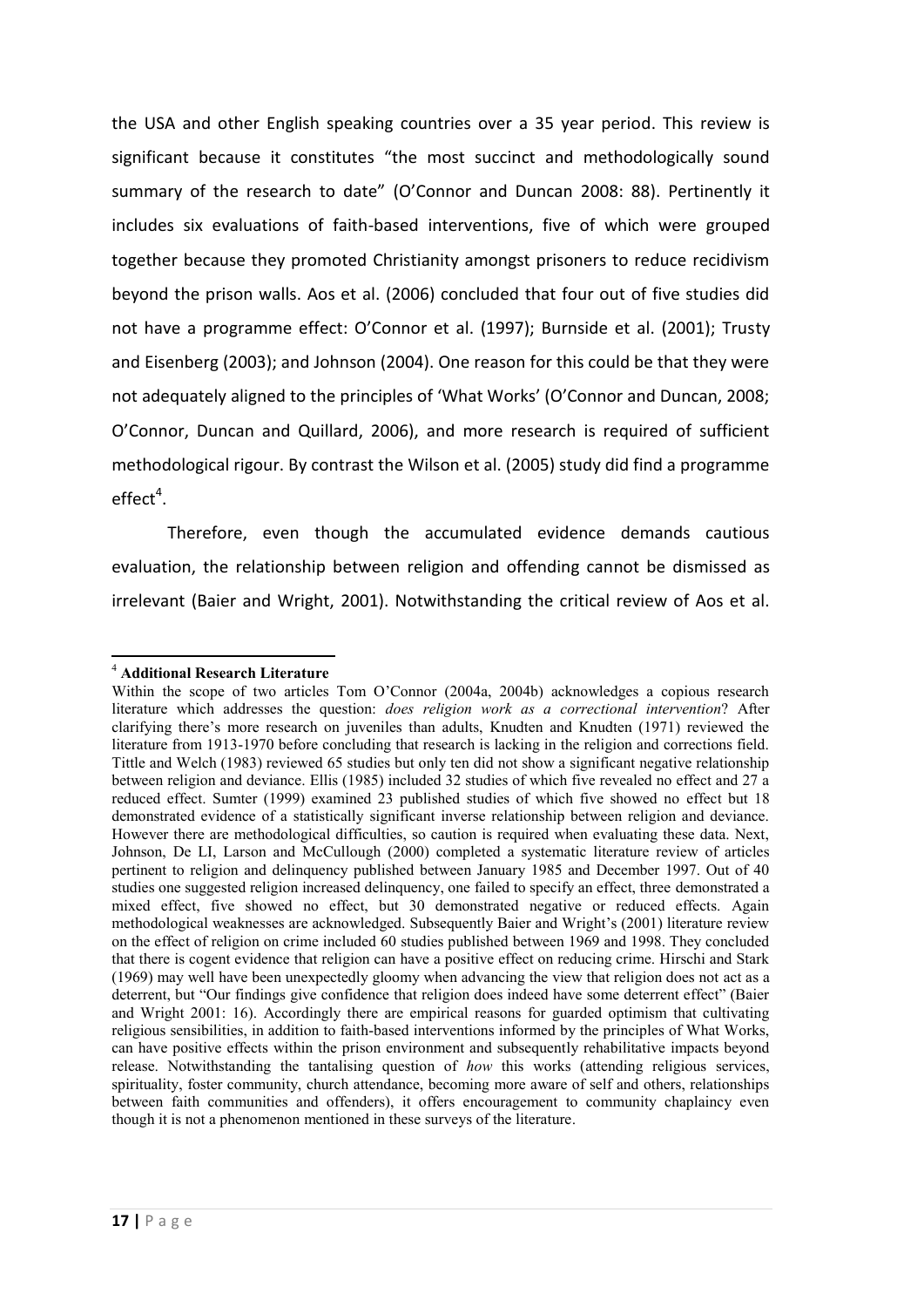(2006) religion has value within prison (O'Connor and Perreyclear, 2002), faith-based interventions can conduce to rehabilitation if coupled with substance abuse treatment, educational and employment services (McKean and Ransford, 2004), and aligned with the principles of 'What Works' (O'Connor, Duncan and Quillard, 2006). There is some evidence that prison chaplains can positively influence post-release outcomes (Sundt, Dammer and Cullen 2002: 61) and religiously-inspired, community oriented Circles of Support and Accountability benefit sex offenders after release from prison (Wilson, Cortoni and McWhinnie, 2009). However the point at which prisoners re-enter society is critical. Accordingly it is expected that the relatively new phenomenon of community chaplaincy can make an effective contribution to postrelease outcomes, to which I now turn.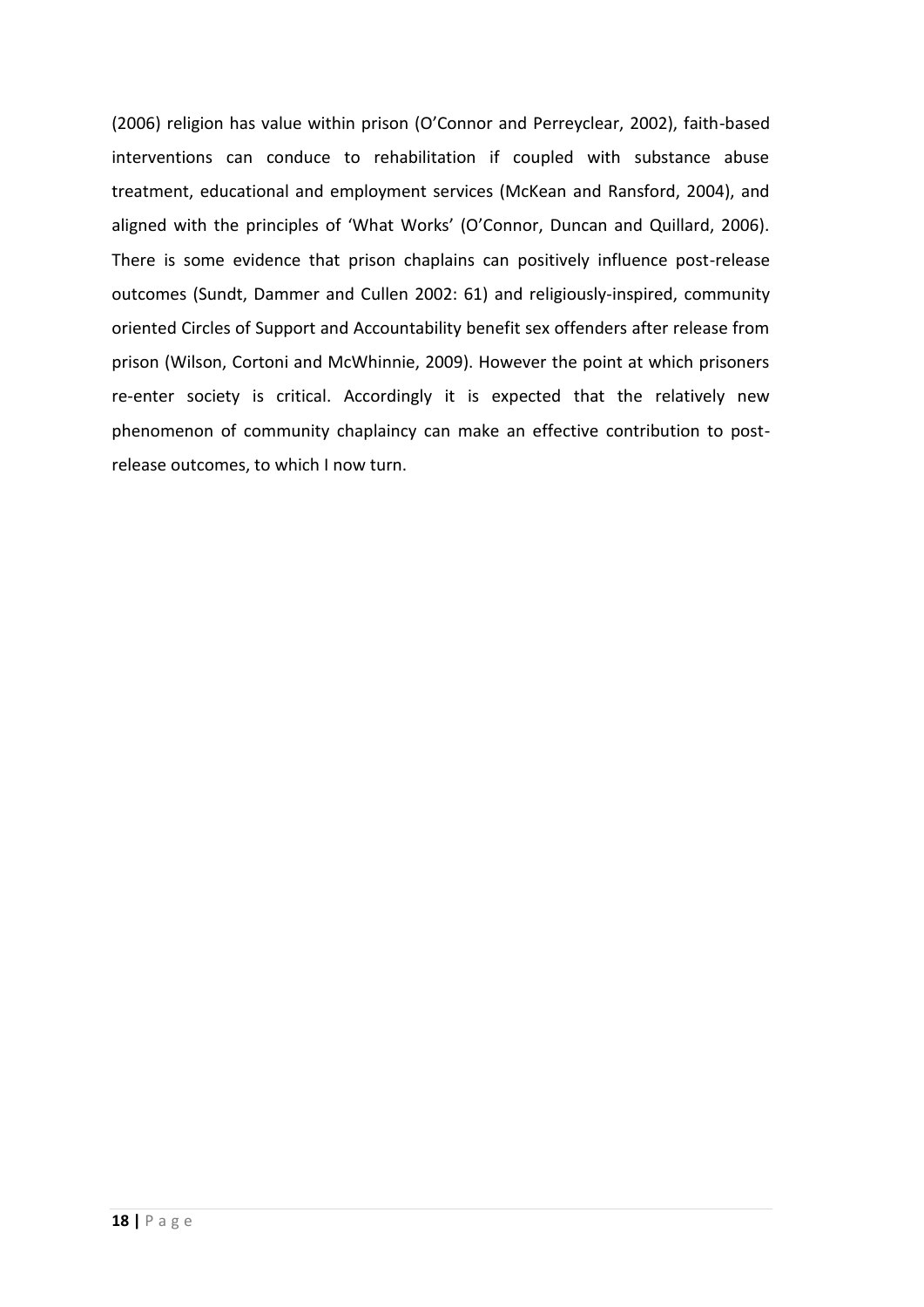# **C] BACKGROUND TO AND GENESIS OF COMMUNITY CHAPLAINCY RESEARCH IN ENGLAND AND WALES**

## **Ci] Genesis of research project**

The genesis of this research project can be traced to accumulated factors which are gathered together as follows:

- Probation and criminal justice research have periodically alluded to the salient themes of religion and the ethical doctrine of personalism (Whitehead and Statham 2006; Whitehead 2007, 2010). Accordingly there is a *religious question*, a discernible set of issues and questions, requiring exploration within the criminal justice system.
- The emergence of community chaplaincy in Canada during the early 1980s before migrating to England and Wales in 2001. However it is an underresearched field of enquiry in both countries (Dwight Cuff confirmed to the author on the 6.4.2011: "You are right, there is a dearth of research in the field").
- A decade of political statements and associated documentation on religion and criminal justice in England and Wales, in conjunction with encouragement offered to third sector faith communities $5$ .

1

<sup>5</sup> **Chronological overview of some salient documents**: *Through the Prison Gate* (HMI Prisons, 2001) a thematic review which acknowledged that resettlement is an issue of complexity and concern, specifically recidivism. A national strategy on resettlement to reduce recidivism was advocated which should involve better coordination between prisons and probation services. Importantly at *paragraph 3.5* the review states that for many years non-governmental organisations, prison chaplains, prison visitors, and different faith traditions, have contributed to resettlement (it was too early to mention community chaplaincy). Next *Reducing Re-offending by ex-prisoners* (Social Exclusion Unit, 2002) and more recently the *Bromley Briefings Prison Fact File* (Prison Reform Trust, 2009) includes a profile of people in prison and concerns about recidivism: 47% of adults are reconvicted within one year of being released from prison, and for those serving sentences of less than 12 months this increases to 60%. The figures are more problematic for young offenders: 74% sentenced to youth custody and 68% of young people on community sentences reoffend within 12 months (Ministry of Justice, December 2010). Other pertinent developments worth noting include *The Inter Faith Network* for the UK, founded in 1987 to promote good relations between different faiths. The Home Office established the Faith Communities Unit in October 2003 and produced *Working Together: Cooperation between Government and Faith Communities* (Home Office, 2004) to promote engagement with faith groups. Then six months after NOMS came into existence in June 2004 a National Conference was held in November 2004 to facilitate the inchoate relationship between NOMS and the voluntary sector which was followed by a Draft Strategy: *The role of the Voluntary and Community Sector in NOMS* (NOMS 2005). The Draft Strategy is an important document because it takes seriously the relationship between NOMS and Voluntary and Community Sector organisations (VCS). Subsequently an Action Plan for the period 2005-2007 facilitated partnerships between the voluntary sector, prisons and probation, one being *The Faith and*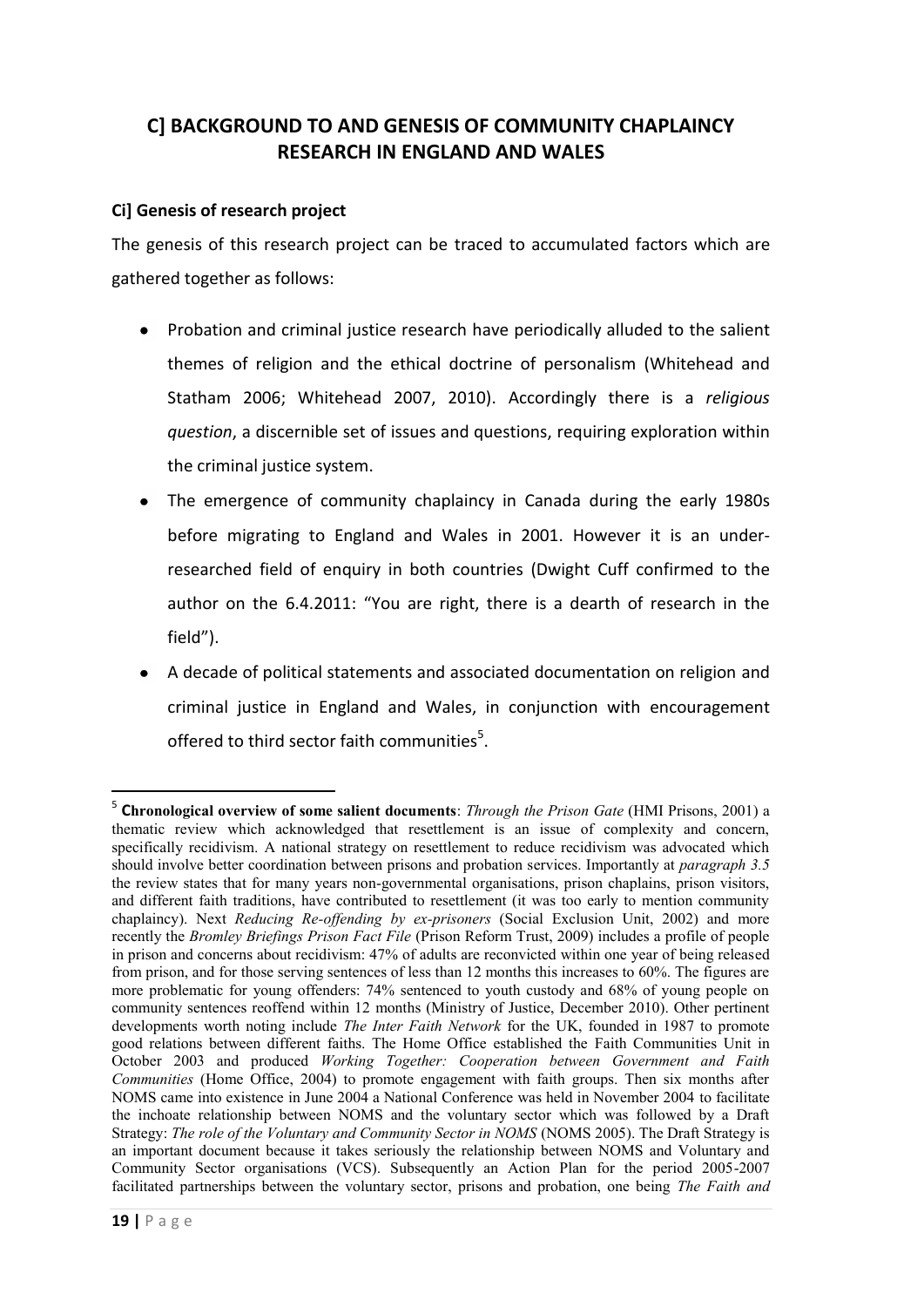- Explorations with Clinks, York, during 2009-2010<sup>6</sup> which culminated in their interest in and support for this project, and subsequent permission from NOMS and encouragement from Teesside University to pursue a field of research which has relevance for criminal *and* social justice.
- Visit to the Community Chaplaincy Association at Leicester, June 2010, to explore the feasibility of undertaking research on community chaplaincy which received a positive response.
- The added impetus provided by the emergence of a new political context in May 2010 with the election of a Conservative-Liberal coalition government. This event facilitated the re-formation of criminal justice through the Big Society, Rehabilitation Revolution, and making greater use of the third sector through a market-driven, competitive environment. This process culminated in the Green Paper *Breaking the Cycle* (Ministry of Justice 2010; see critique of this document in Whitehead 2011).

## **Cii] Research planning and creating the sample**

By the summer of 2010 there were numerous CC locations in England and Wales which could be identified from the Community Chaplaincy Association website<sup>7</sup>. It was not

**<sup>.</sup>** *Voluntary and Community Sector Alliance*. In 2006 a Home Office *Five Year Strategy* document was published and at paragraph *4.9* it is stated that government had created three alliances to develop partnerships and reduce reoffending: Civic Society Alliance with local partners; Corporate Alliance with business; Faith, Community and Voluntary Sector Alliance. Next, The Cabinet Office and HM Treasury report on *The future role of the third sector in social and economic regeneration* (2007), followed by *Believing We Can (*NOMS 2007) which contains numerous references to community chaplaincies. *Working with the third sector to reduce reoffending: securing effective partnerships 2008-2011* (Ministry of Justice and NOMS 2008) wants to see a thriving third sector, including faith-based organisations. *Prisons with a Purpose* (Conservative Party 2008) wants to unlock expertise in the voluntary sector to deliver rehabilitative services, which subsequently culminated in the Ministry of Justice Green Paper of December 2010, *Breaking the Cycle*.

<sup>&</sup>lt;sup>6</sup> Preliminary explorations before the research commenced included numerous visits to Clinks. Clinks, HQ in York, was established in 1998 to strengthen partnerships between voluntary and community-based organisations, prison and probation services in England and Wales. Clinks has a voice in the criminal justice system, promotes the voluntary sector, influences policy and campaigns, provides information and support, and is a member of the NOMS Management Board. Consequently because of its location within criminal justice services I had several meetings with Clinks" staff during 1999 and 2010 (Nathan Dick, Malcolm Thompson, and Clive Martin). I should single out the assistance provided by Nathan Dick who was involved in capacity building in community chaplaincy between 2006 and 2008. Additionally the Clinks" library contains numerous documents on community chaplaincy from projects at Gloucester, Bedford, Leeds, Swansea, North Staffordshire, Manchester, Feltham, and Leicester.

<sup>7</sup> The Community Chaplaincy Association was established in March 2010. Its *Vision* is to provide all exprisoners with support and opportunities to desist from crime. Its *Mission* is to support and develop a network of multi-faith community chaplaincy projects in England and Wales to work with ex-prisoners of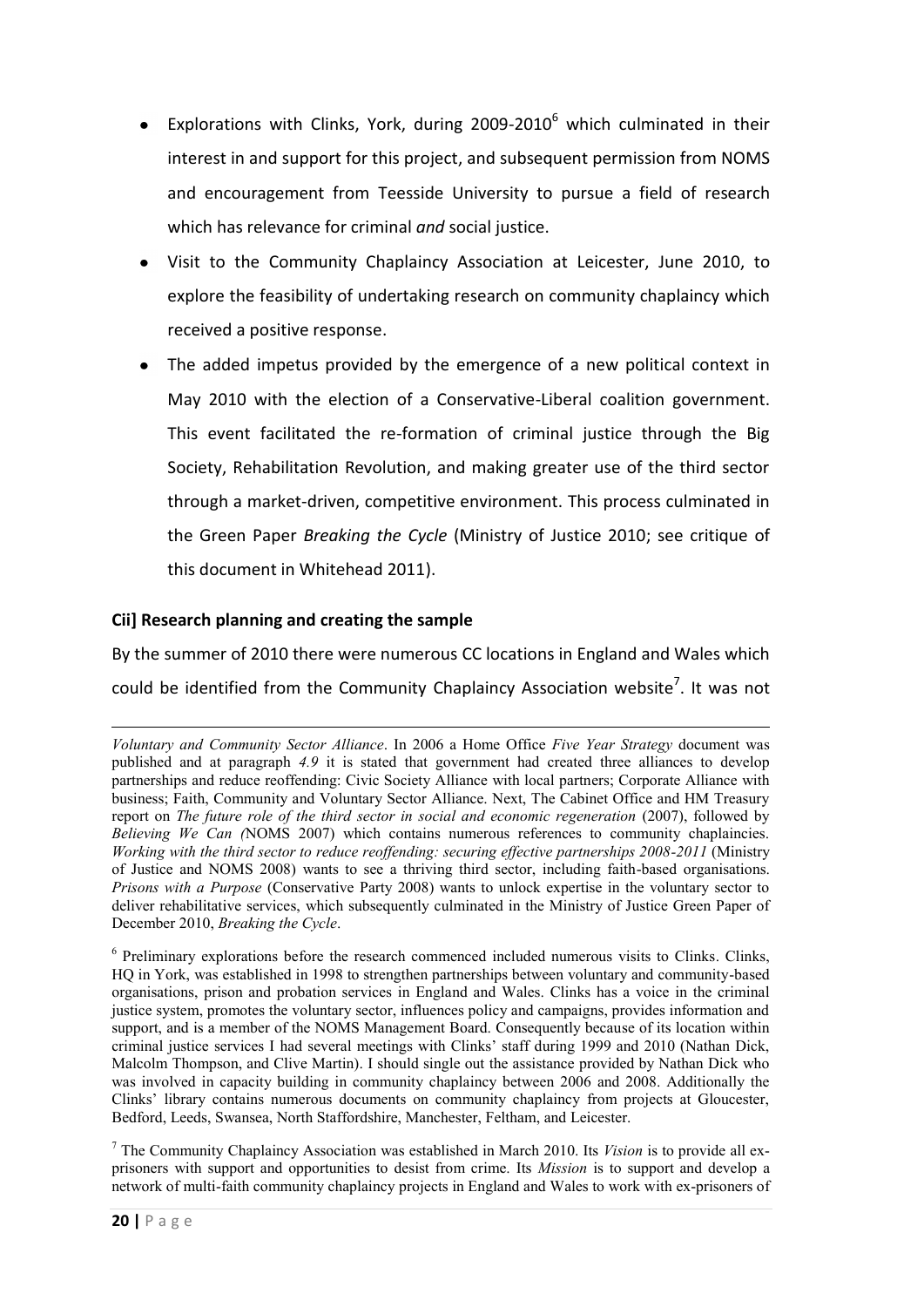feasible to visit all locations to undertake the research whose primary rationale was to generate understanding to elucidate the *religious question* within contemporary criminal justice. At a meeting with the CCA to clarify the purpose, parameters, and sampling procedure of the prospective research, it was decided that it would be instructive to visit six (out of the then 14) locations and interview relevant staff at: Leicester, Leeds, Manchester, Low Newton, Feltham, and Swansea. It was concluded that these six projects would provide the requisite insights to inform understanding because:

- Even though they share a common rationale and vision there are differences in staffing arrangements, in addition to which some are situated within prison and others just outside or well beyond the gate
- They include community chaplaincy services being provided to adult male and female ex-prisoners, as well as a younger offenders
- They were established at different times, from Swansea in 2001 to Leicester in 2007
- Therefore by geographical location, organisational arrangements, gender and age of service users, utilising volunteers, and differential lengths of time projects have been operational, they constitute what is believed to be a representative sample of community chaplaincy work in England and Wales (non-random purposive sampling). Visits to these six locations produced 22 interviews with community chaplains and other support staff which will be clarified below. To be precise I visited 6 projects and interviewed 10 of approximately 30 (33.3%) community chaplains (which of course does not include other support staff).

## **Ciii] Research procedure and data collection instruments**

Visits occurred and interviews were undertaken between the 2<sup>nd</sup> November 2010 and 14<sup>th</sup> April 2011. The data collection instruments included observational site visits, field

1

faith and none as they return to the community. The *Aims* of CCA are: to represent and promote community chaplaincy projects; facilitate, support and develop a network of community chaplaincies; maintain quality standards; develop a strategy for evaluating the effectiveness of community chaplaincy within the criminal justice system. Accordingly this qualitative research modestly contributes to the latter aim.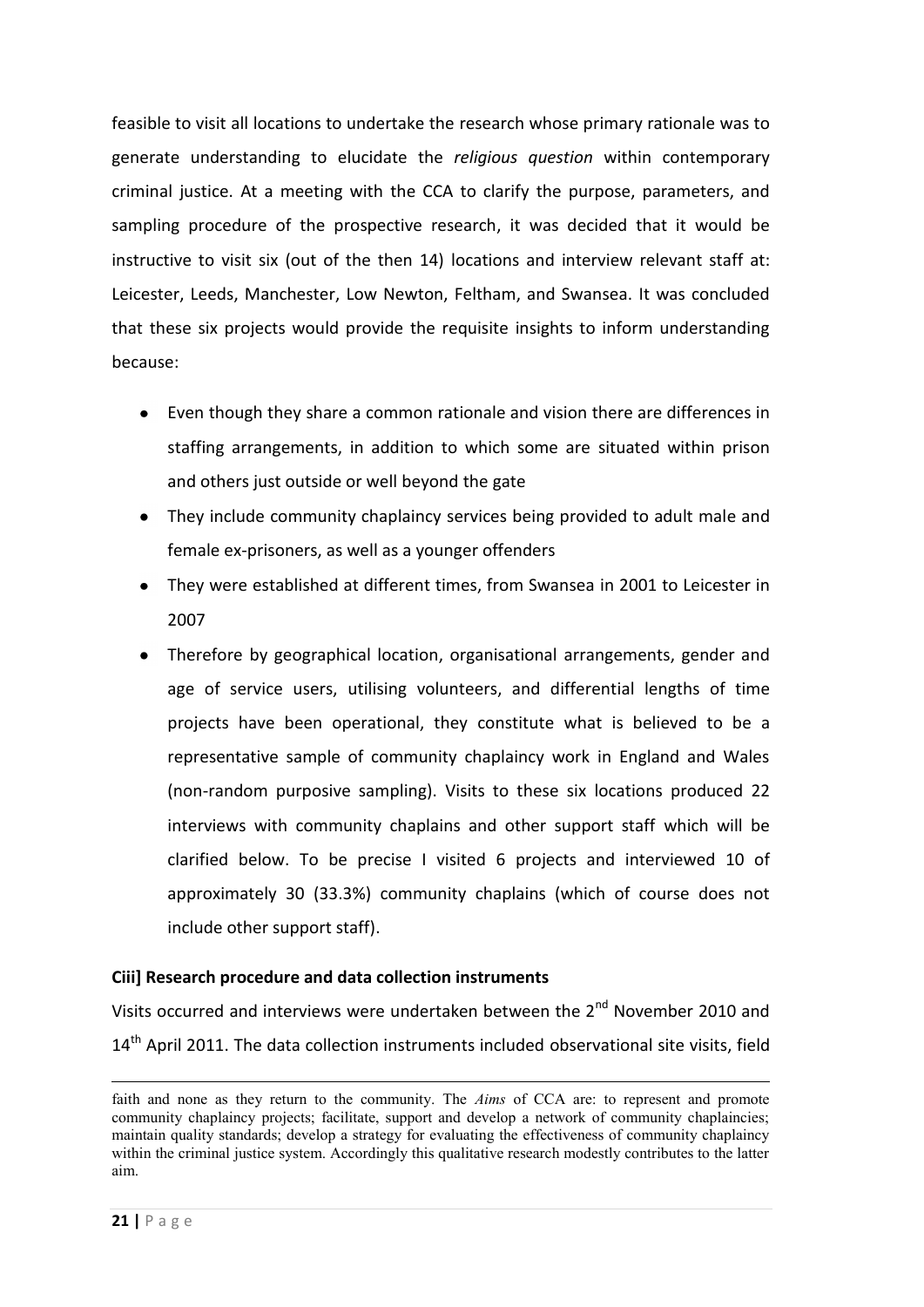notes, documents provided during visits, and a Semi-Structured Interview Schedule (SSI). Given the rationale and qualitative nature of the research project, the SSI schedule was selected to gather data in a consistent manner from the 10 community chaplains, which afforded the flexibility to deviate from the standard list of question to pursue pertinent lines of enquiry if necessary. The instrument elicited and subsequently generated understandings and meanings from the respondents' point of view. Furthermore a subset of questions from the SSI instrument was the basis for the remaining interviews with other staff members. Interviews were recorded by using a digital recorder. The categories of respondents interviewed can be clarified as follows:

 Community Chaplains = 10 Project Manager/Director/Coordinator/Lead = 6 Project Workers (support staff and ETE worker) = 5 Volunteer Coordinator = 2

(23, not 22, because one Community Chaplain doubled up as Project Manager)

After the qualitative data had been collected by the 14.4.2011 they were subsequently transcribed and analysed. Before presenting salient findings it is instructive to present a brief profile of the six community chaplaincy projects visited.

## **Civ] Six community chaplaincy locations visited**

**Leicester Futures Unlocked**, located in office buildings in Leicester city centre near the Leicester Magistrates' Court.

- Project commencement 2007
- Number of referrals since 2007 518
- Number mentored since project began 106
- Number being mentored November 2010 19
- Number of volunteers November 2010 25

Sources of funding – Lloyds TSB, Tudor Trust, Lankelly Chase, Esmee Fairbairn, Garfield Weston, Church Urban Fund, Local Councils, Police, and individual donations

Prisons – Leicester, Glen Parva, Stocken, Ashwell, Onley, Swinfin Hall, Lincoln (also others on a more irregular basis $)^8$ 

Staff interviewed – community chaplain, project manager, and volunteer coordinator (3)

**.** 

<sup>&</sup>lt;sup>8</sup> This means that the Leicester community chaplaincy receive referrals from a number of prisons, in addition to Leicester which is a local prison with an operational capacity of 392.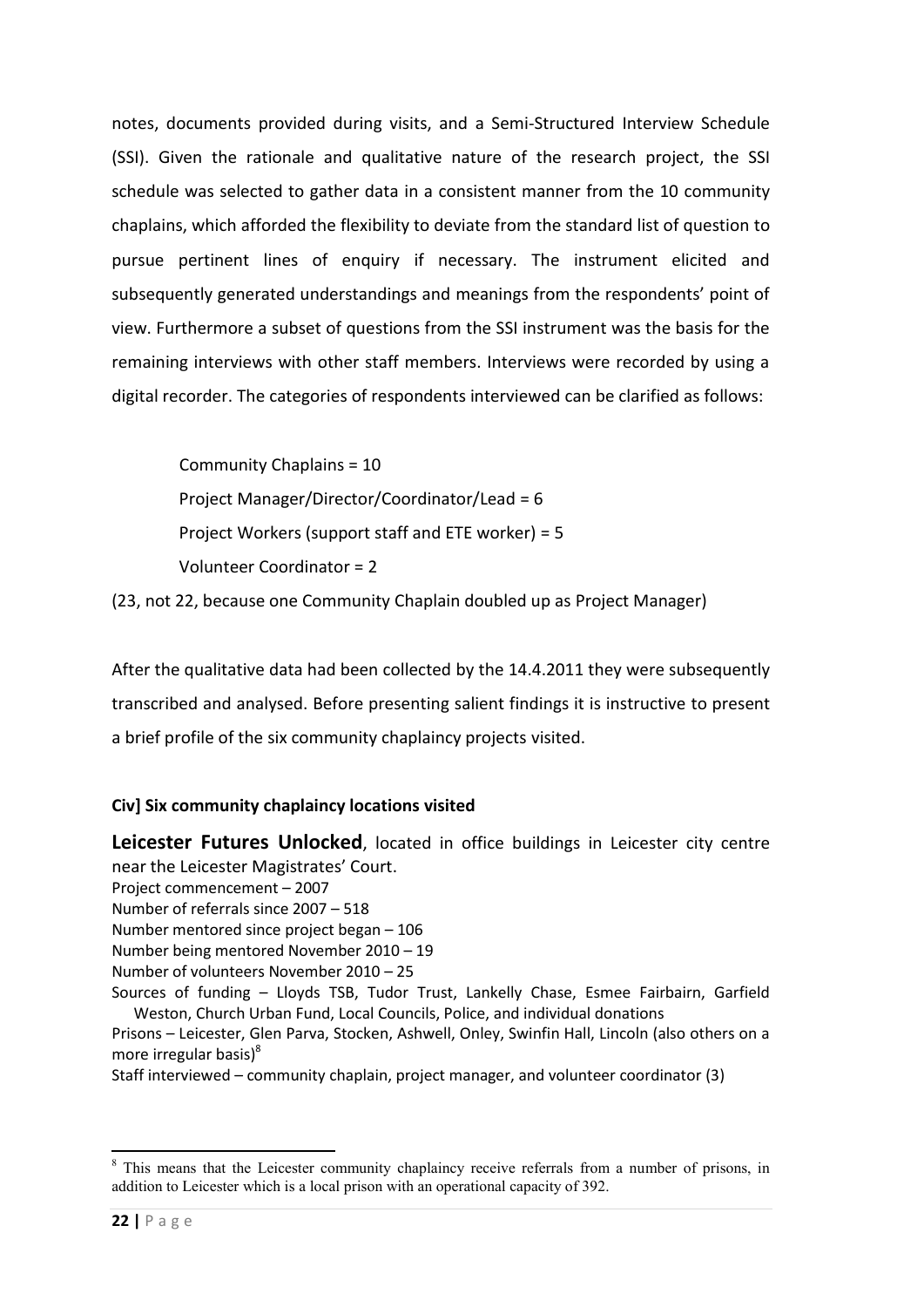**Low Newton Open Gate**<sup>9</sup> – located in prison accommodation (terraced property) outside the gate and is the only community chaplaincy dedicated to women in the only women's prison in the North East of England.

Project commencement – October 2005 (started work with women in 2006)

Number of referrals since 2006 - 233

Number mentored since project began – 188 (and others unable to support)

Number being mentored December 2010 – 41 (13 in Low Newton, 26 released into the community, and 2 at Askham Grange)

Number of volunteers December 2010 - 15

Sources of funding – Tudor Trust, John Paul Getty Trust, Porticus Trust, four Local Authorities, and some small individual donations (previous funding from Lloyds TSB, and Northern Rock Foundation)

Prisons – Low Newton, Askham Grange letter contacts with women prisoners Staff interviewed – community chaplain, project manager, project worker (3)

# **Manchester**<sup>10</sup> – located in the Methodist Central Hall, Oldham Street.

- Project commencement 2004
- Number of referrals since 2004 420
- Number mentored since project began 150
- Number being mentored December 2010 21

Number of volunteers December 2010 - 38

Sources of funding – Prison Fellowship, Cafe income, Personal donations (and funding a major concern when I visited)

Prisons – Manchester, Styal, Buckley Hall, Forest Bank, Wymott, Risley, and Swinfin Hall Staff interviewed – community chaplain and project manager, IAG (Information, Guidance and Advice worker, IT tutor (3)

# West Yorkshire Community Chaplaincy Project (WCCYP) Leeds<sup>11</sup> - located

in prison service offices outside the gate, next to the Visitor Centre (Armley).

Project commencement – 2005

Number of referrals – 1126 from March 2006 to February 2011

Number mentored since beginning – could not be sourced accurately

Number mentored between July 2009 and December 2010 – 115 *light touch* and 136 *significant support*

Number of volunteers February 2011 – 22 active

Sources of funding – Previous NOMS funding (ends March 2011), Lloyds TSB (ends October

2011), Lottery over three years (ends July 2012), Investor Save money (at February 2011 12 months funding remaining)

Prisons – Leeds, Wealstun, and Lindholme

Staff interviewed – Director, community chaplain, resettlement worker, ETE, and volunteer coordinator (5)

**.** 

<sup>&</sup>lt;sup>9</sup> Low Newton accommodated male and female young persons and adult women until September 1998. It is currently an all female prison and serves the courts in a catchment area from the Scottish Borders to North Yorkshire and North Cumbria. The operational capacity is 336.

<sup>&</sup>lt;sup>10</sup> Manchester community chaplaincy is similar to Leicester, to a lesser degree West Yorkshire, in that it receives referrals from several prisons including Manchester (formerly Strangeways) which has an operational capacity of 1269.

 $1<sup>11</sup>$  Also known as Armley with an operational capacity of 1004.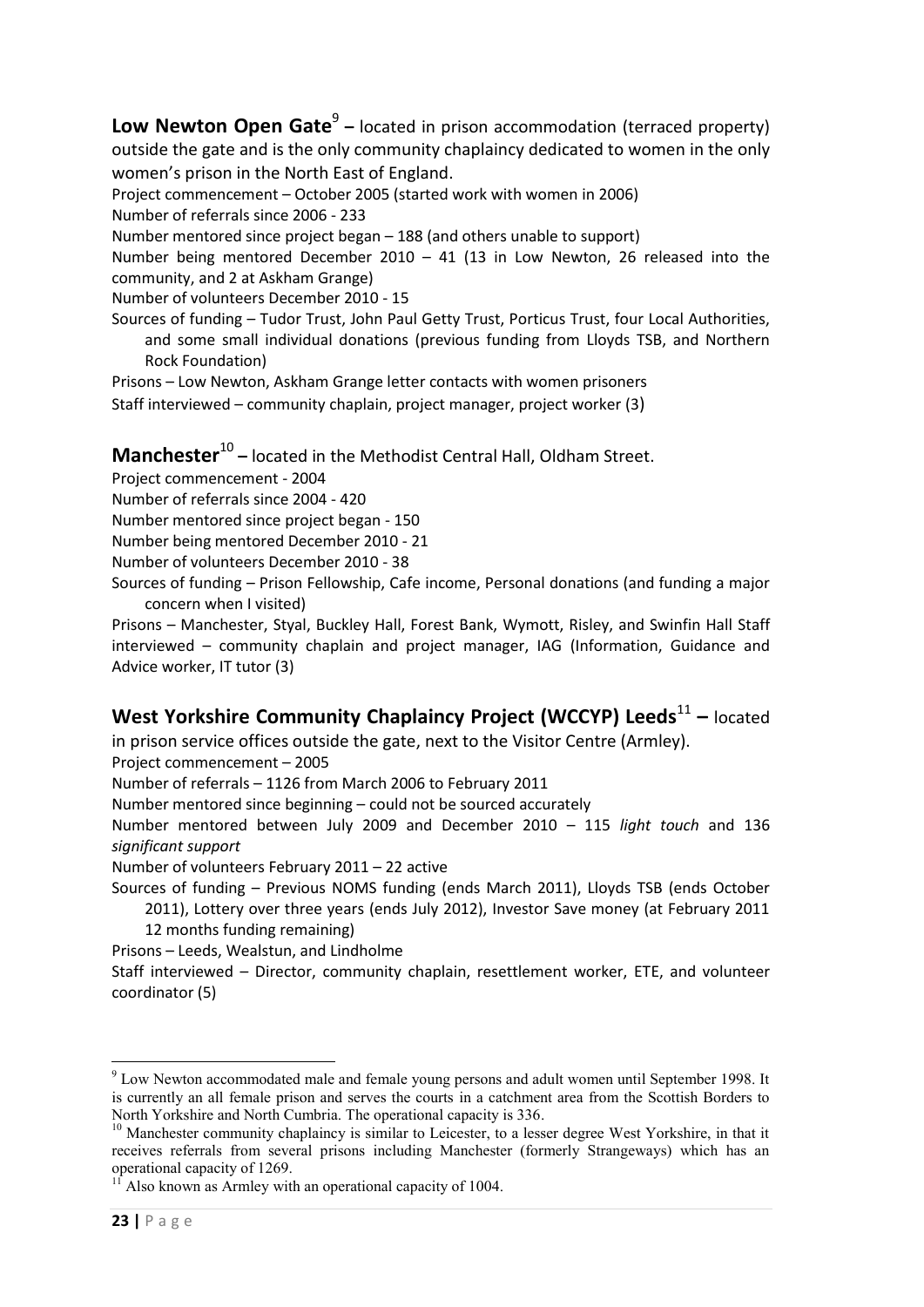**Feltham HMYOI New beginnings for young lives<sup>12</sup> – located in prison service** offices outside the gate but on prison property, and shared with prison administrative staff.

Project commencement – 2005

Number of referrals since 2005 – 123

Number mentored since project began – 93

Number being mentored March 2011 – 44

Number of volunteers – 121 (located in all London Boroughs but not all active)

Sources of funding – Lloyds TSB, Lankelly Chase, Church Urban Fund, Wates Foundation, Jerusalem Trust, Porticus Trust, City Bridge Trust, and one-off donation from London Probation

Prisons – Feltham, Rochester, and Isis (Belmarsh)

Staff interviewed – Christian and Muslim community chaplains, project coordinator (3)

**Swansea**<sup>13</sup> – shared office with Swansea Prison Chaplaincy located inside the prison.

Project commencement – 2001 and the first in England and Wales

Number of referrals since 2001 – 3143

Number of beneficiaries - 916

Number being mentored April 2011 – 35 (5 pre-release and 30 post-release for a specified period of 18 weeks, not unlimited engagement)

Number of volunteers – different policy operates at Swansea

Sources of funding – Coastal Project is a Regional Strategic Project covering Bridgend, Neath Port Talbot, Swansea, Carmarthenshire, Pembrokeshire, and Ceredigion

Prisons – Swansea

Staff interviewed - four community chaplains and the Project Lead in Administration and Learning (5)

**<sup>.</sup>**  $12$  Originally built as an Industrial School in 1854 before becoming a Borstal in 1910. The current Young Offender Institution is an amalgam of Ashford Remand Centre and Feltham Borstal in 1990-1991. It receives young offenders from the ages of 15-21 and the operational capacity is 762.

<sup>&</sup>lt;sup>13</sup> Swansea Prison has existed since 1861. It is a local prison that holds prisoners up to and including Category B and its operational capacity is 422.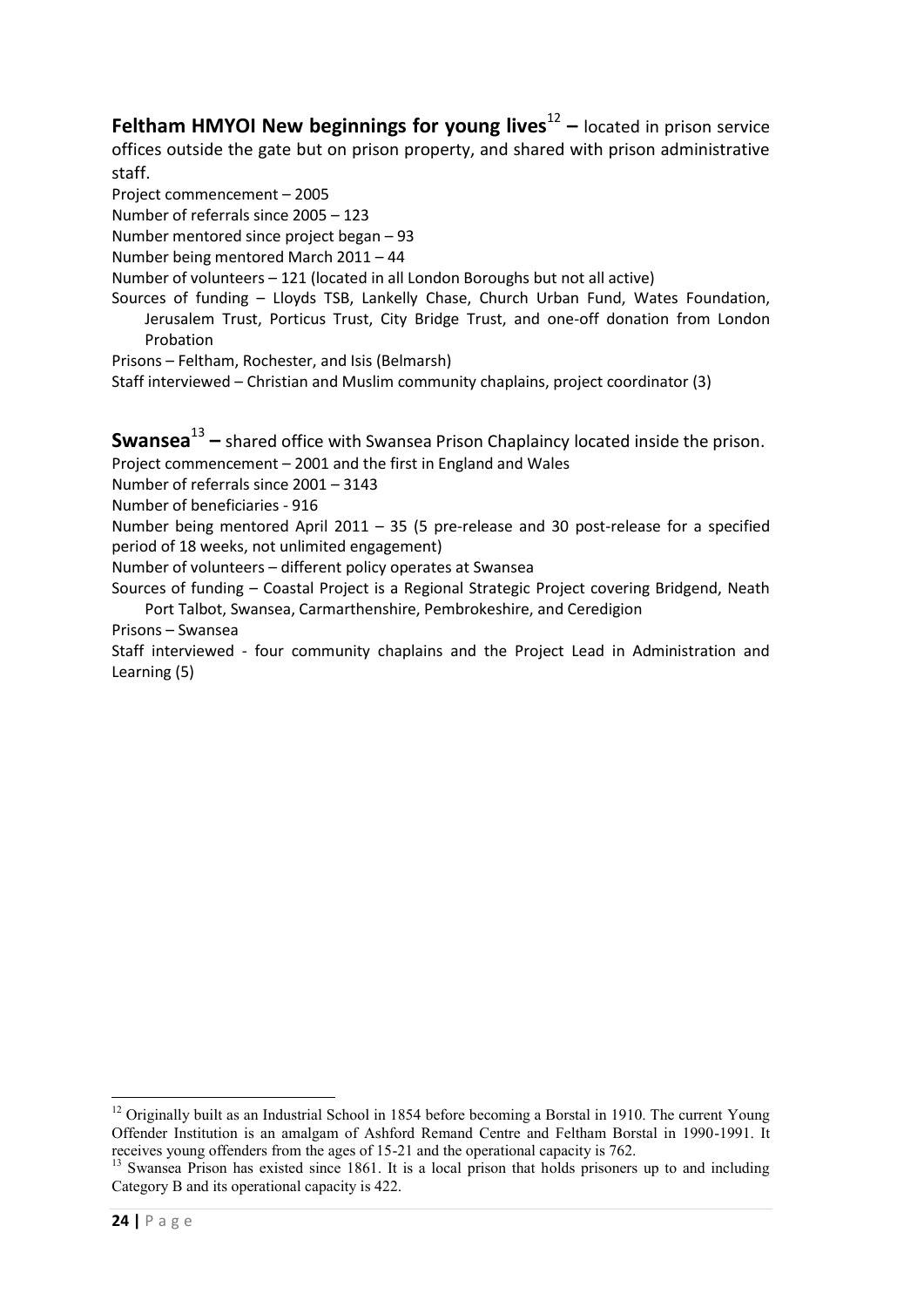## **D] RESEARCH FINDINGS**

#### **Di] The rationale of community chaplaincy**

These data reveal a consistently clear rationale of how community chaplains understand their role within the criminal justice system. (Inter.1) It is a 'personal oneto-one approach for the individual'. Someone is 'there who cares for the individual and wants to support them. We are not there to control them; we are not there to restrain them; we are there to encourage them and to bring them something that statutory organisations cannot'. Additionally community chaplaincy brings hope through forming 'supportive relationships'. Accordingly when analysing responses from community chaplains represented in this study, their vocabulary is replete with providing a *personal service* to the *individual*; the provision of *care* and *support;* a *supportive presence*; and *relationships* that are unconditional. Arguably this *theology of personalism and mutuality* (Williams 2010: 25) differentiates community chaplaincy from, for example, the probation service whose organisational contours were once defined by advice, assistance, and friendship (Whitehead 2010) but no longer.

It is of interest to allude to the distinctive way in which the Manchester project operationalises the concept of 'layered support' towards ex-prisoners which incorporates the faith-based intervention of community chaplains; the support of IAG - Information, Advice and Guidance; cafe facilities at Methodist Central Hall which is staffed by volunteers; and volunteer mentors. The juxtaposition of personal support through relationships with individual offenders marks the work of community chaplaincy. (Inter.10) 'Community chaplaincy makes a distinctive contribution in that what we try to do is to build a relationship' with the ex-prisoner.

Another respondent commented: (Inter.13) 'The distinctive contribution of the voluntary sector is that we approach the work in a person-centred way. We can be more flexible in the way we work with people. We are not so constrained by external targets and government directives as the public and private sector would be, or certainly the public sector. That is the voluntary sector generally. In terms of community chaplaincy there is the added element of faith so that a number of people who work in community chaplaincy see it as a practical application of their faith. So that is an extra added bonus'. It should be clarified that community chaplaincy is not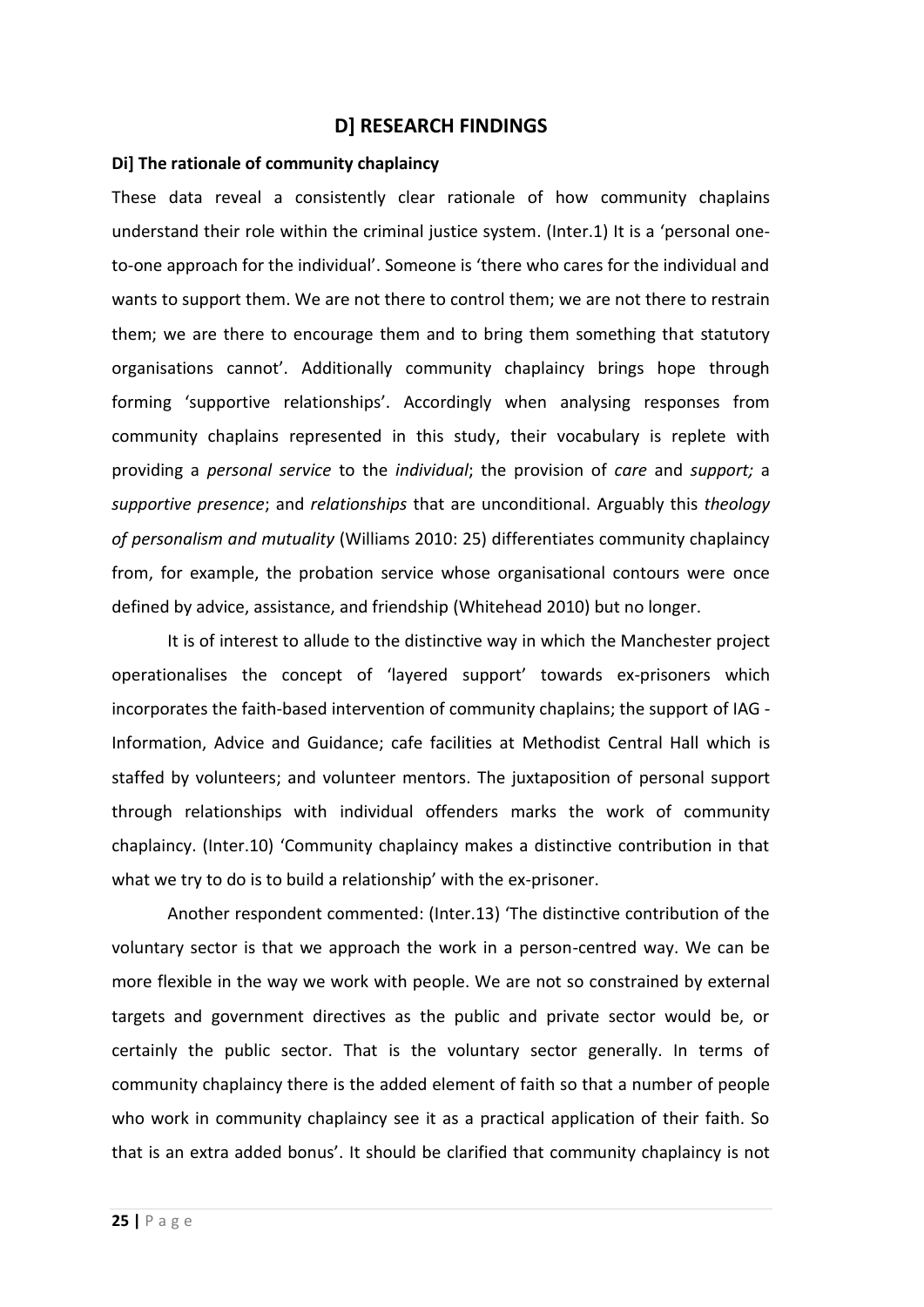averse to operational aims, objectives, and targets, to give focus and meet funding requirements. However it is 'more qualitative than quantitative. Probation is an interesting case because it came from a faith background and their original ideas are similar to what we are talking about in community chaplaincy, which is interesting. But now they have turned into a great monster, a machine that churns people through. They see themselves very much about protecting the public, public safety and security. We don't see that as our role; we see our role as supporting the individual primarily'.

Nevertheless community chaplaincy is not unrealistic of the difficulties inherent within their work with ex-prisoners: (Inter.3) 'They could be the most nasty people you could come across but, fundamentally, they are made in the image of God. I might not like them or what they've done, but I've learned that the substance of humanity is right in front of me and I have a responsibility'.

These responses begin to illustrate the distinctive essence of community chaplaincy, which can be expanded by referring to the notion of added value.

#### **Dii] Added Value**

According to Robert Shaw (2010) the added value of community chaplaincy consists in the following elements: faith-based and not funded by the state which bestows a degree of independence from government; it utilises volunteers and involves work with offender's families located within communities; and it offers hope and stability through relationships. When exploring the work of community chaplaincy through the lens of *added value*, these data reveal a discrete terminology of hope, love, and compassion; person centred; the work of volunteers who give their time without payment primarily because they care about the individuals they work with. This is explained by one respondent (Inter.2) that added value means offenders 'are valued as people' because of the interpersonal dynamic that underpins community chaplaincy. Moreover there is 'no judgement and they don't have to meet targets with us, but we work with them with the targets they'd like to achieve and it is a very personal and human touch'.

Arguably the personal-human dynamic has been eroded within the criminal justice system over recent decades, particularly since 1997 under the modernising campaigns of New Labour. Barbara Hudson argued that by turning from a *person in*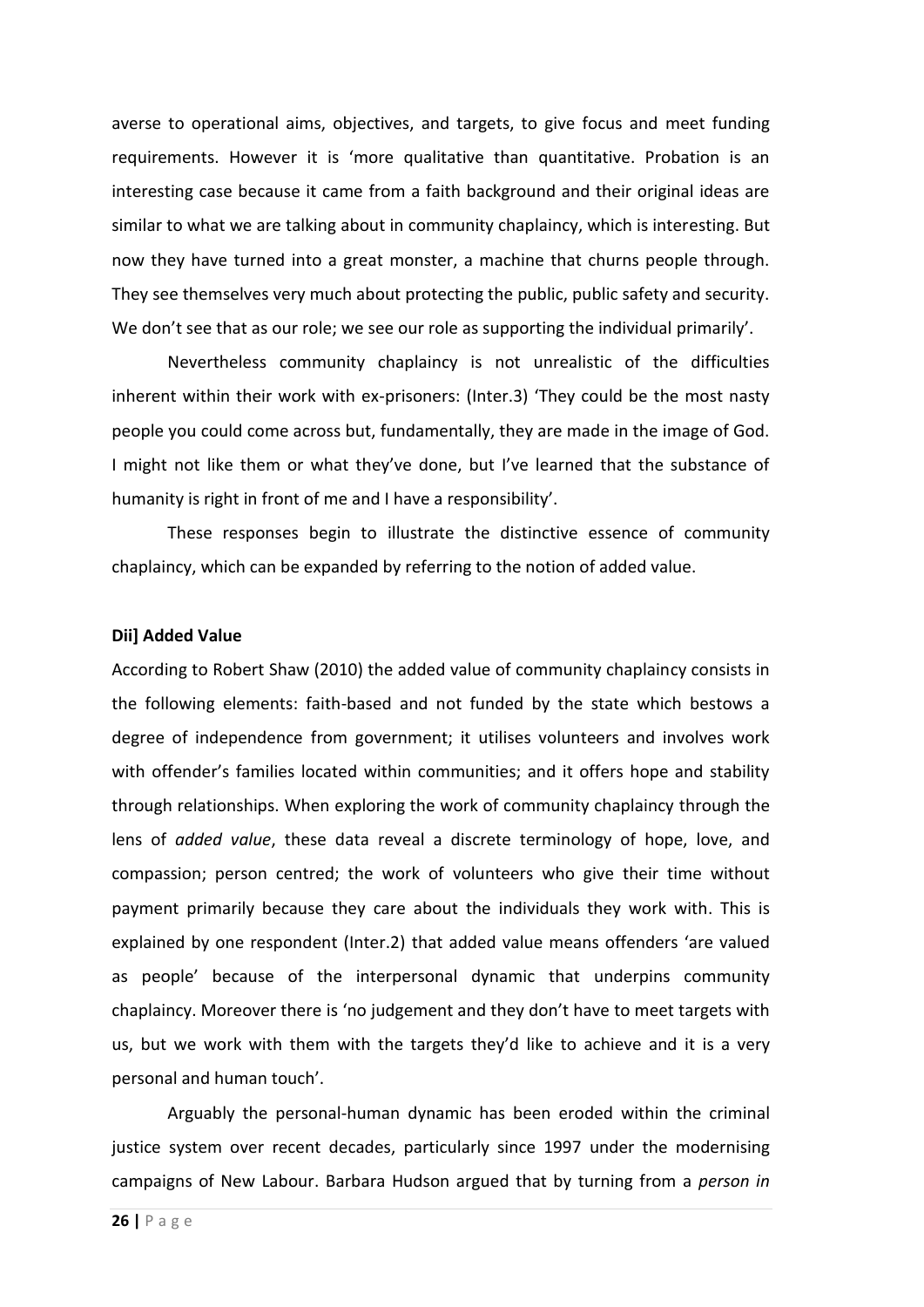*situation* perspective to a greater concentration upon deeds (emphasising *what* you've done rather than exploring and understanding *why*), has impoverished by dehumanising the criminal justice domain. In fact she suggests that this "loss of interest in people in both theoretical and policy domains is surprising as well as disturbing" (1993: 62-63. See also: Whitehead, 2010; Williams and Elliott, 2010). By contrast community chaplaincy provides evidence that this orientation towards the *offender as person* still has a foothold: (Inter.3) 'The added value is the longevity of the relationship we have with the men and women, and even if they continue to go in and out of prison we believe the incremental step of change is not lost and so people's lives begin to shape in a different way'.

Other responses heard during interview were: (Inter.4) Getting alongside someone, faith-based companionship, pastoral concern for the whole person which includes practical, social, and spiritual dimensions (which echoes Ottawa data). 'The breadth of the work and the approach we take incorporates and puts a value on the pastoral and spiritual work we do.'

(Inter.10) Added value 'goes beyond best service. There is a quality to the relationship. Our client group is notoriously unpredictable' but community chaplaincy is there for them and this adds to what is being done. This is not a 9 to 5 job but a vocation which is inspired by faith and a person-centred set of values. Moreover (Inter. 9) there is a 'commitment to and understanding that we will be there to help; community chaplaincy is a vocation and not a job'.

(Inter.13) Community chaplaincy was described as operating within a gentler culture that is more accepting and less judgmental of colleagues and service users. Accordingly the 'added value is the practical application of faith, which gives the work an extra edge and makes it possible to work with the more difficult and chaotic people'.

## **Diii] Clarifying and realising the vision**

Earlier it was clarified that the vision of community chaplaincy in England and Wales is to *help ex-prisoners to achieve successful re-entry by offering support and services to free themselves from crime and build a brighter future in the community*. When reflecting upon the vision one respondent commented: (Inter.2) 'Everybody needs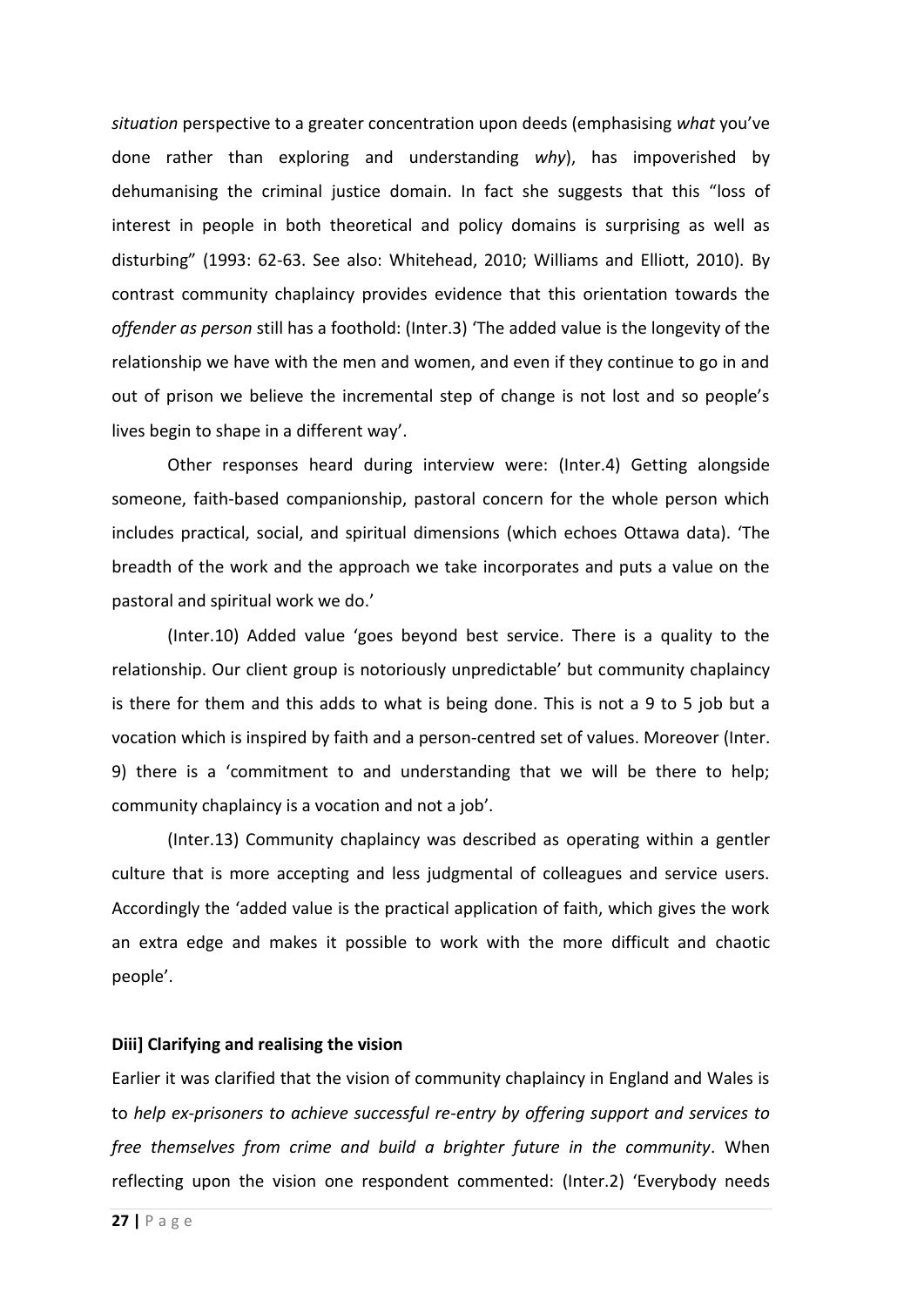somebody to walk with them and my personal faith is about the journey and being with someone on a journey. This is the Christian journey that Christ walks with us and encourages us to walk with each other and those at the margins of life. So that it what drives me, I think'.

However (Inter.5) the Feltham project is under no illusion of how difficult it is to realise the vision because 'Drugs and alcohol have played their part in their offending. These are lads who predominantly have had insufficient love and parental boundaries because they come from large families who live in a 3-bed flat in London. Dad is not around and mum is at work all day. Therefore they are left to their own devices from a young age and have not had positive role models. Consequently they are involved in gangs, guns and knives. They want fast money and the drug culture can provide that, and generating fear and being promiscuous generates respect and ways of achieving credibility with peers'.

One community chaplain provided unsolicited personal testimony of how the vision underpinning community chaplaincy had affected his life. (Inter.8) 'Because I on a personal level have experienced what many offenders are going through, having been in prison, having been homeless and a heroin addict, and having gone through that personal transformation in relation to my faith then I know that faith works. For me it is the foundation of why I do this work. And so because I believe in the faith element and have experienced it, I can draw upon that in my ministry to those I am supporting'

PW: But what do you mean by *faith works*?

This was expressed as a belief that faith had produced a transformational impact within his life. Therefore 'if it worked for me then maybe it would work for exprisoners as well'. Additionally (Inter.3) 'I have seen men's lives transformed by the gospel. We have not badgered them but they have hung around long enough' for this to occur. Furthermore some reach a certain age and say enough is enough (McNeill and Weaver 2010).

## **Div] Big Society and Rehabilitation Revolution**

For three successive New Labour administrations between 1997 and 2010, the spirit of the age was defined by the theme of *modernisation*. Subsequently since May 2010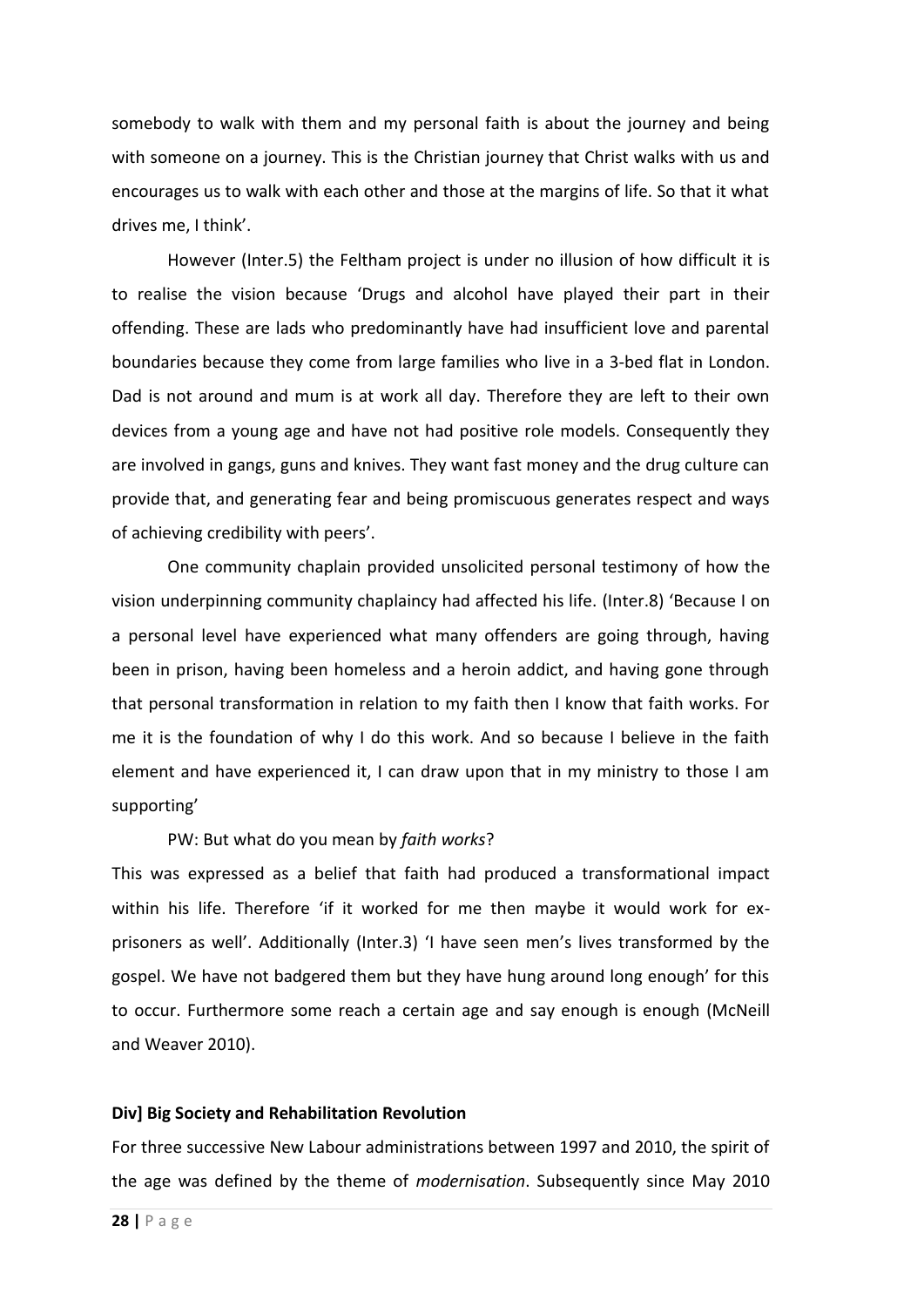when an alliance of Conservatives and Liberals unexpectedly joined forces, the new spirit of the age could well be defined by the *Big Society*. Arguably the Big Society constitutes the central theme around which a narrative thread will be constructed to shape the direction of political travel, clarify priorities, and define policies, one of which is the *rehabilitation revolution*. In fact the splicing together of the Big Society with the rehabilitation revolution has profound implications for the operational functioning of the criminal justice system during the next few years.

Prior to the general election of May 2010 the Conservative Party had already spoken of the Big Society and it remains problematic to specify its precise contours within the 'real' world of individuals, families, and local communities in different regions of England and Wales. Nevertheless it is driven by a clear image of a re-formed state and public sector that will reduce expenditure. Essentially the Big Society constitutes the devolution of power and responsibility from central government to citizens in local communities, who will be expected to address their own issues and resolve their own problems. It is stated that government cannot be expected to solve every problem, meet every human need, and so small is beautiful in the way citizens themselves must accept responsibility for their own destinies. This resonates with the 19<sup>th</sup> century Victorian laissez-faire state as well as the neoliberal state which emerged in the 1970s (Bell 2011; Harvey 2005, 2010), more than the immediate post-war interventionist and inclusivist Keynesian welfare state. Redirecting accountability outwards from a central hub towards all things local is an economic imperative because the Big Society is a tangible response to considerable reductions in state spending, the details of which were announced in the Comprehensive Spending Review of October 2010.

The Big Society has implications for the criminal justice system. Its manifestation through the rehabilitation revolution will build upon but also extend the ideology of the National Offender Management Service (NOMS) which, since 2003, has extolled the virtues of competition between the public, private, and the voluntary sectors to provide offender services. Additionally the Conservative Party in a Policy Green Paper published before the election of 2010 was keen to unlock the expertise of citizens in the voluntary sector to facilitate the goal of offender rehabilitation. It was made clear that: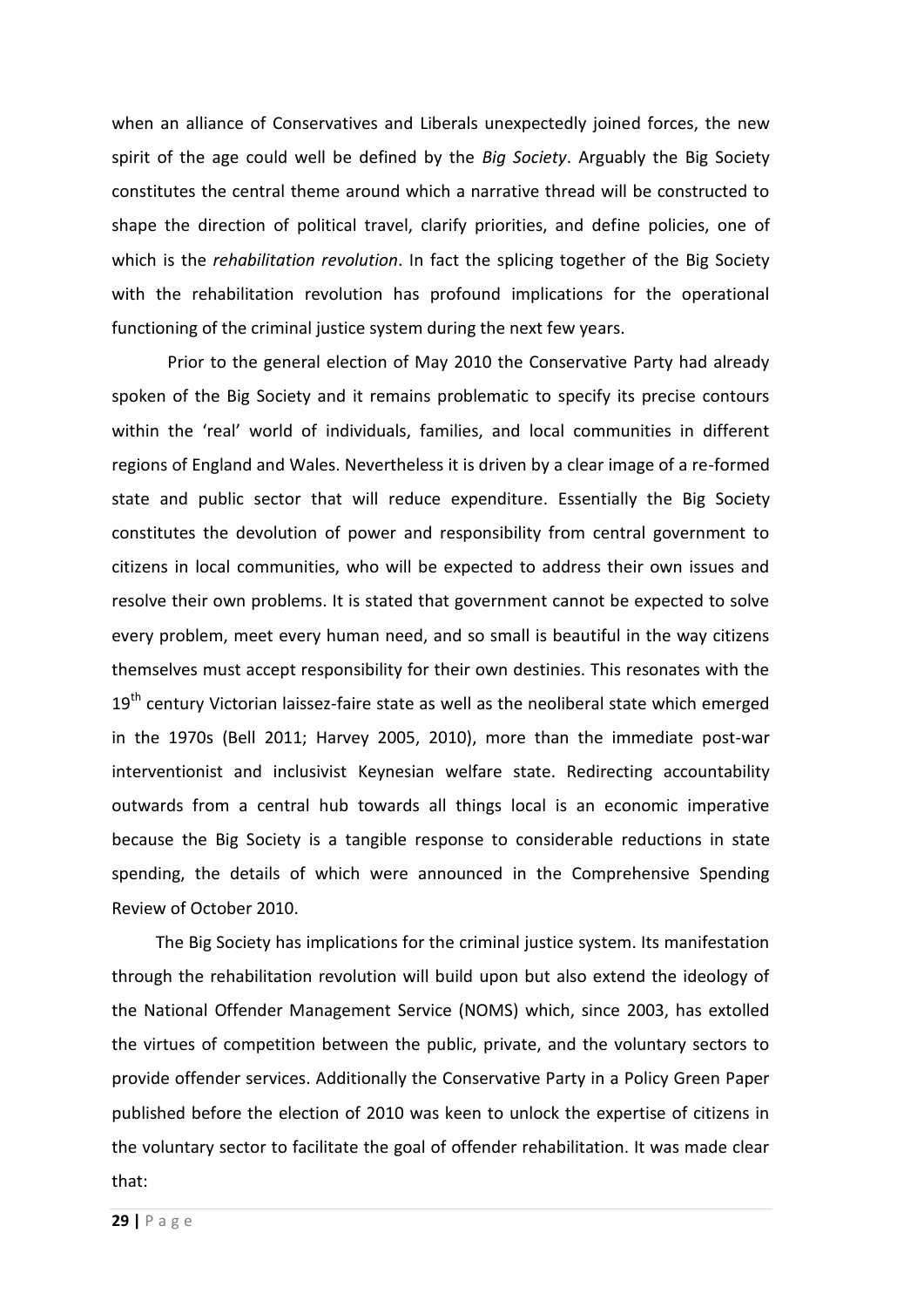At present, many charities are keen to expand their services, but they do not have access to the resources, while NOMS commissioning arrangements shut them out. We want to end the stifling influence of central and regional bureaucracies, and create new opportunities for third sector groups to enter the field of offender management (2008: 49)

Accordingly the drift of policy has been in the direction of encouraging and creating opportunities for the voluntary sector within the criminal justice domain. Importantly this has implications for faith communities in general and community chaplaincy specifically.

 Even though one of the community chaplains stated that she may not have an accurate understanding, she continued (Inter.3) 'If I'm really honest I am incredibly frustrated with the concept of the Big Society. I am frustrated and disappointed that firstly there has been a lack of recognition of the voluntary agencies, the third sector, including the faith sector that have given thousands of hours to the rehabilitation of offenders and never been recognised for it. I am disappointed because we have a piece of work here that we have statistical analysis on a board in front of me that says 20 people this year have not gone back to prison. They have got jobs and we are not funded for that and now the Big Society wants us to do all that for free and our funding has been cut and there has been a devaluation of the third sector because of it'.

 (Inter.6) 'We have, since 2005, been part of the Big Society before David Cameron talked about it. This is because of the way in which community chaplaincy depends on its volunteers. Volunteers give of their own time and resources without being paid, and this makes an impression on the young offenders at Feltham'.

 (Inter. 9) 'I do not fully understand the Big Society' and I have major questions concerning: a) disrespect of the work already being done; b) because government is involved some are wary; c) it's a cosmetic development; and d) cutting money to charities, and money is an issue in providing services 'so I am sceptical and cynical, I'm afraid'.

 Within the framework of the Big Society, and the rehabilitation revolution, can community chaplaincy contribute to reducing recidivism? If so, how can this objective be achieved? (Inter.13) 'I think it's about the relationship between the service user and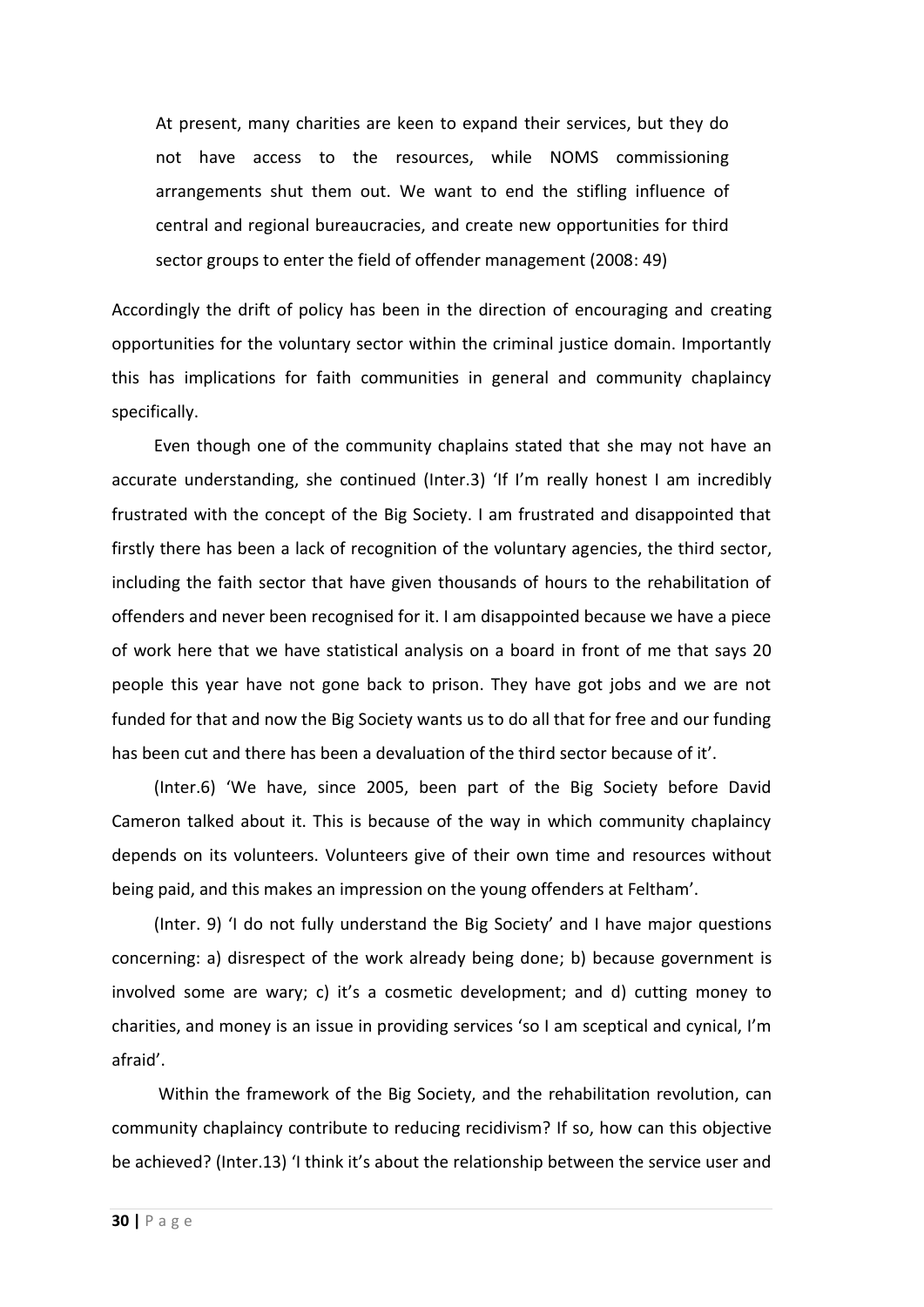the link worker or the key worker. That is a special relationship that makes people feel they are accepted and that somebody believes in them and somebody is there to do stuff for them and it is over and above the call of duty. They get frustrated with their probation officer if they are on probation licence. A lot of the people we see are not on probation and are non-statutory. But the ones on probation I feel, I think, some of the probation officers are very good, but others have a case load that is too big and have not got the capacity to deliver what these people need. We do have the capacity because we have the volunteer support and volunteers by their very nature have time and can go the extra mile'.

#### **Dv] Prevailing issues and profile of prisoners**

Community chaplains drew attention to a readily identifiable set of problems facing prisoners when leaving custody, many to face chaotic and uncertain futures, thus compounding the situation prior to incarceration. The usual suspects are accommodation, drugs and alcohol, mental health concerns, family relationships, and finances. One respondent stated that prisoners leaving Swansea Prison may receive a discharge grant but if they proceed to make a claim for benefit this could take as long as 2/3 weeks (a conservative estimate) to process by the 'system'. (Inter.8) 'So I have known offenders to steal in order to live. The system does not work to benefit the exprisoners, then community chaplaincy steps in with food, help, and support'. Furthermore if someone leaves prison with accommodation issues then the emergency housing stock is not good and BB accommodation below standard. Consequently he 'may have a roof over his head but the conditions are a breeding ground for crime and he's not escaping from what he's trying to escape from'.

 It is instructive to draw attention to the insights provided by the community chaplain at Low Newton, the dedicated women's prison near Durham in the North East of England. In addition to references to accommodation, drugs and alcohol, the use of time, constructive activities and interests were mentioned; money and specifically obtaining benefits in a timely manner after release; and family issues involving relationships with children after serving a custodial sentence.

 The Green Paper *Breaking the Cycle* (Ministry of Justice, 2010: 7) constructs a profile of the offending population. It is asserted that crime is committed by people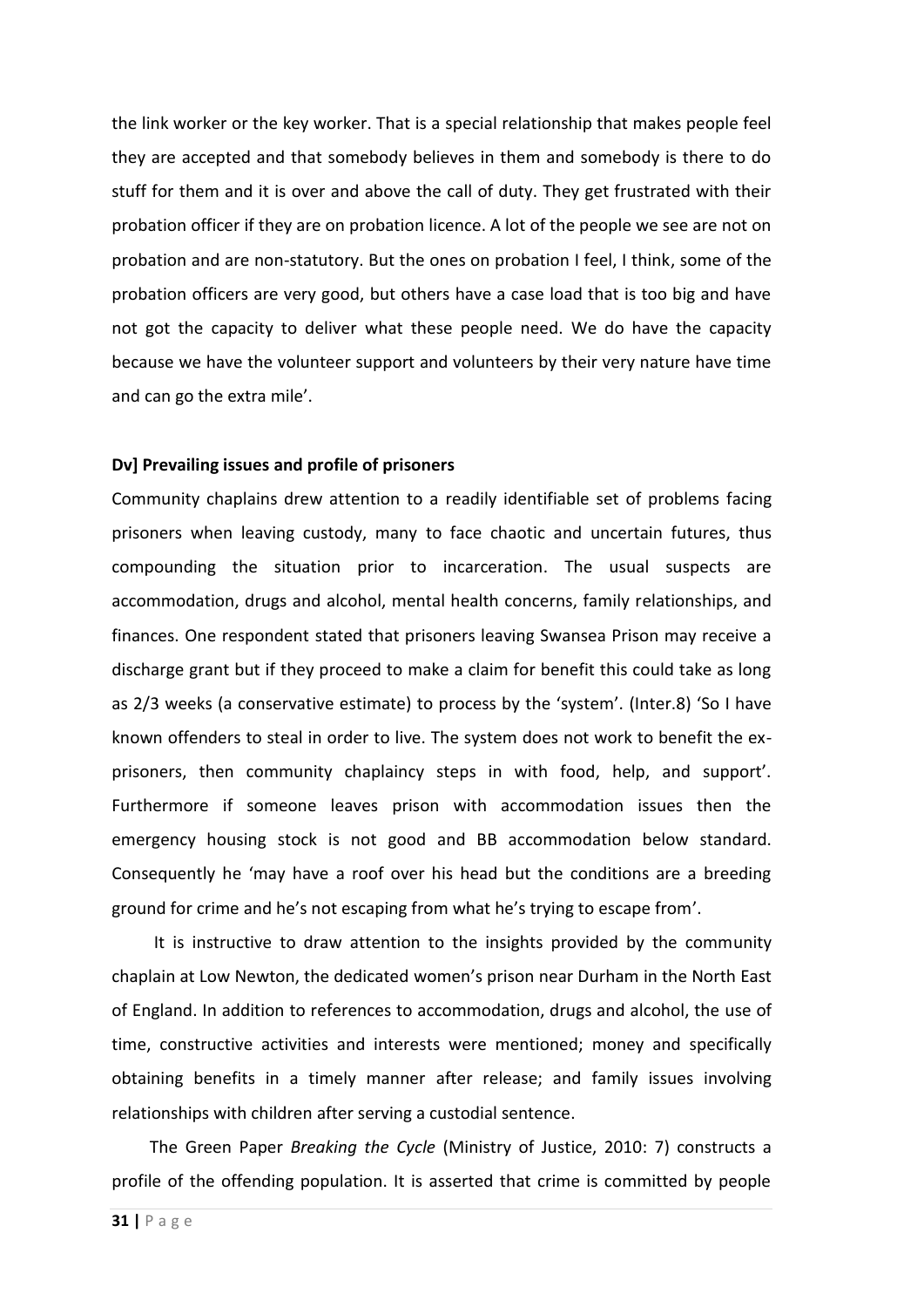with multiple problems including drugs, alcohol, accommodation, mental illness, no educational qualifications and poor employment records, in addition to which 24% were placed in local authority care as a child. However the Green Paper clarifies that women have a significantly different profile to male offenders because they are convicted for less serious offences - theft and handling constitute 44% of their offences compared to 28% male. This is a profile of more complex problems because of mental health problems, emotions, drugs and alcohol, experience of domestic violence and sexual abuse (see All Parliamentary Group (2010) Corston Review; Clarke (2010). Additionally the Prison Reform Trust (2011) has reinforced that there were 1800 women in custody in 1996, currently over 4000, which masks deleterious impacts upon children.

 Another community chaplain (Inter.4) clarified that she works with a mixed bag of people. However there are 'few who do not fit the 20 to 30 something, white male, impoverished background, possibly in care when they were younger. If they don't fit with that group when they come out then it is unusual'. Consequently, community chaplaincy endeavours to contribute to the NOMS Pathways to facilitate reducing reoffending and community safety. These pathways are accommodation; employment, training, and education; drugs and alcohol; mental and physical health; children and families (specifically pertinent at Low Newton); attitudes, thinking, and behaviour; finances and benefits; prolific and other priority offenders; the voluntary and community sector; and Together Women Programme.

 These data reveal that community chaplaincy is involved with ex-prisoners who have been sentenced to prison for different periods of time, so that some will be released on licence to probation and others not. When exploring this point with respondents one commented that she works with a breadth of people (Inter.3) 'and we said at the beginning that we would work with anybody. We said that to probation and the police and this was a scary thing for them to hear. What's happened over the last 6/7 years is that we have a proven track record that we can work with the whole breadth of the criminal justice system. Our volunteers have skills to deal with that'.

 Furthermore one of the few Muslim community chaplains recounted when reflecting upon the young offenders leaving Feltham to return to London Boroughs that they will be confronted with drug, alcohol, peer pressures, accommodation issues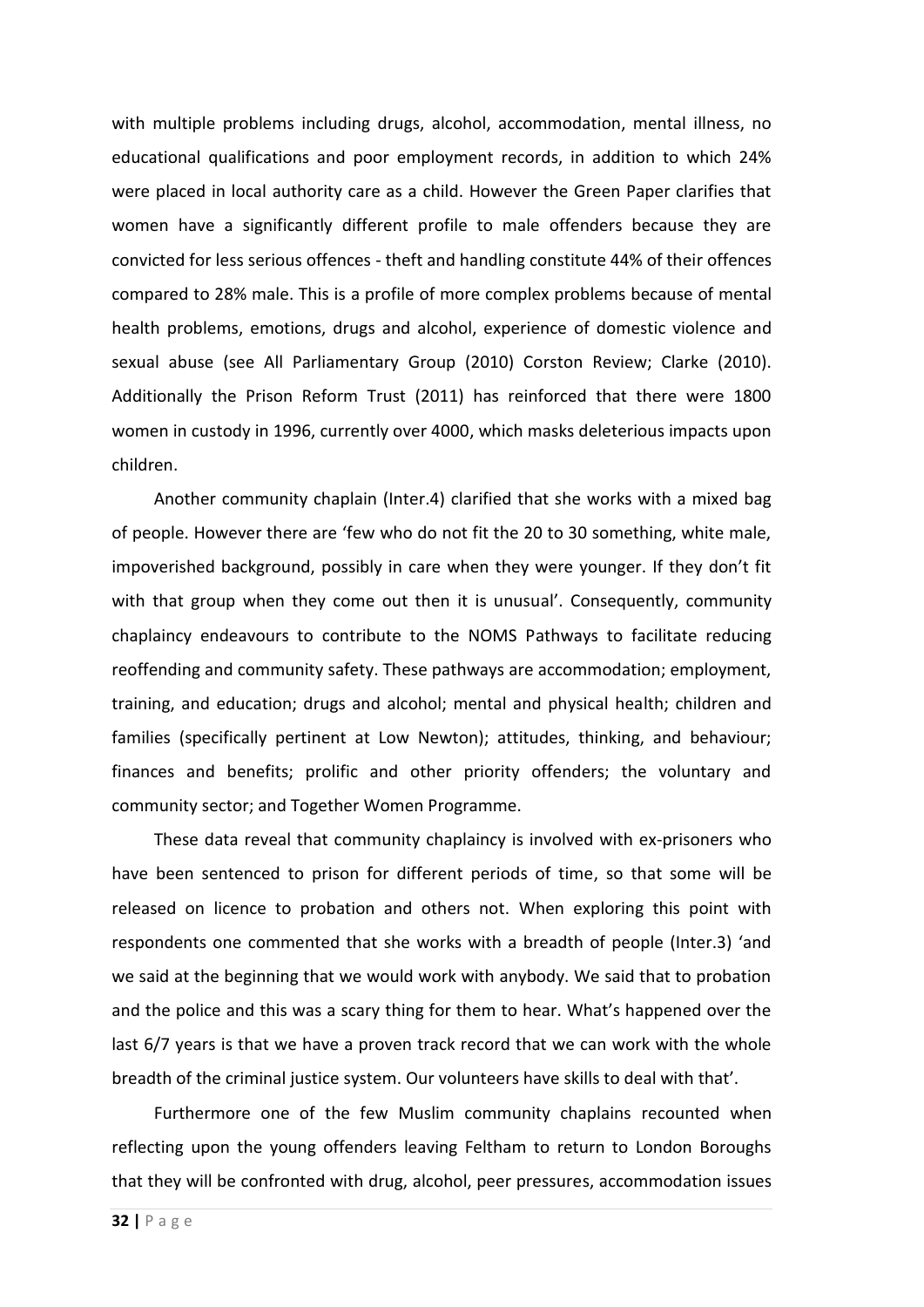and family problems. Moreover there are problems of a different kind facing returning Muslim young people. In other words offending amongst the Muslim community conveys stigma, it marks the young person and the community has problems facing up to their behaviour and its consequences. Even though some communities will accept the youth, others find it more difficult. Some would rather say that (Inter.6) 'he has gone on holiday to Pakistan' than admit openly that he is serving or has served a sentence at Feltham YOI.

#### **Dvi] Volunteers**

Volunteers are critical for the operational functioning in most community chaplaincies. Even though community chaplaincy is a faith-based organisation embedded within the voluntary sector, this does not mean that all volunteers express faith or belong to communities of faith. They may not be associated with Churches or Mosques, but it is nevertheless important (Inter.1) 'they understand our faith ethos.' Community chaplaincy projects consist of a core of paid staff but 'Volunteers do the majority of our mentoring (at Leicester) so they work with individuals that are deemed appropriate. So we go through a prisoner assessment and if they fit the criteria then they can work with a volunteer one-to-one and the core work happens in this office. Getting a volunteer at the level of being able to mentor which does take time - risk assessments, needs assessments, training; when we've done all those things we can take the volunteers into prison and they can start working with prisoners in prison.' Ideally volunteers are matched with prisoners prior to release so that the process of building relationships begins and subsequently continued beyond the gate. 'When they're in prison most (volunteer contacts) are on special visits or legal visits, sometimes in Chaplaincy, and in the community MacDonald's is brilliant.'

 It was clarified by a Volunteer Coordinator (Inter.11) that volunteers are trained and must negotiate a post-training interview before going into prison to begin their work. Volunteer mentoring is time-limited to prevent dependency and it 'would generally be practical support from attending appointments to help to fill in appropriate forms, to looking for a job, emotional support where it was relevant and also spiritual support when relevant.' Again it was confirmed that not all volunteers belong to faith communities 'but we have had Quakers and Sikhs.' Volunteers meet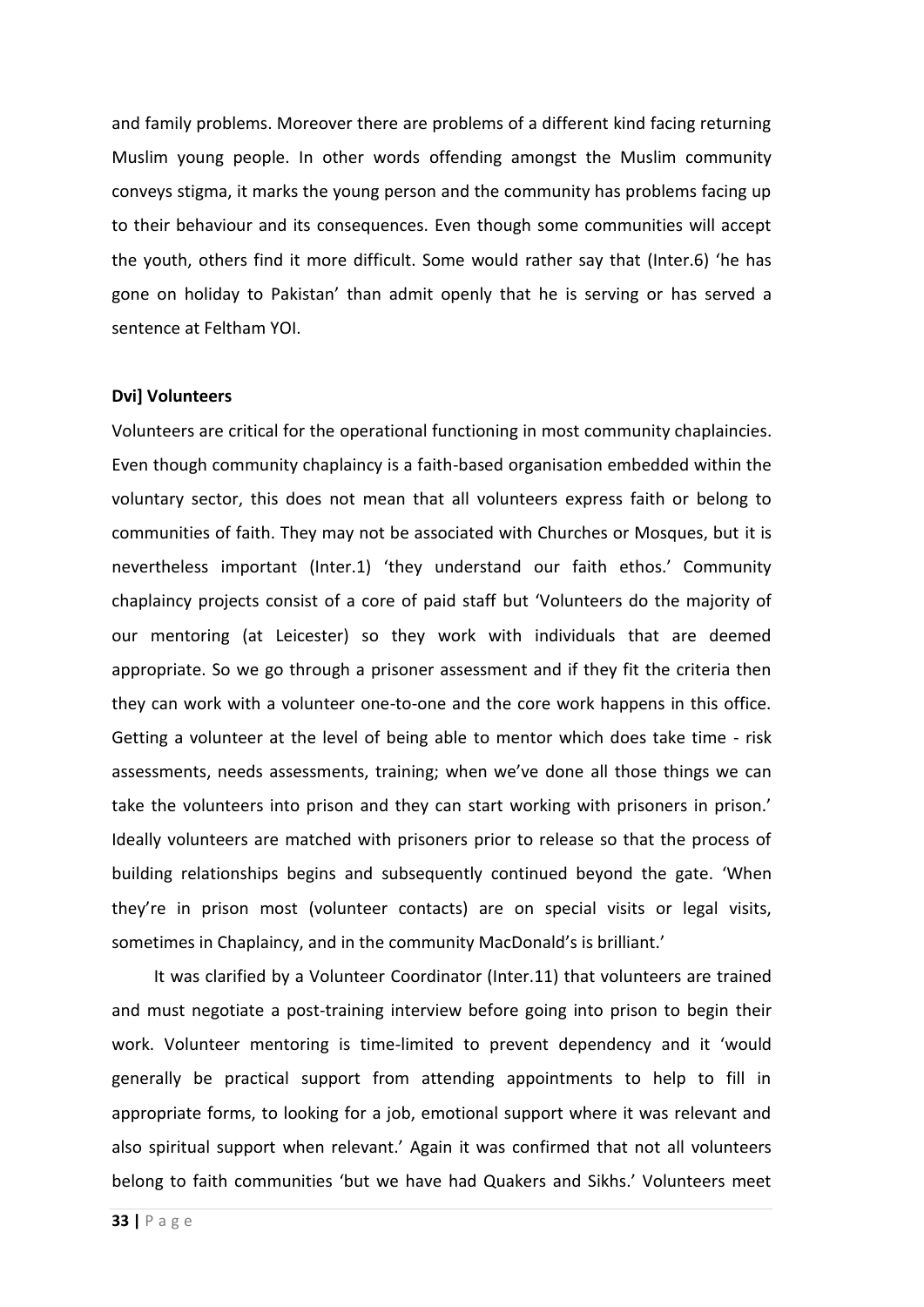with ex-prisoners in the community weekly, but levels of contact depend upon volunteer availability and the level of support required by the ex-prisoners.

 (Inter.2) Volunteers, ideally, are linked-up with a woman in prison at Low Newton during prison visits as early as possible to establish a working relationship. The process of matching reflects the experience of the volunteer and needs of the woman offender, and sometimes the process works better than others. Nevertheless the 'more contact prior to release to establish a relationship' the better post-release. Again it was pointed out that it is not a prerequisite for volunteers to be people of faith, but 'faith community volunteers sit and think about what they are doing a bit longer'. At the Low Newton community chaplaincy project approximately 50% of its volunteers (7) are people of faith, and a Project Worker clarified that volunteers can work with a woman for up to 2 years.

 (Inter.14) Another Volunteer Coordinator stated that volunteers are intrinsic to the operational functioning of community chaplaincy at Leeds and 'without them we would not be able to provide a service to service users' (adult men leaving prison). Leeds community chaplaincy comprises six members of staff (Director, community chaplain, resettlement worker, ETE, volunteer coordinator, and administration office manager) in addition to 22 active volunteers 'who support the work of the resettlement key workers'. Additionally 'We try to match a service user with 2 link workers. We ask for 3 hours per week from the volunteer and it may be that the volunteer can only offer a Thursday morning, but the service user has lots of appointments on a Tuesday. So we try to match them up and reduce pressure on the volunteer.' Once again it was confirmed that not all volunteers are from faith backgrounds 'and not sure what our percentage would be from a faith background'. However 'I think we talk about them having an awareness and understanding of and commitment to our multi-faith ethos; this is something we emphasise'. Furthermore Leeds does little to promote the use of volunteers because of beneficial links with the Volunteer Centre from whom they recruit. In fact there is not a rapid turnover of volunteers and a stable situation prevails 'and our longest serving volunteer has been here for five years'. I was dutifully provided with a Volunteer Link Worker Manual which contains helpful information for volunteers.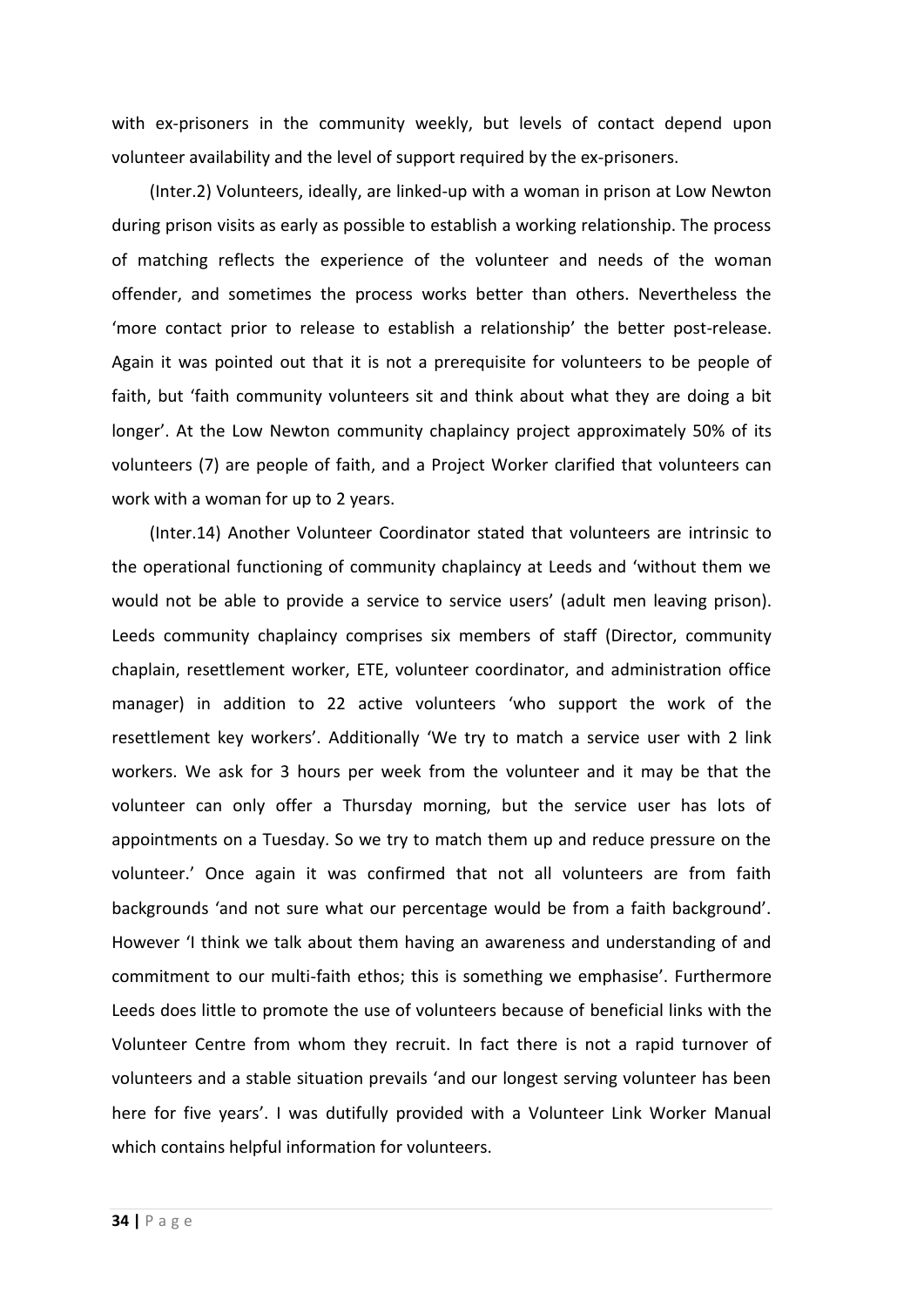Even though Feltham confirmed that they could not function without volunteers, there was a greater emphasis upon recruiting from faith communities from within London Boroughs, the implication being that people of faith from within diverse faith communities are drawn to the work of community chaplaincy. Matching consists of a Christian volunteer with Christian youth; a Muslim volunteer with Muslim youth.

 By contrast the situation at Swansea is different compared to the other five locations. (Inter.8) If Leicester, Leeds, Manchester, Low Newton, and Feltham rely upon volunteers, a greater emphasis is placed on partnerships within the community at Swansea. Community chaplaincy is also organised differently 'because you've got to be careful when using volunteers. If the volunteer is not aware of the individual's offending, personality, it could go seriously wrong. So we are picky and choosy who we bring in as volunteers. We do lean upon volunteers from time to time, when relevant and appropriate, but we are very choosy because of our protectiveness towards the individual'. Accordingly most of the work at Swansea is undertaken by community chaplains and volunteers are used more selectively.

 Working with volunteers can present its own distinctive issues which were illustrated during interviews: the possibility of mixed agendas; limitations of time and availability which clashes with the needs of ex-prisoners; differential levels of commitment, knowledge, and experience of the criminal justice system; maintaining and motivating 'good' volunteers; unrealistic expectations when working with chaotic and unpredictable service users who do not always keep planned appointments<sup>14</sup>. One respondent posed the question: (Inter.14) 'Are they doing it to resolve something in themselves, or are they doing it just to get a job? So we put things in place to ask for a minimum commitment' (of 18 months). Finally (Inter.3) 'Our work is really simple. We recruit and train volunteers and they are from very diverse communities from across Greater Manchester'.

 It is worth reflecting upon whether volunteers of faith than none are more effective at working with ex-prisoners (O'Connor and Bogue 2010); and Circles of Support and Accountability have wrestled with volunteers drawn from faith communities (Richards 2010).

**.** 

<sup>14</sup> It is instructive to refer to the following resource: Clinks (2010) *Managing Volunteers: A volunteering and mentoring guide,* York: Clinks.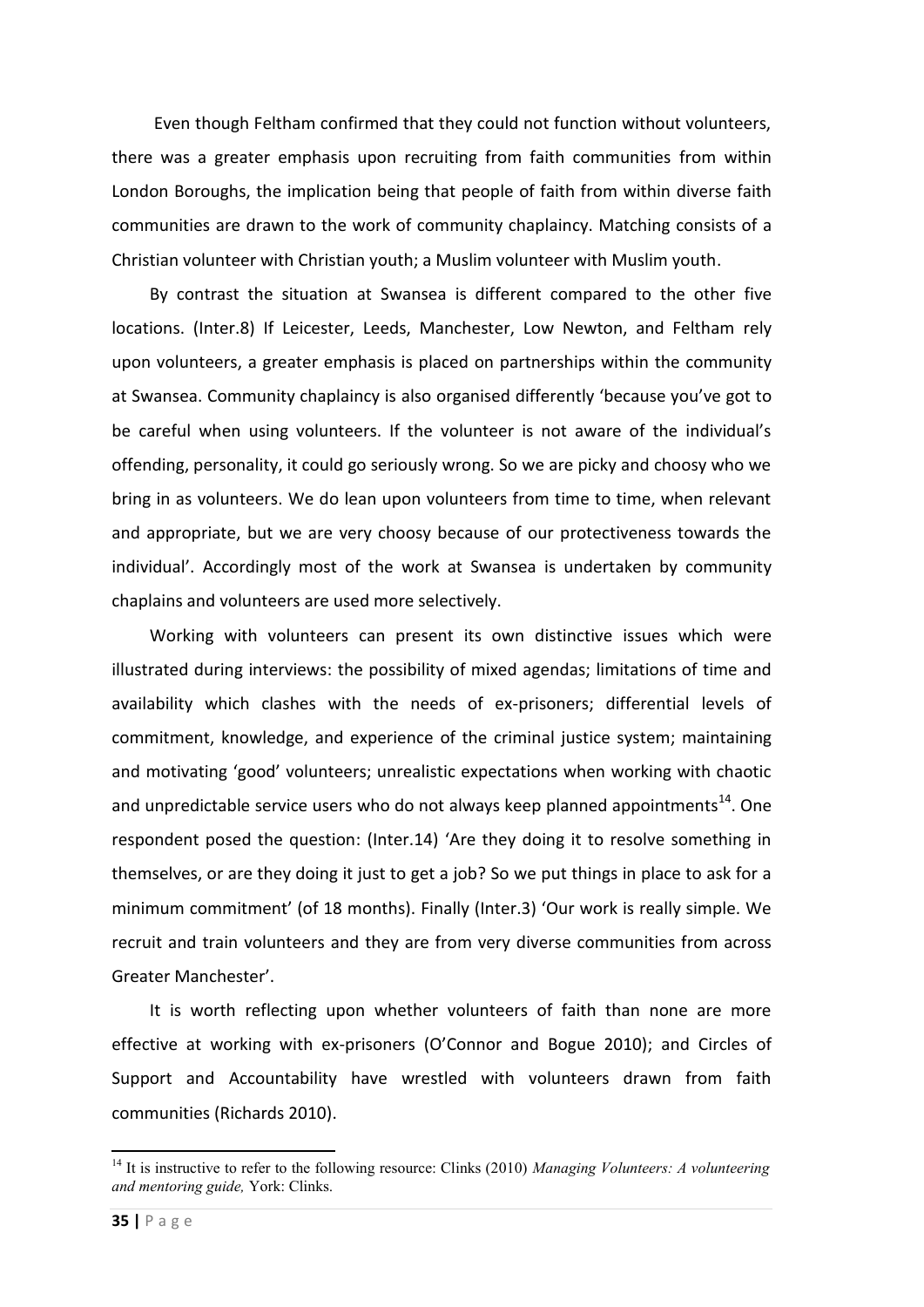## **Dvii) Funding (and payment by results)**

The 'business' component of community chaplaincy is an essential requirement to enable the 'pastoral' component to function. Funding is not provided by central government to any project: (Inter.1) 'I don't know of any that gets essential funding from central funding... Our funding is mainly charitable foundations – Lloyds TSB, Tudor Trust - organisations like that, but their resources are running dry'. Nearly all the projects visited expressed concerns about funding arrangements going forward and, as more community chaplaincies evolve, there is greater competition for the same limited pot of charitable resources. Funds to cover remunerated staff and the expenses of volunteers are essential, so community chaplaincy requires a minimal level of funding to function. 'Another thing we have to look towards is payment by results, and I don't know how it will work or if it could work with community chaplaincy. It could work but we would lose what we are about<sup> $15$ </sup>.

 (Inter.17) One Project Manager made it clear that there are ongoing funding issues and the current three year funding was coming to an end when I visited in December 2010. Additionally 'As community chaplaincy grows and new volunteers join, then costs expand which puts financial pressure on community chaplaincy'. In fact there is always pressure because of the time-limited nature of funding within the charitable-voluntary sector.

 (Inter.3) Initially funding at Manchester was provided by Greater Manchester Churches Together and the Catholic Church for a period of 3 years. Currently the situation is precarious and would be more difficult if the project had to pay for facilities and operating costs. These are met by the Methodist Central Hall, the building within which community chaplaincy is located and which is 'a massive gift to us'. However 'every two months we get to the point when no money is coming in and I won't get

**.** 

<sup>15</sup> A document of interest is: Clinks (2010) *Payment by Results: What does it mean for voluntary organisations working with offenders?* York: Clinks. Payment by Results offers a financial reward to the voluntary sector for success at, for example, reducing recidivism. Essentially (see the Peterborough Pilot Project) up-front funding is provided to a service provider by social impact investors who will get a return on their investment if there is a positive outcome. So the risk is borne by the investor and not the service provider. "The Peterborough Prison pilot is being administered by Social Finance and will involve St. Giles Trust and other social (voluntary) sector organisations in delivery. The programme will provide support for 3,000 short-term prisoners over six years. If rates of reoffending drop by at least 7.5%, the bond investors will receive a return on their investment based on the savings made" (p4). Therefore there is a source of non-governmental finance. Also see Disley et al. (May2011) on the *Social Impact Bond* at HMP Peterborough.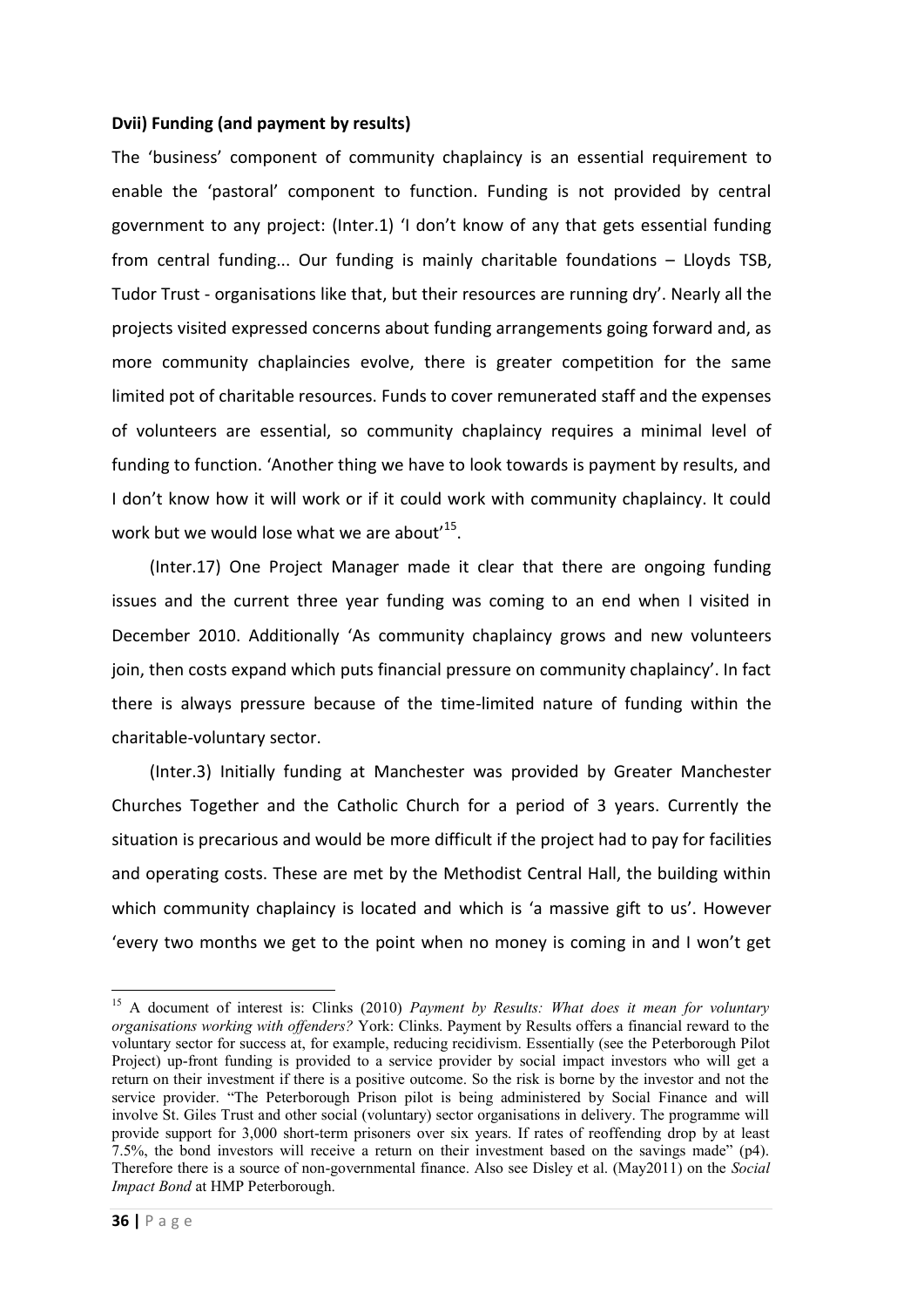paid. However there is money reserved for volunteer expenses for the next 6-8 months and this is really important. The community chaplaincy will run whether I'm paid or not'.

 Some projects appear to be in better financial shape that others, but all are subject to the vagaries of time-limited charitable funding. If accommodation at Manchester is provided by the Methodist Central Hall, the Leeds' project is located in offices provided by the Prison Service next to the Visitor Centre. Accordingly it does not pay for accommodation, heating, and lighting. Nevertheless funding is required for six staff and expenses for 30 volunteers, but they were relatively 'happy' with their financial position in February 2011. Leeds benefited from an injection of resources at the beginning of the project and was (Inter.13) 'Recently involved in successful fund raising and got some money from the John Paul Getty Trust which gives us 3 years' funding. We have an application to the Henry Smith charity and we'll know about this in April (2011). If we get that we'll break even this financial year and into next year I'll still be looking. We have reasonable reserves and so the next financial year is fine'

 (Inter.15) Funding is an ongoing concern at Feltham. Like other community chaplaincies it is funded from numerous sources, and in 2005 received start-up funds from the Big Lottery fund for the first three years of the project. It is interesting to observe that, currently, its sources of funding are Lloyds TSB, Lankelly Chase Foundation, Church Urban Fund, Wates Foundation, Jerusalem Trust, Porticus Trust, City Bridge Trust (and previously received a one-off contribution from the London Probation Service).

 Finally (Inter.7) Swansea is funded via the European Union as part of the Coastal Regeneration Programme. In 2001 the project began with no money before receiving a grant from the Community Safety Partnership. Swansea community chaplaincy is currently funded until December 2013. However, funding arrangements are not ideal (Inter.9) due to the uncertain nature of projects having to rely on charities. Practical issues emerge when, on occasions, members of staff do not receive expenses in a timely manner.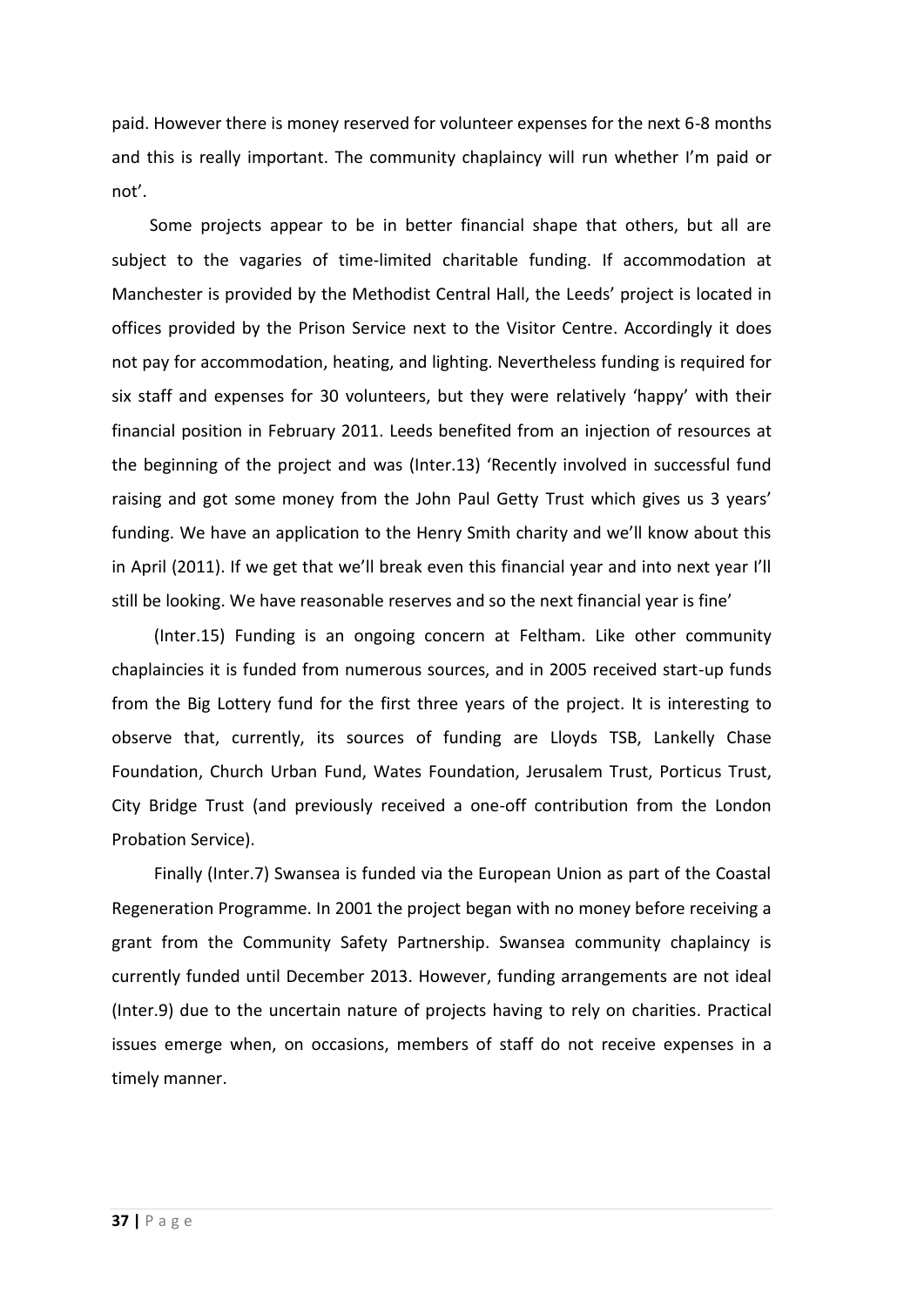#### **Dviii] Data Summary**

The aim of this research was to establish an exploratory understanding of community chaplaincy and the space it currently occupies in the criminal justice system of England and Wales at the end of its first decade (2001-2011). This exploration was pursued through visiting six community chaplaincy project locations where 22 interviews were conducted over six months (November 2010-April 2011) on what is arguably a significant yet relatively under-researched phenomenon. These data reveal a personcentred, theologically-informed, value-driven, and voluntary-charitable organisation which operates within a multi-faith ethos. It offers supportive relationship to men, women, and young people (Feltham) at the point they leave custodial institutions (**Di**). Some who leave custody are the subject of licence conditions which stipulate regular contact with probation; others are not subjected to statutory requirements. Even though projects are distinguishable from other organisational domains by their faith ethos, this does not mean that all volunteers are people of faith (**Dvi** which is a difference with Canada). Nevertheless community chaplaincy requires that volunteers are aware of its faith ethos. Importantly community chaplaincy does not attempt to proselytise offenders; rather supportive relationships are offered unconditionally to people of faith and none.

 Community chaplaincy, because of its faith orientation and value-drive nature, is more vocation than job which facilitates added value (**Dii**). It also offers hope to people who, as a consequence of their offending, have acquired the negative status of labelled offender, prisoner, or even ex-prisoner. It operates with a person-in-situation mentality to counter-balance those de-humanising and depersonalising tendencies which have colonised criminal justice over recent years (Hudson 1993; Whitehead 2010). Its vision (**Diii**) is to walk with the marginalised and excluded on a difficult journey because of accumulated problems compounded since unpropitious childhood experiences: family conflict, insecurity, vulnerability, impoverished education, unstable work record, substance abuse, financial problems, and sub-standard accommodation. To people immured in such adverse social circumstances community chaplaincy is a conduit of hope and support as they return to the community (**Dv**). Arguably within the rehabilitation revolution, community chaplaincy has exemplified the Big Society for a decade (**Div**), but concerns were expressed about what these concepts mean during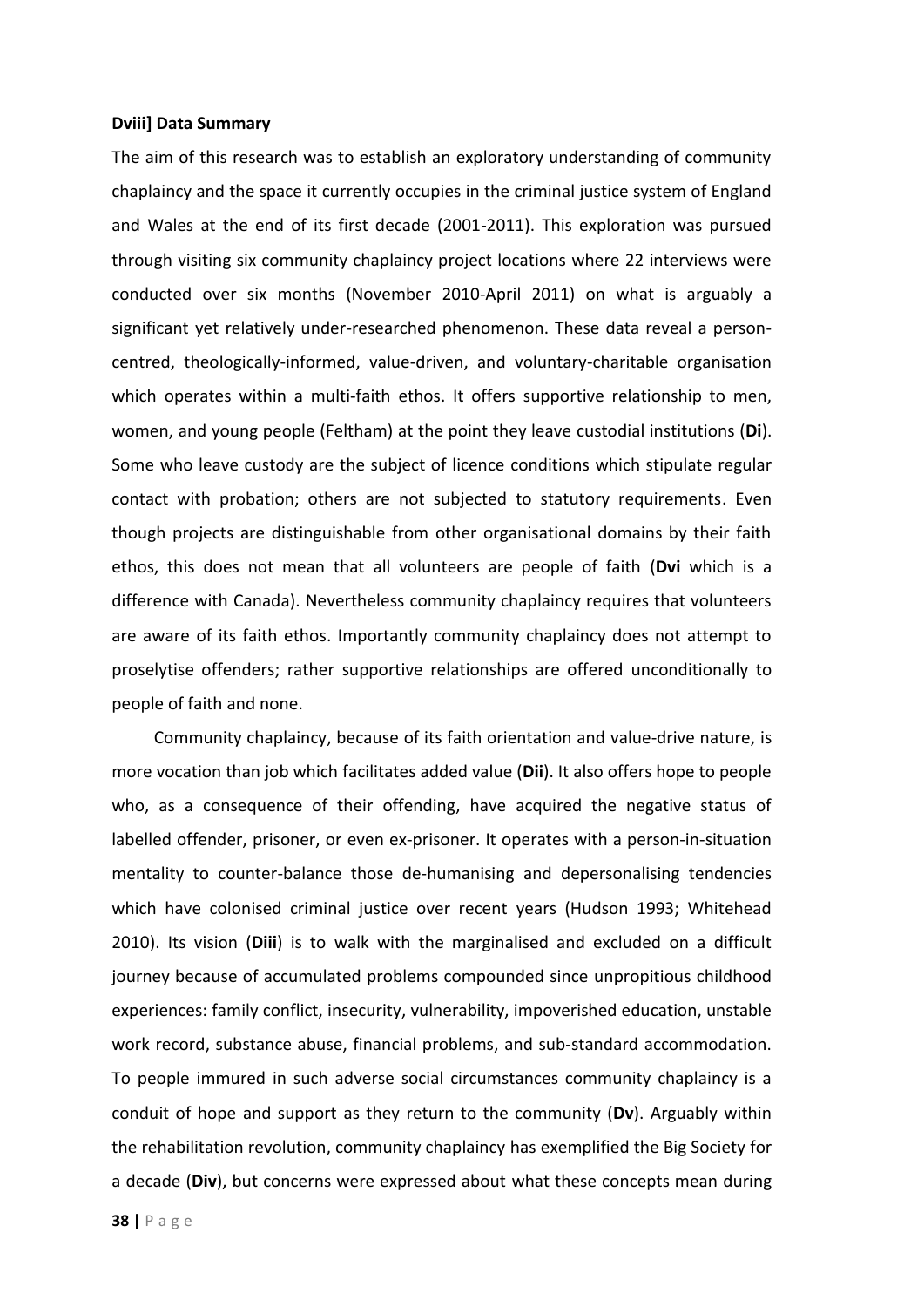2010-15. The voluntary sector in general, and faith sector in particular, may well receive encouragement to get more involved in the criminal justice system by central government, but adequate resources are required and funding is a pressing issue for community chaplaincy projects (**Dvii**). The work of community chaplaincy is not and can never be resource neutral.

## **E] THEORETICAL EXPLORATION and the CONSTRUCTION OF MEANING**

When constructing meaning around these data, or at least some of these data, the German sociologist Max Weber (1864-1920) offers rich theoretical possibilities to reflect upon. Within his methodology of social science which incorporates verstehen (human understanding) and ideal types, we encounter the notion of social action. In other words human beings constantly make decisions about the what, how, and why of social action (why do we behave as we do?), and ascribe meanings to their own and others' behaviour. Accordingly Weber presents a typology of social action in *Economy and Society* which can be elucidated as follows.

- *Traditional* behaviour undertaken automatically, habitually, without thinking (human beings on automatic pilot).
- **•** Affectual emotionally driven forms of behaviour.
- *Value rational (Wertrational*) when human action is orientated around a specific value. In *Economy and Society* Weber states that human actors seek to "put into practice their convictions of what seems to them to be required by duty, honour, the pursuit of beauty, a religious call, personal loyalty or the importance of some cause no matter in what it consists, regardless of possible cost to themselves" (1922/1968: 25). This dimension resonates with the rationality of the ten community chaplains because they engage with exprisoners because it is inherently right as an end-in-itself.
- *Instrumentally rational* (*Zweckrational*) is where the means and ends of human action are rationally calculated and carefully weighed. If *rationalisation* is the Weberian process by which society, and individuals within it, are increasingly orientated to planning, calculation, technical procedures and efficiency; *rationality* is the degree to which these features dominate social action more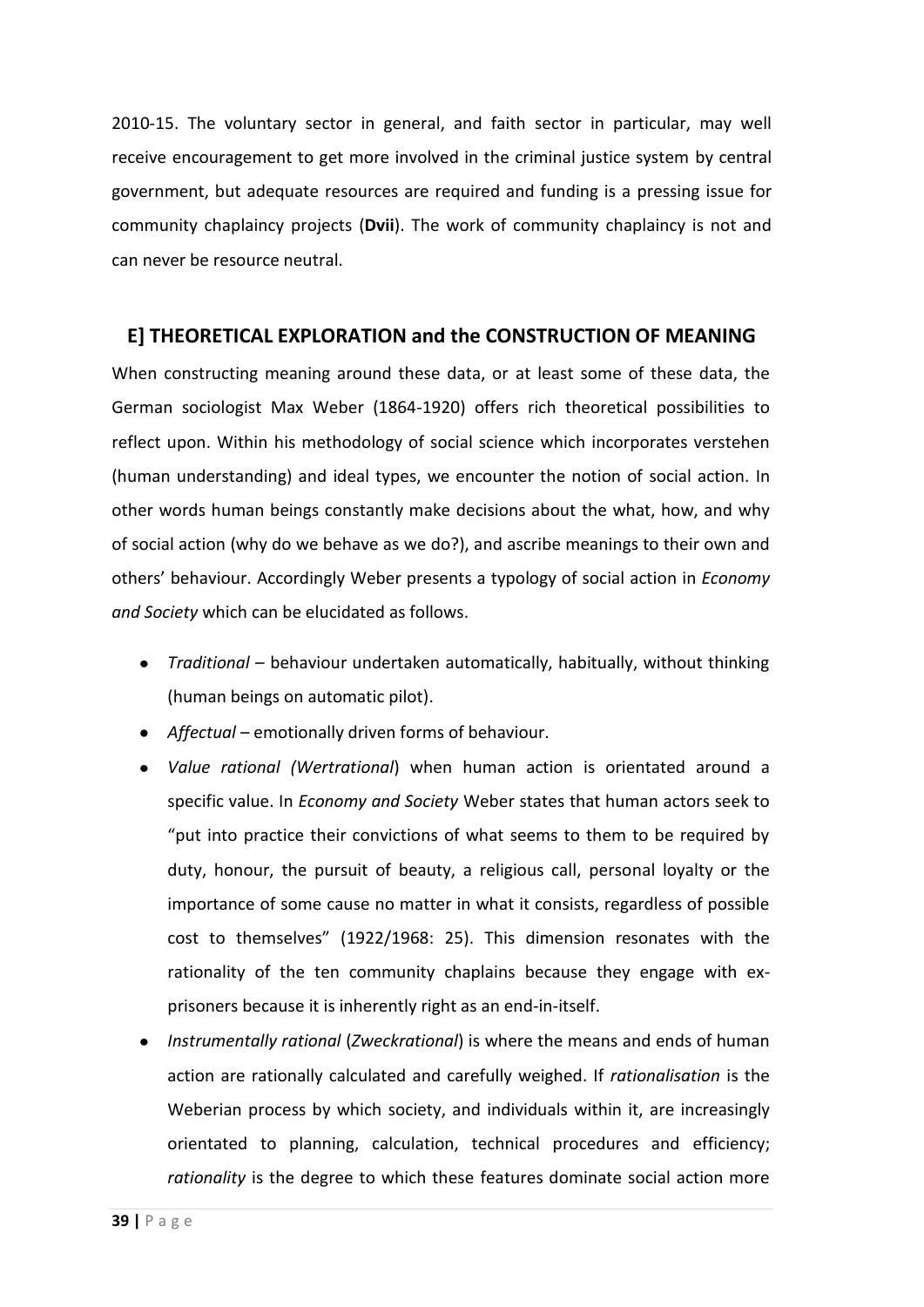than, for example, religious values. The main difference between *value rational* and *instrumental rationality* is that the former is social action pursued as an end-in-itself; the latter as a mean-to-an-end.

It may be argued that the contemporary criminal justice system in England and Wales constitutes a clash of rationalities. On one hand community chaplaincy resonates with the Weberian notion of *value rational*. On the other the modern world which has evolved since the 18<sup>th</sup> century Enlightenment; the capitalist and neoliberal world; but also the criminal justice system since the 1980s; bear the marks of *instrumental rationality*. The former supports ex-prisoners unconditionally, as an end-in-itself, a value-driven and sacred duty, and is quite simply the right thing to do when action is motivated by faith. The latter operates a means-to-an-end rationality and searches for the most efficient means to achieve, for example, government objectives and targets, which has implications when working with people who offend.

Criminal justice organisations (including probation) work with offenders to achieve a specific *outcome*, primarily to reduce reoffending or else there will be instrumental consequences (financial penalties). Community chaplaincy is preoccupied with providing supportive relationships (*output*), which is a meaningful, faith-based, and value-driven end-in-itself response to people with complex needs and problems. Accordingly, and to state the matter succinctly: *community chaplaincy is indubitably in the criminal justice system but most certainly not of it*. There are differences of *degree* and also *kind* between community chaplaincy projects and other organisational domains, neatly captured by one of the respondents whose comments bear repetition:

It gets down to what is your drive, what is your motivation. If I was in this to make money, for an easy ride, I would have been out of it nine and a half years ago. You are in it because there is a conviction as a person of faith to what you are doing is what you are requested, led, to do.

What, therefore, is the distinctive contribution of community chaplaincy projects to contemporary criminal justice?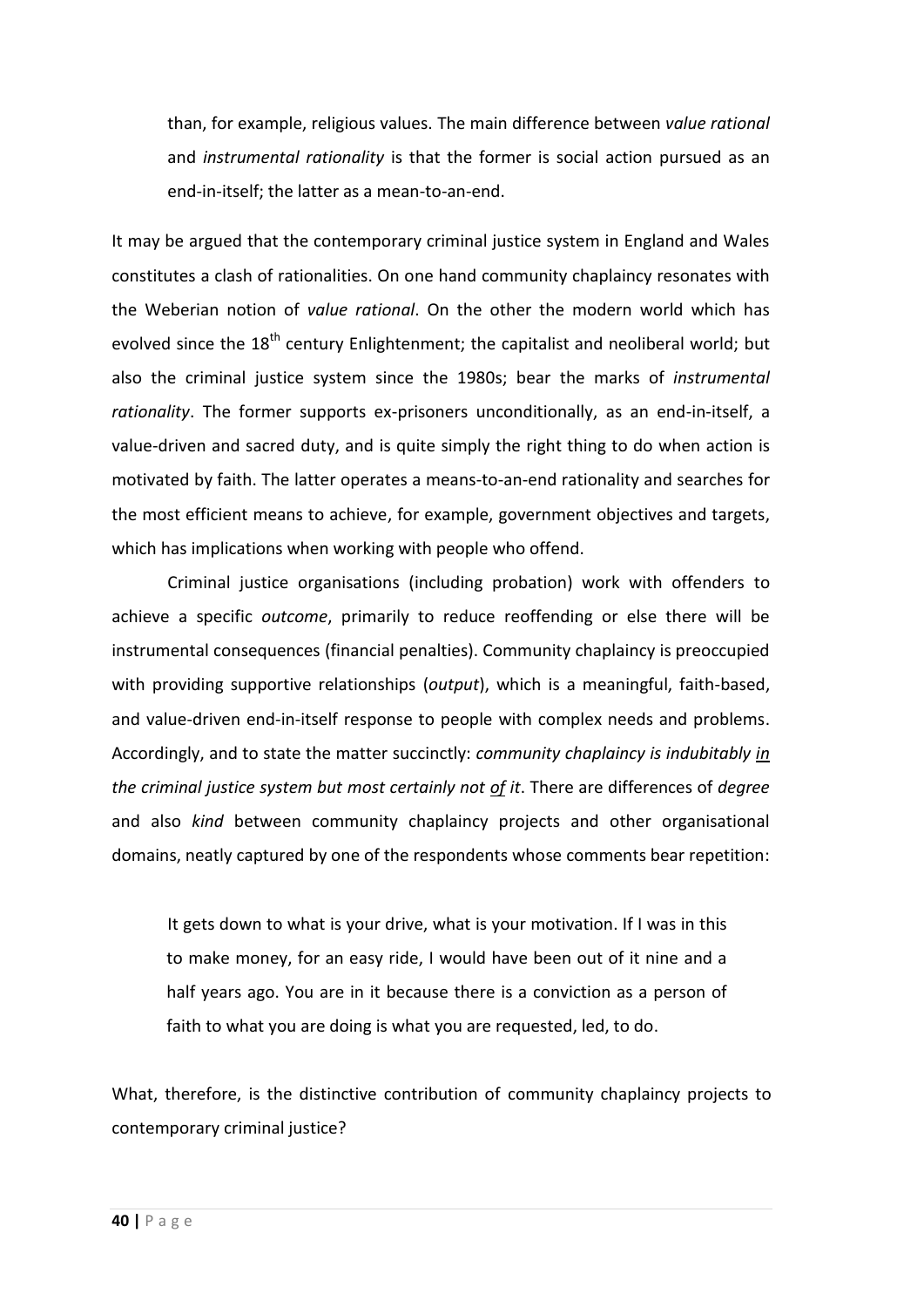# **F] CONTRIBUTION of COMMUNITY CHAPLAINCY to the CRIMINAL JUSTICE SYSTEM**

It may be suggested there are three interrelated areas for consideration and development when reflecting on the future of community chaplaincy, which can be outlined as follows.

## **Fi]** *Provide unconditional support for ex-prisoners – a question of values*

Criminal justice systems are comprised of complex and contested features, one of which is an *instrumental* mode of thought. This means that governments expect their criminal justice organisations such as prison and probation systems to be effective at achieving a specific goal, namely rehabilitative transformation and social control as efficiently as possible. Even though voluntary sector organisations and faith communities cannot avoid being affected by this instrumental rationality, particularly when the rehabilitative revolution is advocating payment by results, it does not define the essence of community chaplaincy. Therefore I offer for reflection and critical debate the position that the Community Chaplaincy Association should continue to fashion a distinctive place for itself during the process of criminal justice re-formation which is currently unfolding during 2010-2015. Specifically it can train and mobilise volunteers to work as mentors, encourage the capacity for good will within churches and other faith traditions, and build supportive relationships that express care and concern towards ex-prisoners as they leave custodial institutions. Arguably this is the terrain best suited to community chaplaincy which would then leave numerous public, private, and other voluntary sector organisations to provide a range of services and programmes that address, for example, employment, accommodation, and substance abuse consistent with the desistance literature (McNeill, Raynor and Trotter 2010; McNeill and Weaver 2010).

However the substantive point for emphasis, supported by this research, is that empathy, understanding, building supportive relationships, and setting a good behavioural example to ex-prisoners are not solely undertaken as a means-to-an-end, but rather end-in-itself. Accordingly there is a *moral* as well as *instrumental* demand upon community chaplaincy to provide unconditional support regardless of the impact upon recidivism. The dominant story line of reducing crime is as understandable as it is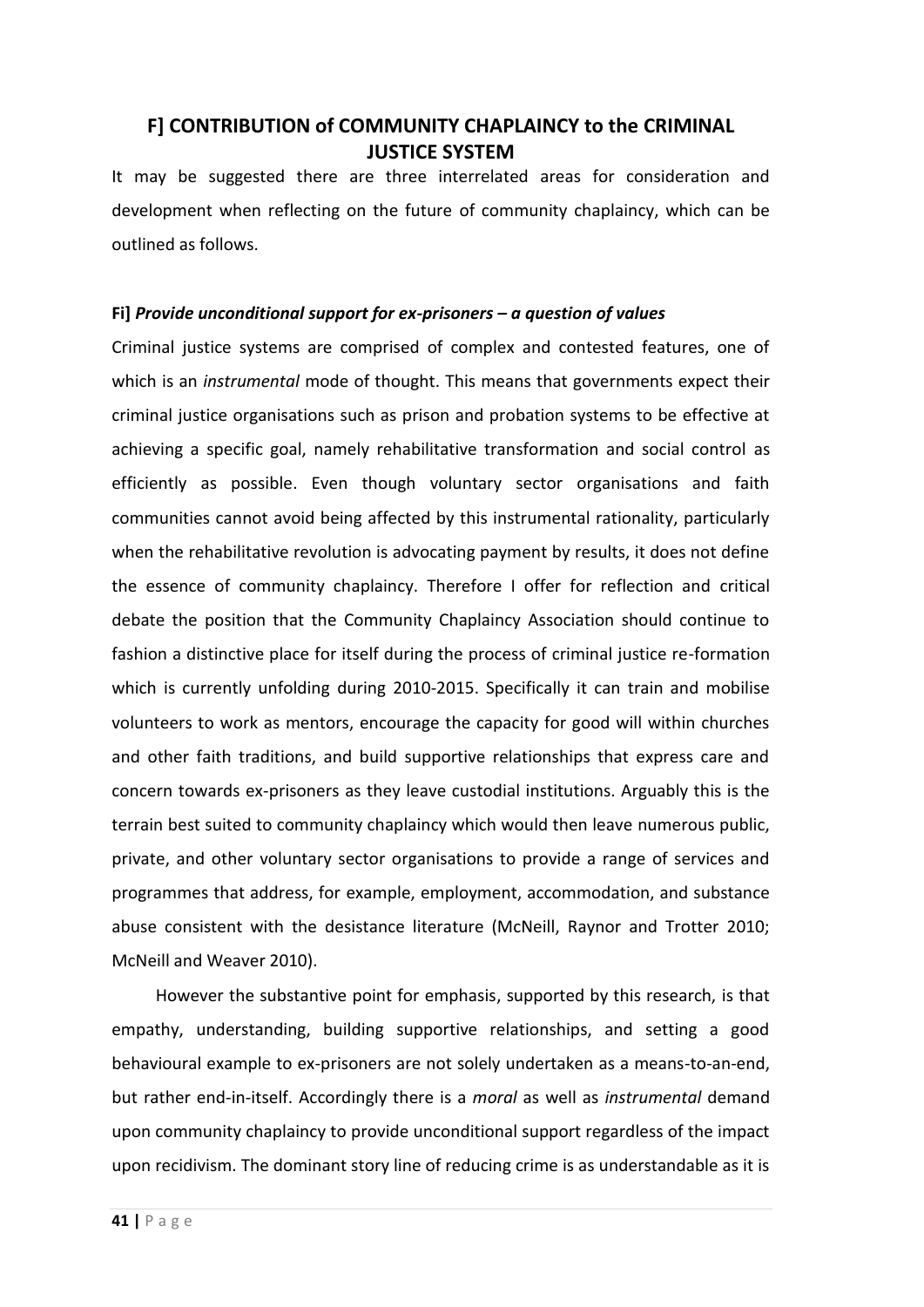desirable, but the distinctive contribution of community chaplaincy to the rehabilitation revolution operates within a moral framework that reaches beyond narrow instrumentalism of political discourse. It is this perspective which differentiates faith-orientated contributions from that of other organisational domains in an increasingly market orientated field of criminal justice providers. Community chaplaincy is enjoined to serve others, to translate faith into practical action, and to do this unconditionally in its work with ex-prisoners regardless of who they are, what they have done, and what the outcome might be. This resonates with Weber's concept of *value rational* social action. Additionally, this perspective is informed by the notion of shared well-being and mutuality which has been expressed theologically and worth repeating:

No element in the Body is dispensable or superfluous: what affects one affects all, for good and ill, since both suffering and flourishing belong to the entire organism not to any individual or purely local grouping (Williams 2010: 25)

This does not mean, nor is it being suggested, that community chaplaincy does not contribute to the instrumental goal of reducing reoffending. Consequently this is the second substantive point for discussion.

#### **Fii]** *Reduce reoffending through supportive relationships*

The desistance paradigm within the correctional literature emphasises that it's a process rather than a one-off salvific event which addresses individual and social factors, facilitated by family, friends, and engagement of professionals. Importantly *supportive relationships* are a critical element of this process which has recently been<sup>16</sup> articulated as follows: "Increasingly, then, the desistance paradigm understands

1

<sup>16</sup> **Summary of the desistance literature**

According to McNeill and Weaver (2010) empirical research has established the following principles: desistance is an individual process because each person is different; motivating people and facilitating hope are crucial elements; desistance can only be pursued within the context of human relationships; support and develop the strengths and resources that can be found within offenders and ex-prisoners; respect human agency and self-determination which means working with and alongside offenders; blend personal capital (individual skills, knowledge, and resources) with social capital (the development of relationships, networks of support, family and community links). This is as relevant for probation work as community chaplaincy projects.

Furthermore there is a discussion on *Religion, Spirituality and Desistance* at page 68 which is pertinent for community chaplaincy and informed by Giordano et al. (2007), Marranci (2009); Maruna et al. (2006).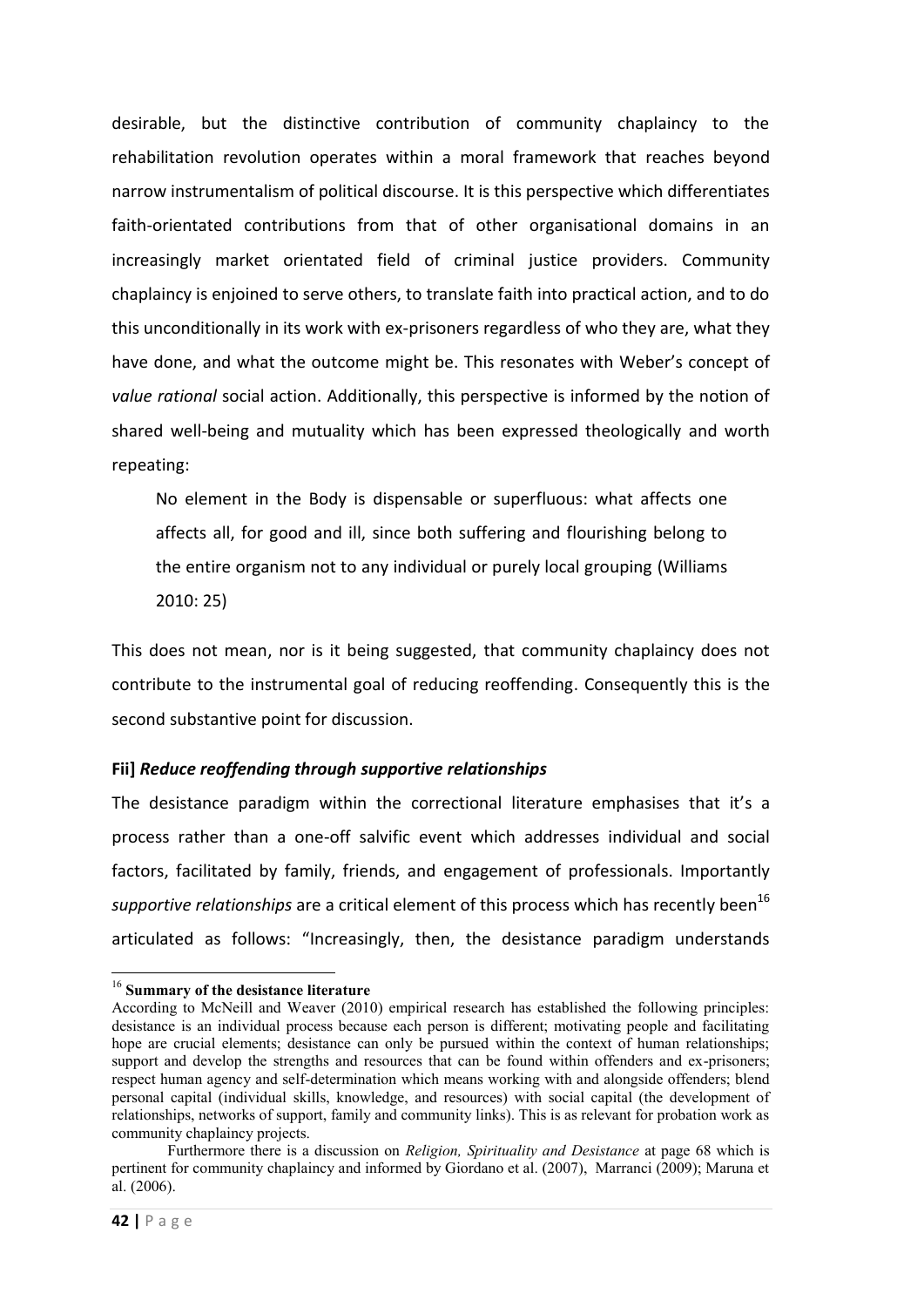rehabilitation as a relational process but achieved in the context of relationships with others" (Maruna and LeBel 2010: 81).

 The literature on the salience of relationships within the therapeutic, rehabilitative, and desistance process is significantly long-standing: Carl Rogers (1961); Traux and Carkhuff (1967); Ian Sinclair (1971); Martin Davies (1985) on the quality of social work relationships; Chris Trotter (2006); Joyce Lishman (1994); Andrew Underdown (1998); Sue Rex (2001); Peter Raynor (2002); Fergus McNeill (2003); David Smith (2006); McNeill, Raynor and Trotter (2010); McNeill and Weaver (2010).

Some of the key elements distilled from this literature draw attention to: relationships characterised by genuineness, warmth, approval, acceptance, encouragement, empathy, sensitivity, and facilitating hope. When reflecting on the process of casework in probation history, Raynor states that it was a process "of therapeutic work in which the offender's needs and motivation, characteristically hidden by presenting problems, could be revealed through a process of insight facilitated by a relationship with a probation officer" (2002: 1173). Additionally desistance is facilitated by relationships based on trust; the quality of the worker and ability to form relationships can be more important in shaping outcomes than the methods employed in supervision (Smith 2006); pro-social modelling delivered through quality relationships is a principle of What Works and effective practice (Underdown 1998). Recently it has been affirmed that "Evidence indicates that the relationship between an offender and the person managing them is an important factor in successful rehabilitation" (Green Paper 2010: 24). Accordingly community chaplaincy is well placed to make a positive contribution to the desistance paradigm through supportive relationships within the context of mutuality and ethics of personalism. In fact this may be its major strength and definitive contribution when working with ex-prisoners. However one should not overlook the political context within which community chaplaincy engages with ex-prisoners. This is the big picture dimension to which I now turn.

## **Fiii]** *Political engagement and social justice*

David Harvey locates the vagaries of the human condition within the changing fortunes of a capitalist economic system. The immediate post-war period may well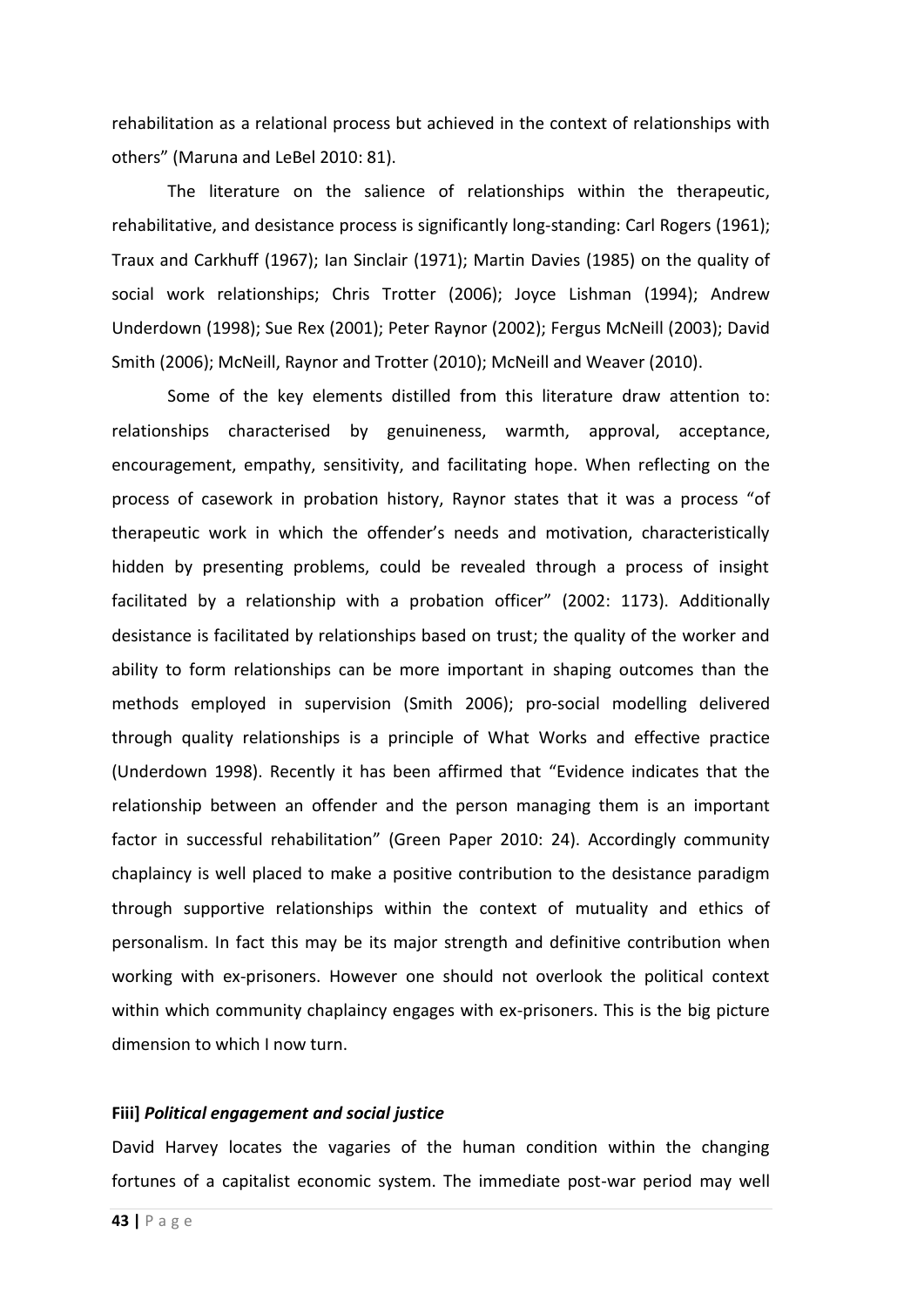have been shaped by the Keynesian inclusivist and welfare-orientated settlement, but the crisis of the 1970s precipitated a neoliberal resurgence which pervaded the UK, USA, Canada, as well as other countries. There are those who argue that there is no alternative to a capitalist economic system, primarily because it generates the wealth to make the world go round. However its apologists must also observe its differential impacts, illustrated by unequal opportunities, persistent inequality, and social insecurities embedded amongst the most vulnerable sections of the community where one is most likely to locate offenders and ex-prisoners. Furthermore the links between neoliberalism and social dislocations including crime, deviance, and harsh punishments are well documented (Garland 2001; Wacquant 2009; Wilkinson and Pickett 2009). Neoliberal ideology also elevates the economic successes of a small minority before social cohesion and security for the many, which is a considerable indictment of its functioning within a competitive, Darwinian survival of the fittest, market place. Nevertheless it should be acknowledged when reflecting on the demands of justice that there is a tradition of biblical, prophetic, and theological engagement with social and economic questions which, in turn, can be extrapolated to critique contemporary material conditions within which ex-prisoners live, move, and have their being. Consequently as the size of the state is reduced, as it withdraws from public places and spaces, and the Big Society expands, the potential impacts of these developments for criminal and social justice must trouble faith communities in general and community chaplaincy in particular. Therefore analysis and response can be facilitated by taking account of the following theological perspective.

First there is a prophetic tradition of social protest contained within Old Testament literature. For illustrative purposes it may be recalled that the situation in Northern Israel around 760 to 750 BC was one which precipitated a prophetic response. The relevant illuminative text from this period suggests that Amos was a layman, a casual labourer, not a professional prophet or state representative (Jones 1968: 17). Specifically there were marked contrasts between the nouveau riche and the poor, as well as corruption in the law courts, markets, and elite society. It was to this situation that the prophetic voice spoke the word of social justice to those in a position of leadership. Second, in the  $20<sup>th</sup>$  century, William Temple (1942) pondered the relationship between Christianity and the nature of the social order. Next, in the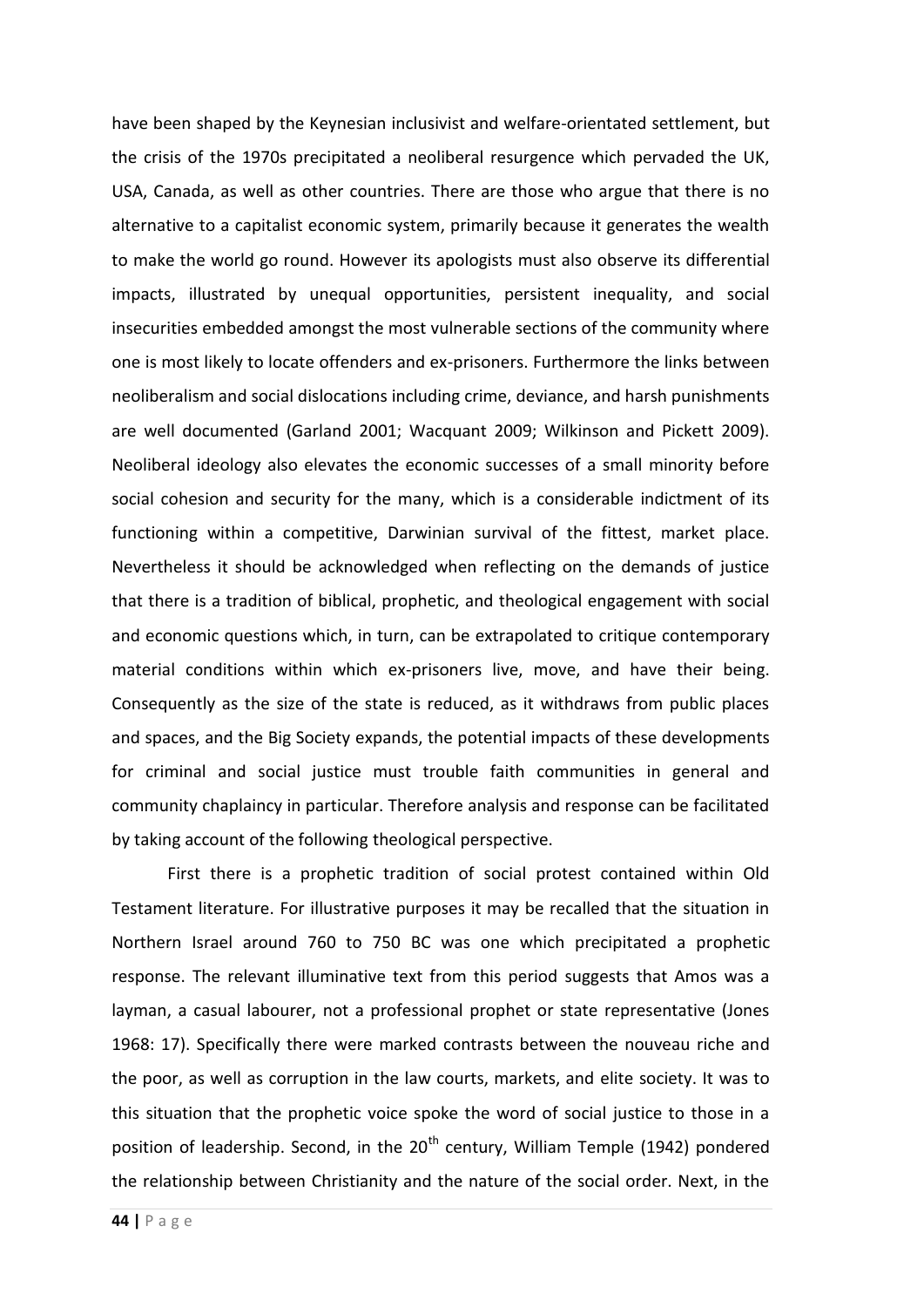1960s religion played its part in the civil rights movement within the United States, and during the 1970s and 1980s liberation theology engaged with unjust political, social, and economic conditions that pertained in Latin America. Finally, also in the 1980s but this time England and Wales, *Faith in the City* (Archbishop of Canterbury 1985) criticised Thatcherite neoliberal policies and in doing so was allegedly dismissed by one Cabinet Minister as a Marxist text. It is also claimed that the Prime Minister herself remarked that "There's nothing about self-help or doing anything for yourself in the report" (Wyatt 1999: 22). There was a growing divide between rich and poor in the 1980s to which *Faith in the City* articulated a critical response, a divide which has grown ever wider since. In fact it has been asserted that:

Thatcherite policies were criticised from the very heart of the Establishment, by the Church of England and by universities. It was shown that she had deliberately pursued a strategy of inequality, creating a society that was scarred by social divisions (Bell 2011: 147)

*Faith in the City* gave the church a voice in the inner city as it spoke the word of justice on behalf of the poor and disadvantaged through integrating theology, spirituality, and political engagement. It spoke of the common good which resonates with a recent collection of essays on ethics, economics, and justice (Williams and Elliott 2010). Accordingly there is a long-standing tradition of critical engagement of faith and theological reflection with political, social, and economic forces. These are the forces to which all of us are differentially related for good or ill, they generate employment and unemployment, material comforts and poverty, opportunities and inequalities, prospects for some yet relegate others to a marginalised existence where daily experience is one of hopelessness and despair. As much as diverse faith communities and community chaplaincy must offer one-to-one support to exprisoners as an end-in-itself, there is also the imperative to engage with the pressing demands of social justice. Any dilution of this dual *individual-support* and *social-justice* responsibility risks religion in general, and the rationale of faith communities and community chaplaincy in particular, being reduced to a narrow ideological apparatus of the state that risks legitimating political, social, and economic arrangements. There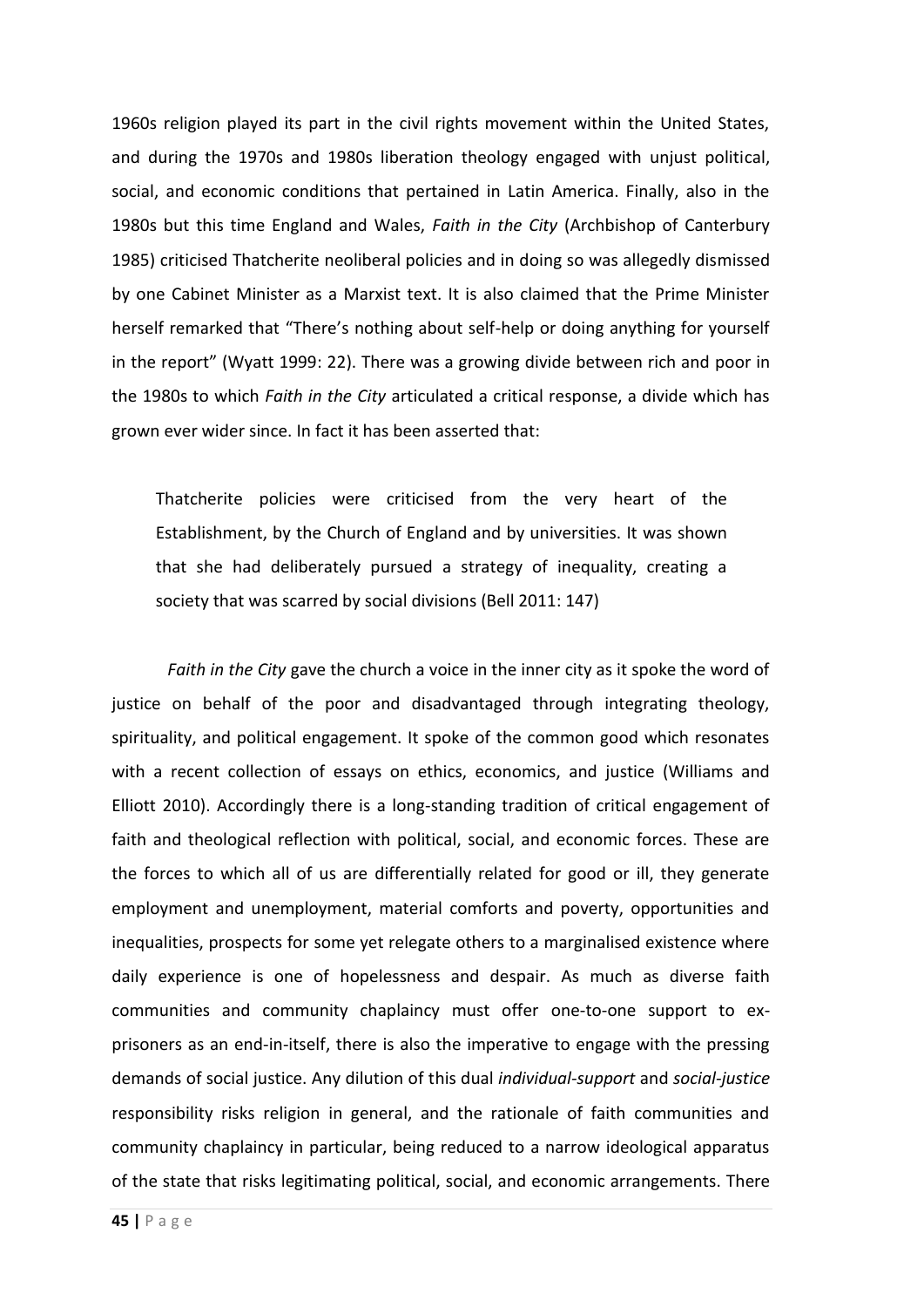is always the danger that simply doing good towards the individual perpetuates criminal and social in-justice because of a failure to take account of the impacts of neoliberalism and the corresponding social circumstances of ex-prisoners before they enter prison and then following their release. Marx reminded us in the  $19<sup>th</sup>$  century that one should not simply understand the world but transform it, which makes its demands upon people of faith.

## **G] CONCLUSION**

#### **Gi] A corrective to bureaucratic procedures and punitive passions**

This research report advances the position that community chaplaincy should continue to make a distinctively significant contribution to the criminal justice system as it enters its second decade. To reiterate the totality of 18 projects with 50 paid staff and 487 volunteers (at March 2011 and which supported 1354 ex-prisoners during 2010) should continue to provide unconditional support to ex-prisoners exiting the state's custodial institutions; contribute to reducing recidivism through the medium of supportive relationships; and develop a strategy for theologically-informed political engagement to promote criminal *and* social justice. By pursuing these three overlapping functions it has the efficacy to restore a semblance of balance to what has become the unbalanced nature of criminal justice practices (Whitehead 2009).

Criminal justice policy, since the early 1990s, has been embarked upon a punitive trajectory in the community and prison (Bell 2011; Whitehead 2010). In fact the process of modernisation, a defining cause célèbre of New Labour from 1997 to 2010, depersonalised the criminal justice domain by surgically removing its value-rational heart and soul. One can readily understand the association between criminal and youth justice with the all-too-human expressive response of vengeance and punishment. However the system's complex ecosystem must be enriched by the corrective human impulses of mutuality (Williams 2010), the offer of supportive relationships, unconditional assistance, the ethic of personalism, and basic human understanding of people who offend. Accordingly this is the discrete domain in which community chaplaincy, as a voluntary-faith sector organisation, can mediate the worst excesses of what has become a dominating neoliberal punitive, bureaucratic, and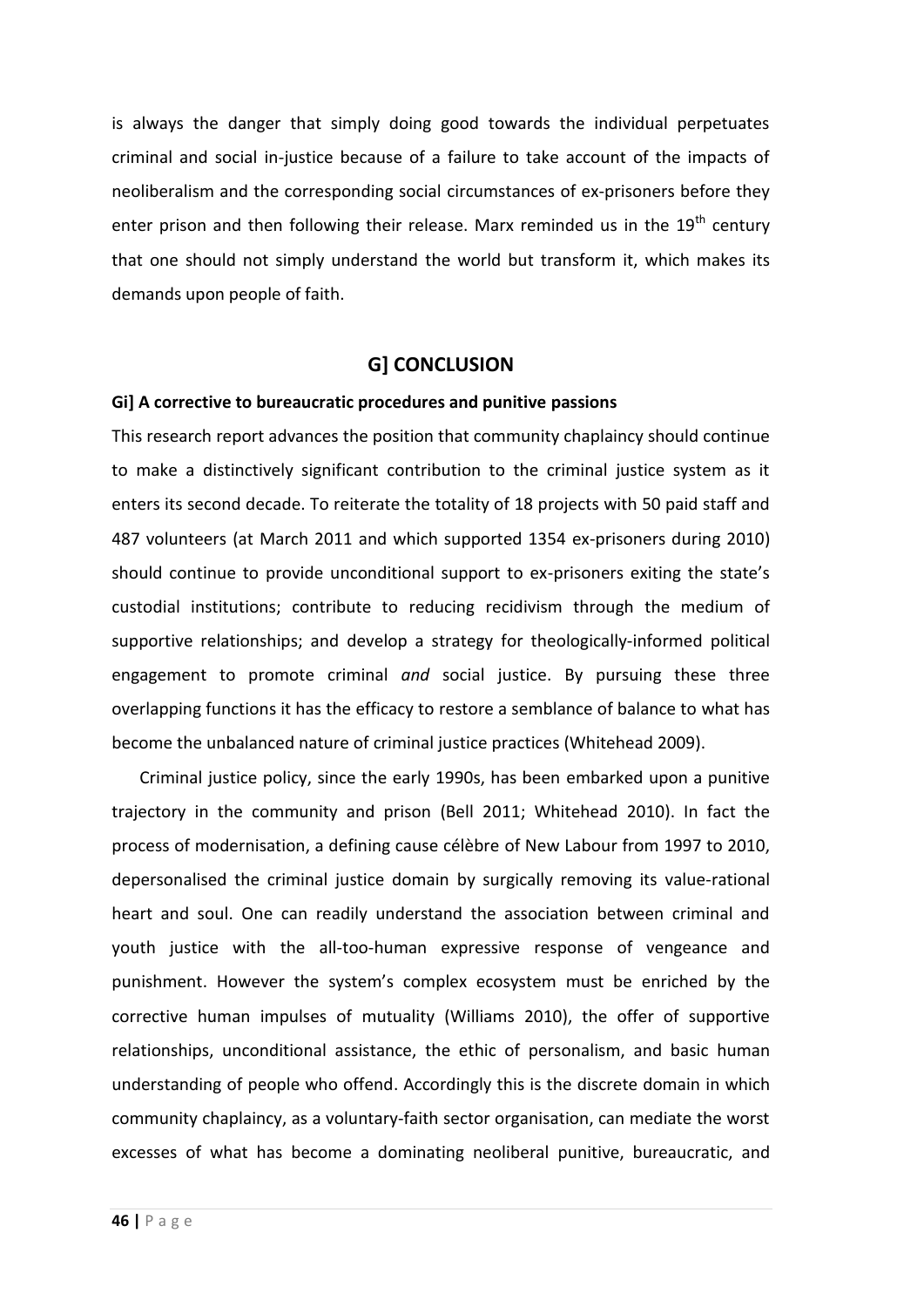exclusionary dynamic as the prison population continues to expand<sup>17</sup>. Since 2001 it has made a start in this direction but has yet to realise how significant its influence can be as it enters its second decade. Moreover there are a number of developmental issues for the Community Chaplaincy Association and individual projects to consider.

## **Gii] Developmental issues and some questions**

- Is there scope to develop the relationship between prison chaplaincy and  $\bullet$ community chaplaincy to facilitate desistance outcomes post-release?
- $\bullet$ Is there scope to encourage diverse faith communities to provide networks of support for ex-prisoners beyond the gate – offender friendly churches and Mosques as in Ottawa?
- If an ex-prisoner is subject to licence conditions which brings probation and community chaplaincy into contact, should the division of labour between the statutory agency and project be clarified? How best can these two spheres of influence work together?
- Care must be exercised when engaging with the Rehabilitation Revolution, Big Society, and Payment by Results. If community chaplaincy is drawn closer to the state will this diminish its distinctive essence and independence?
- Coaches in Ottawa, complemented by the Swansea model, utilise volunteers from faith communities. By contrast other projects in England and Wales are comprised by volunteers of faith and none. Does the religious/secular composition of volunteers have an impact upon effectiveness?
- Should there be a time-limit upon community chaplaincy engagement with exprisoners post-release: 18 weeks (Swansea); 3 or 6 months; unlimited duration (Canada)?

**<sup>.</sup>** <sup>17</sup> It is instructive to locate the notion of *mutuality* within the historical context which has been shaped by neoliberalism. Under the former social democratic politics of Old Labour, mutuality embodied the construction of mutual responsibility for each other, the neighbour. By contrast under neoliberalism, a political and economic philosophy endorsed by Conservatives and New Labour over the previous 20 years, mutuality has been displaced by a culture of egotistical individuality. This constitutes a shift from mutual solidarity and neighbourliness, to a greater preoccupation with the self, the ego, I. This transformation is rigorously analysed in Bell (2011) and Reiner (2007).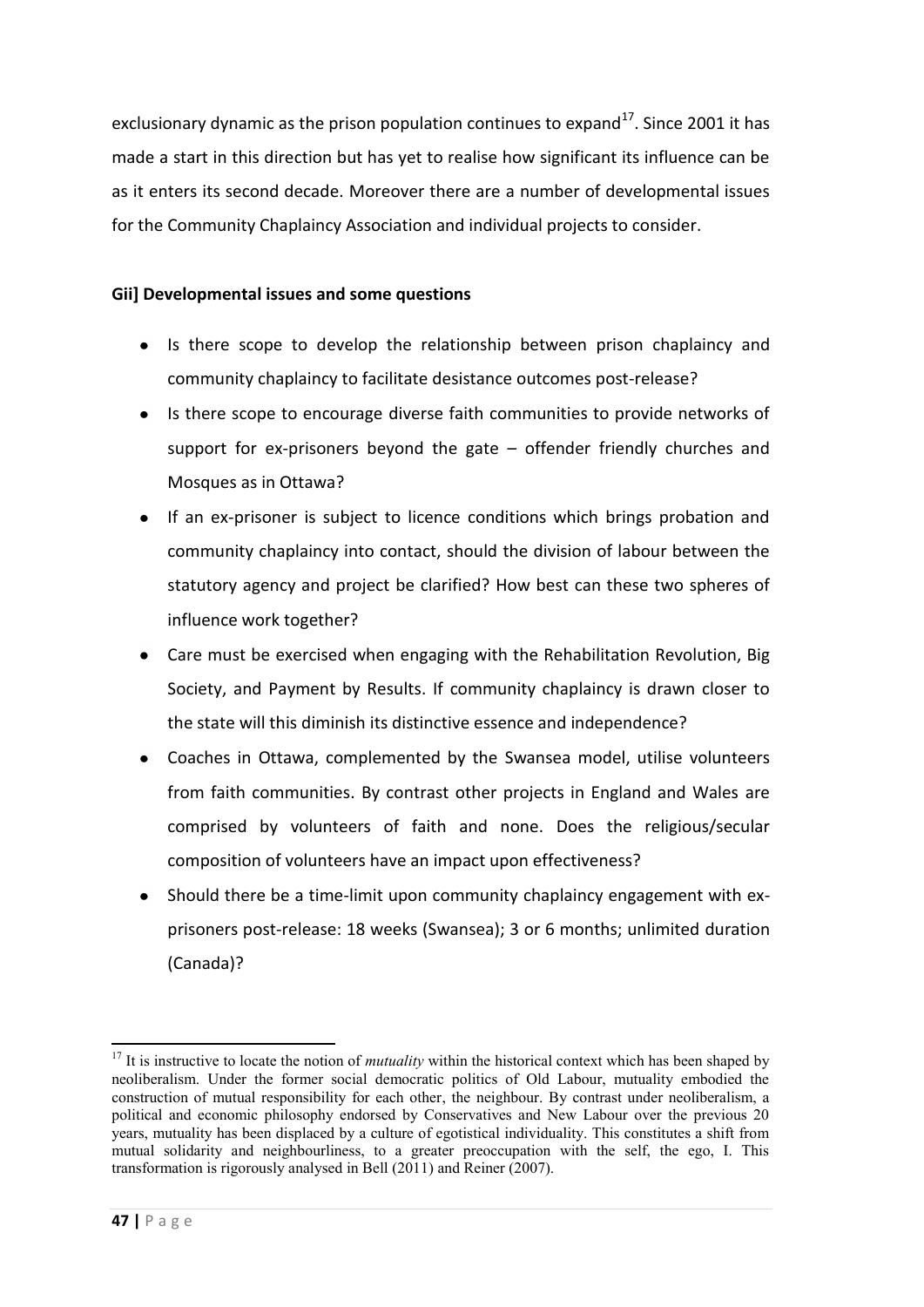Should the Community Chaplaincy Association develop a strategy for political engagement and influencing criminal and social policy by obtaining a seat on the NOMS Management Board?

The Community Chaplaincy Association has a crucial role to play during the next few years in formulating a strategy to realise its vision and mission, in conjunction with the contribution of each project. By engaging in this work it continues to give expression to the following:

 *Even today, Churches and religious groups are still in the forefront of those who agitate for penal reform or provide resources for needy offenders* (Garland 1990: 204)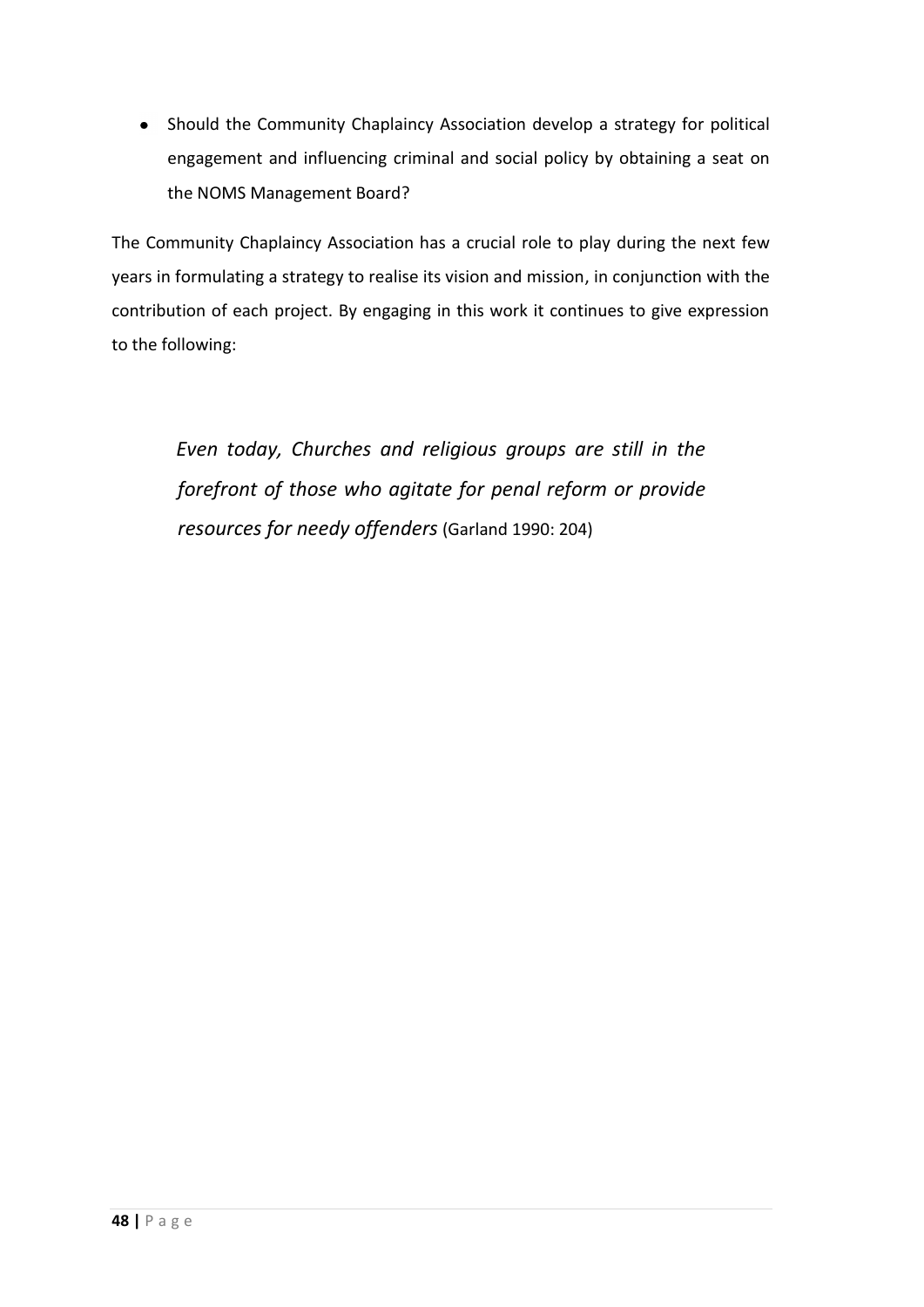# **H] REFERENCES**

- All Party Parliamentary Group on Women in the Penal System (2010) *Women in the Penal System: Second report on women with particular vulnerabilities in the criminal justice system*; Chaired by Baroness Corston, London: The Howard League for Penal Reform.
- Archbishop of Canterbury (1985) *Faith in the City: A Call for Action by Church and Nation*, General Synod of the Church of England, London: Church House Publishing.
- Bell, E. (2011) *Criminal Justice and Neoliberalism*, London: Palgrave Macmillan.
- Albrecht, S.L., Chadwick, B.A, and Alcorn, D. (1977) 'Religiosity and Deviance: Application of an attitude-behaviour contingent consistency model', *Journal for the Scientific Study of Religion*, 16, 263-274.
- Aos, S., Miller, M. and Drake, E. (2006) *Evidence-Based Adult Corrections Programs: What Works and What Does Not*, Olympia, WA: Washington State Institute of Public Policy, 1-19.
- Baier, C. and Wright, B. (2001) '"If you love me, keep my commandments": A metaanalysis of the effect of religion and crime', *Journal of Research in Crime and Delinquency* 38 (1) pp. 3-21.
- Burkett, S.R. and White, M. (1974) 'Hellfire and delinquency: Another look', *Journal for the Scientific Study of Religion*, 16, 263-274.
- Burnside, J., Adler, J., Loucks, N. and Rose, G. (2001) *Kainos community in prisons: report of an evaluation*, RDS OLR 11/01, presented to Research and Development and Statistics Directorate, London: Home Office.
- Cabinet Office and HM Treasury (2007) *The future role of the third sector in social and economic regeneration*: Final report, London: Cabinet Office.
- Camp, S.D., Daggett, D.M., Kwon, O., and Klein-Saffran, J. (2008) 'The effect of faith program participation on prison misconduct: The Life Connections Program', *Journal of Criminal Justice*, 36, 389-395.
- Clarke, A. (2010) *The Road to Low Newton*, West Pier Press.
- Clarke, C. (2005) *Where next for penal policy?* London: Prison Reform Trust.
- Clear, T.R., Hardyman, P.L., Stout, B., Lucken, K. and Dammer, H.R. (2000) 'The value of religion in prison: An inmate perspective', *Journal of Contemporary Criminal Justice*, 16, 1, 53-74.
- Clear, T.R. and Myhre, M. (1995) 'A Study of Religion in Prison: The International Association of Residential and Community Corrections Alternatives', *Journal on Community Corrections*, 6, 6, 20-25.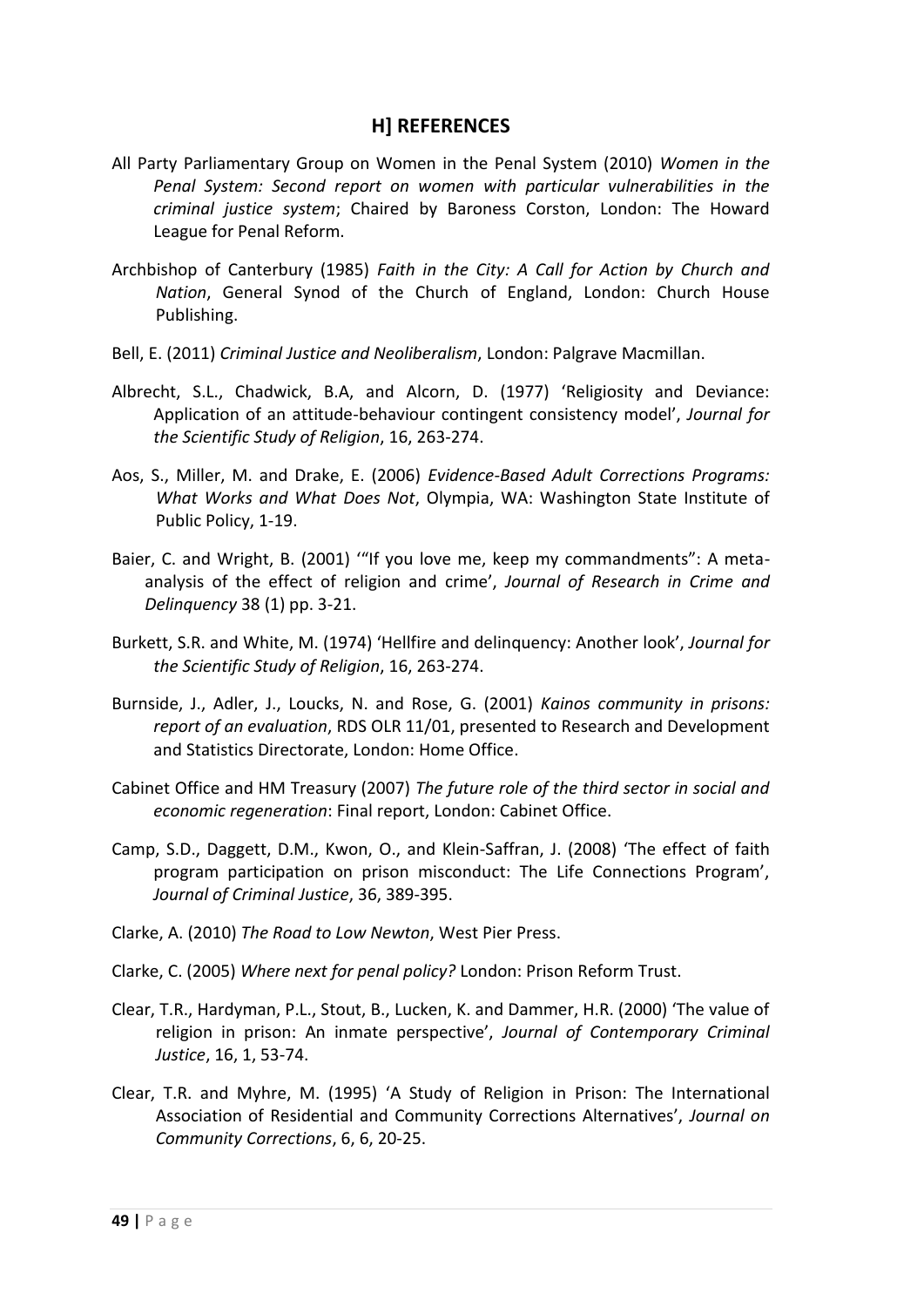- Clear, T.R. and Sumter, M.T. (2002) 'Prisoners, Prison, and Religion: Religion and Adjustment to Prison', *Journal of Offender Rehabilitation*, 35, 127-159.
- Conservative Party (2008) *Prisons with a Purpose: Our Sentencing and Rehabilitation Revolution to Break the Cycle of Crime*, Security Agenda, Policy Green Paper No. 4.
- Cuff, D. (2006) *National Chaplaincy Evaluation: Community Engagement Report*, Canada: Correctional Services Canada.
- Davies, M. (1985 second edition) *The Essential Social Worker: A Guide to Positive Practice*, Aldershot: Gower.
- Disley, E., Rubin, J. Scraggs, E., Burrowes, N. and Culley, D. (2011) *Lessons Learned from the planning and early implementation of the Social Impact Bond at HMP Peterborough*, Research Series 5/11, May 2011, London: Ministry of Justice.
- Garland, D. (1990) *Punishment and Modern Society: A study in social theory*, Oxford: Clarendon Press.
- Garland, D. (2001) *The Culture of Control: Crime and Social Order in Contemporary Society,* Oxford: Oxford University Press.
- Giordano, P.C., Longmore, M.A., Schroeder, R.D. and Seffrin, P.M. (2007) 'A Life Course Perspective on Spirituality and Desistance from Crime', *Centre for Family and Demographic Research*, Working Paper Series 07-07.
- Grayton, L., Davey, J., Williams, A., Luscombe, C. and Brook, A. (2008) Evaluation of the Swansea Community Chaplaincy Project at HMP Swansea, October 2006-March 2008, Centre for Health Studies, Kent: University of Kent.
- Griffiths, C.T., Dandurand, Y. And Murdoch, D. (2007) *The Social Reintegration of Offenders and Crime Prevention*, Research Report 2007-2, Ottawa: National Crime Prevention Centre.
- Harvey, D. (2005) *A Brief History of Neoliberalism*, Oxford: Oxford University Press.
- Harvey, D. (2010) *The Enigma of Capital and the Crises of Capitalism*, London: Profile Books.
- Higgins, P.C. and Albrecht, G.L. (1977) 'Hellfire and delinquency revisited', *Social Forces*, 55, 952-958.
- Hirschi, T. (1969) *Causes of Delinquency*, Berkeley and London: University of California Press.
- Hirschi, T. and Stark, R. (1969) 'Hellfire and Delinquency', *Social Problems*, 17, 202-213.
- Home Office (2004) *Working Together: Cooperation between Government and Faith Communities*, London: Home Office Faith Communities Unit.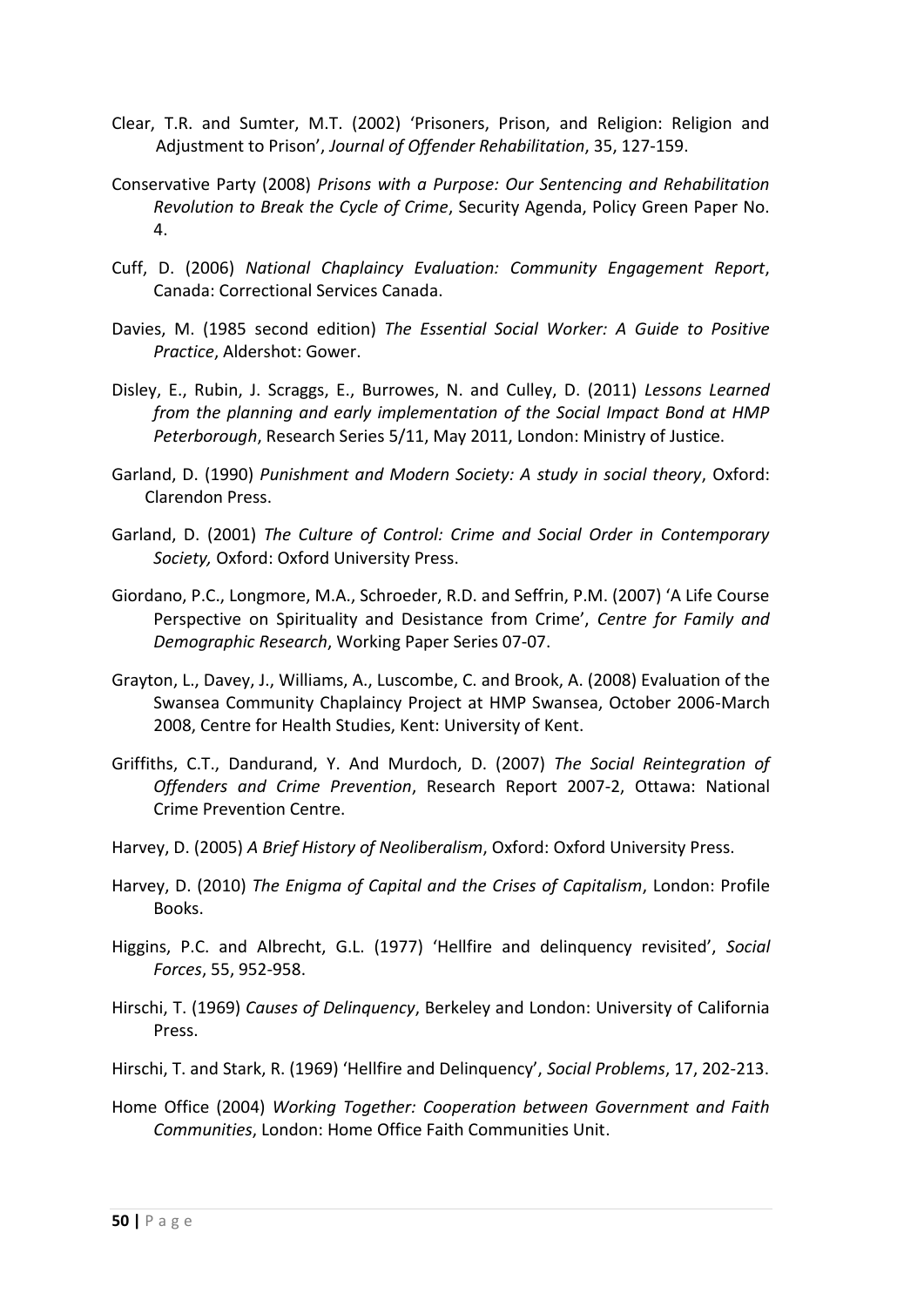- Home Office (2006) *A Five Year Strategy for protecting the public and reducing reoffending*, London: Home Office.
- Hudson, B. (1993) *Penal Policy and Social Justice*, London: Macmillan.
- Jensen, G. And Erickson, M.L. (1979) 'The religious factor and delinquency: Another look at the hellfire hypothesis', in: R. Wuthnow (Ed.) *The Religious Dimension*, New York: Academic Press.
- Johnson, B.R. (2004) 'Religious Programs And Recidivism Among Former Inmates In Prison Fellowship Programs: A Long-Term Follow-Up Study', *Justice Quarterly*, 21, 2, 329-354.
- Johnson, B.R., LI, S.D., Larson, D.B., and McCullough, M. (2000) 'A Systematic Review of the Religiosity and Delinquency Literature', *Journal of Contemporary Criminal Justice*, 16, 1, 32-52.
- Jones, E. (1968) *Profiles of the Prophets*, Oxford: The Religious Education Press.
- Knudten, R.D. and Knudten, M.S. (1971) 'Juvenile Delinquency, Crime, and Religion' in *Review of Religious Research* 12 (3) pp. 130-152.
- Kvaraceus, W.C. (1944) 'Delinquent Behaviour and Church Attendance', *Sociology and Social Research,* 28, 284-289.
- Lishman, J. (1994) *Communication in Social Work*, Basingstoke: Macmillan.
- Marranci, G. (2009) *Faith, Ideology and Fear: Muslim identities Within and Beyond Prisons*, Continuum International Publishing Group.
- Maruna, S. and LeBel, T. (2010) 'The desistance paradigm in correctional practice: from programmes to lives' in: F. McNeill, P. Raynor and C Trotter (eds.) *Offender Supervision: New directions in theory, research and practice*, Abingdon: Willan.
- Maruna, S., Wilson, L. and Curran, K. (2006) 'Why God is Often Found Behind Bars: Prison Conversions and the Crisis of Self Narrative', *Research in Human Development* 3 (2), 161-84.
- McKean, L. and Ransford, C. (2004) 'Current Strategies For Reducing Recidivism', *Centre For Impact Research*, Chicago.
- McNeill, F. (2003) 'Desistance-Focused Probation Practice' in: W.H. Chui and M. Nellis (eds.) *Moving Probation Forward: Evidence, Arguments and Practice*, Harlow: Pearson Education.
- McNeill, F., Raynor, P. and Trotter, C. (2010) *Offender Supervision: New directions in theory, research and practice,* Abingdon: Willan.
- McNeill, F. and Weaver, B. (2010) *Changing Lives? Desistance Research and Offender Management*, Glasgow: The Scottish Centre for Crime and Justice Research.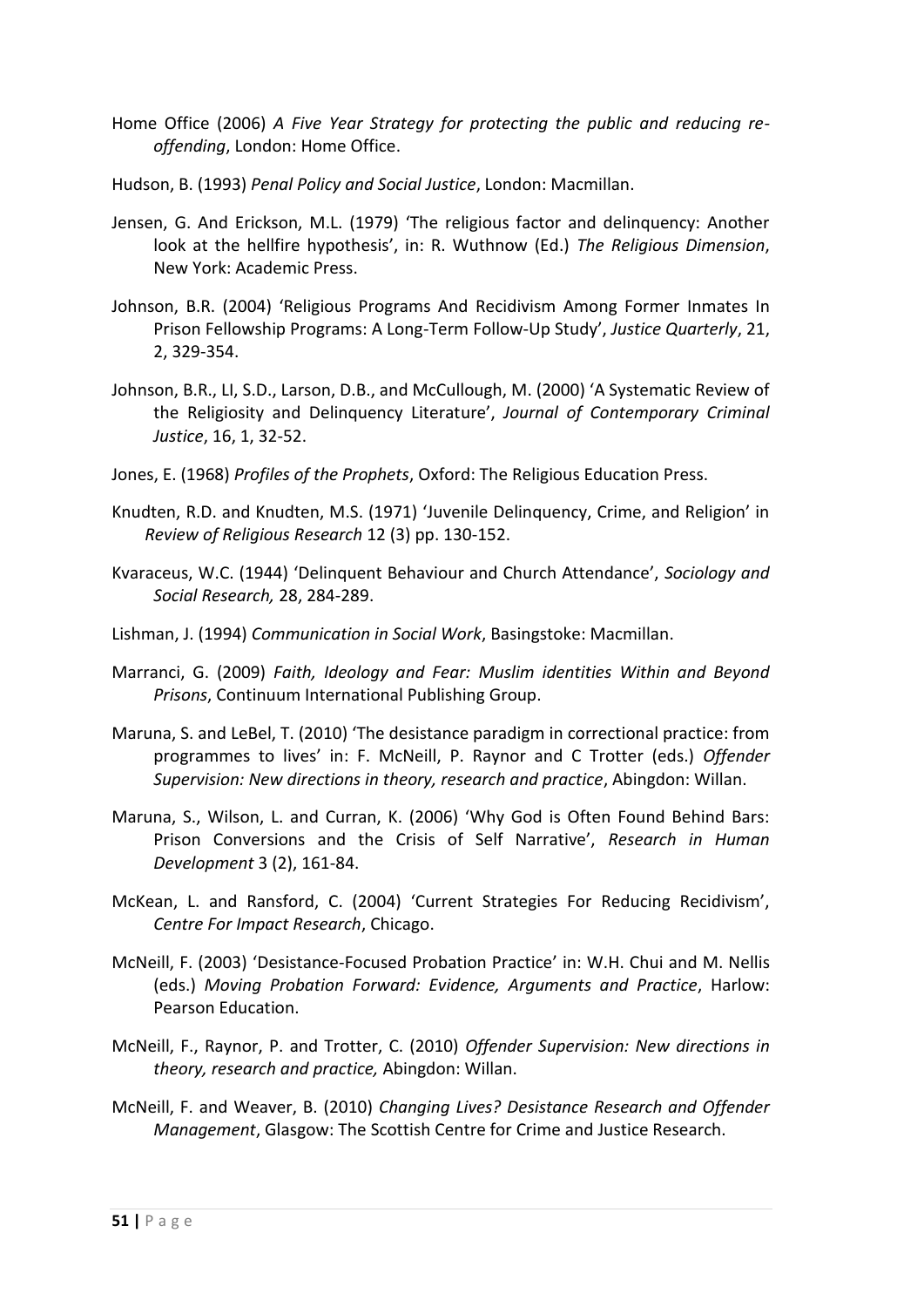- Mears, D.P., Roman, C.G., Woolf, A. and Buck, J. (2006) 'Faith-based efforts to Improve Prisoner Reentry: Assessing the Logic and Evidence', *Journal of Criminal Justice*, 34, 4, 351-367.
- Ministry of Justice (2010) *Breaking the Cycle: Effective Punishment, Rehabilitation and Sentencing of Offenders,* London: Ministry of Justice.
- NOMS (2005) *The Reducing Reoffending Faith and Voluntary and Community Sector Alliance,* London: Home Office.
- NOMS (2007) *Believing We Can: Promoting the contribution faith-based organisations can make to reducing adult and youth re-offending*, Consultation Document, London: NOMS.
- O'Connor, T.P. (2004a) 'What Works, Religion as a Correctional Intervention Part 1', *Journal of Criminal Corrections*, 14, 1, 11-27.
- O'Connor, T.P. (2004b) 'What Works, Religion as a Correctional Intervention Part 2', *Journal of Criminal Corrections*, 14, 2, 4-26.
- O'Connor, T. And Bogue, B. (2010) 'Collaborating with the Community, Trained Volunteers and Faith Traditions: Building Social Capacity and Making Meaning to Support Desistance' in F. McNeill, P. Raynor and C. Trotter (eds.) *Offender Supervision: New directions in theory, research and practice,* Abingdon: Willan.
- O'Connor, T.P. and Duncan, J.B. (2008) *Religion and Prison Programming: The Role, Impact, and Future Direction of Faith in Correctional Systems*, Offender Programs Report, March/April, 81-96.
- O'Connor, T.P., Duncan, J., and Quillard, F. (2006) 'Criminology and Religion: The Shape of an Authentic Dialogue', *Criminology and Public Policy*, 5, 3, 559-570.
- O'Connor, T.P. and Perreyclear, M. (2002) 'Prisoner Religion in Action and its influence on Offender Rehabilitation', *Journal of Offender Rehabilitation*, 35, 3, 11-33.
- O'Connor, T.P., Su, Y., Ryan, P., Parikh, C. and Alexander, E. (1997) *Detroit transition of prisoners: Final evaluation report*, Silver Spring, MD.: Centre for Social Research, 1-25.
- Prison Reform Trust (2011) *Reforming Women's Justice: Final Report of the Women's Justice Taskforce*, London: Prison Reform Trust.
- Raynor, P. (2002) 'Community Penalties: probation, punishment, and 'what works' in: M. Maguire, R. Morgan and R. Reiner (third edition, eds.) *The Oxford Handbook of Criminology,* Oxford: Oxford University Press.
- Reiner, R. (2007) *Law and Order: An Honest Citizen's Guide to Crime and Control*, Cambridge: Polity Press.
- Rex, S. (2001) 'Beyond cognitive-behaviouralism: Reflections on the effectiveness literature' in: A. Bottoms, L. Gelsthorpe and S. Rex (eds.) *Community Penalties: Change and Challenges*, Cullompton: Willan.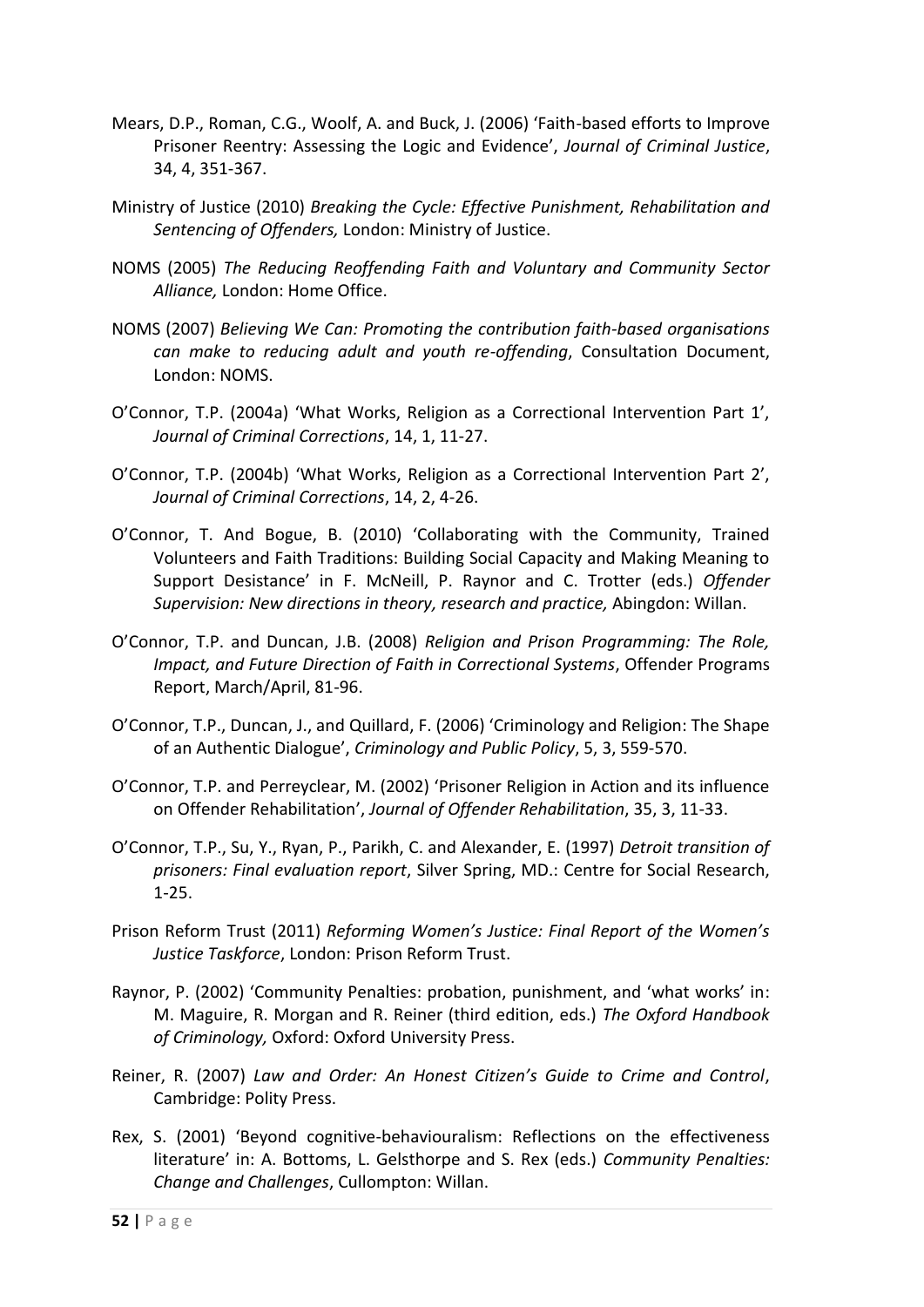- Rhodes, A.L. and Reiss, A.J. (1970) 'The "Religious Factor" and Delinquent Behaviour', *Journal of Research in Crime and Delinquency*, 17, 1, 83-98.
- Richards, K. (2010) *Report on Churchill Fellowship to study Circles of Support and Accountability for released sex offenders*, Canberra: Australian Institute of Criminology.
- Rogers, C. (1961) *On Becoming a Person: A Therapeutic View of Psychotherapy*, London: Constable.
- Shaw, R. (2010) *Why Community Chaplaincy? Or does faith add value*? Publication details unknown.
- Sinclair, I. (1971) *Hostels for Probationers*, HORS 6, London: HMSO.
- Smith, D. (2006) 'Making sense of psychoanalysis in criminological theory and probation practice', *Probation Journal*, vol. 53, no. 4, pp361-76.
- Stark, R. (1996) 'Religion as context: hellfire and delinquency one more time', *Sociology of Religion,* 57, 2, 163-173.
- Sumter, M.T. (1999) *Religiousness and post-release community adjustment*: Executive Summary, Unpublished doctoral dissertation, Florida State University, Tallahassee.
- Sundt, J.L., Dammer, H.R. and Cullen, F.T. (2002) 'The Role of the Prison Chaplain in Rehabilitation', *Journal of Offender Rehabilitation*, 35, 3, 59-86.
- Temple, W. (1942/1976) *Christianity and Social Order*, London: Shepheard-Walwyn.
- Tierney, J. (2006, second edition) *Criminology: Theory and Context*, London and New York: Pearson-Longman
- Tittle, C.R. and Welch, M.R. (1983) *Religiosity and Deviance: Towards a Contingency Theory of Constraining Effects*. Carolina: The University of North Carolina Press.
- Traux, C.B. and Carkhuff, R.R. (1967) *Towards Effective Counselling and Psychotherapy*, Chicago: Aldine.
- Travers, J.F. and Davies, R.G. (1961) 'A study of religious motivation and delinquency', *Journal of Educational Sociology*, 34, pp205-220.
- Trotter, C. (2006 second edition) *Working with Involuntary Clients: A guide to practice*, Thousand Oaks, CA: Sage.
- Trusty, B. and Eisenberg, M. (2003) *Initial process and outcome evaluation of the inner change freedom initiative: The faith-based prison program in TDCJ Austin*, CJ Policy Council.
- Underdown, A. (1998) *Strategies for Effective Offender Supervision, Report of the HMIP What Works Project*, London: HM Inspectorate of Probation.
- Wacquant, L. (2009) *Punishing the Poor: The Neoliberal Government of Social Insecurity*, Durham and London: Duke University Press.